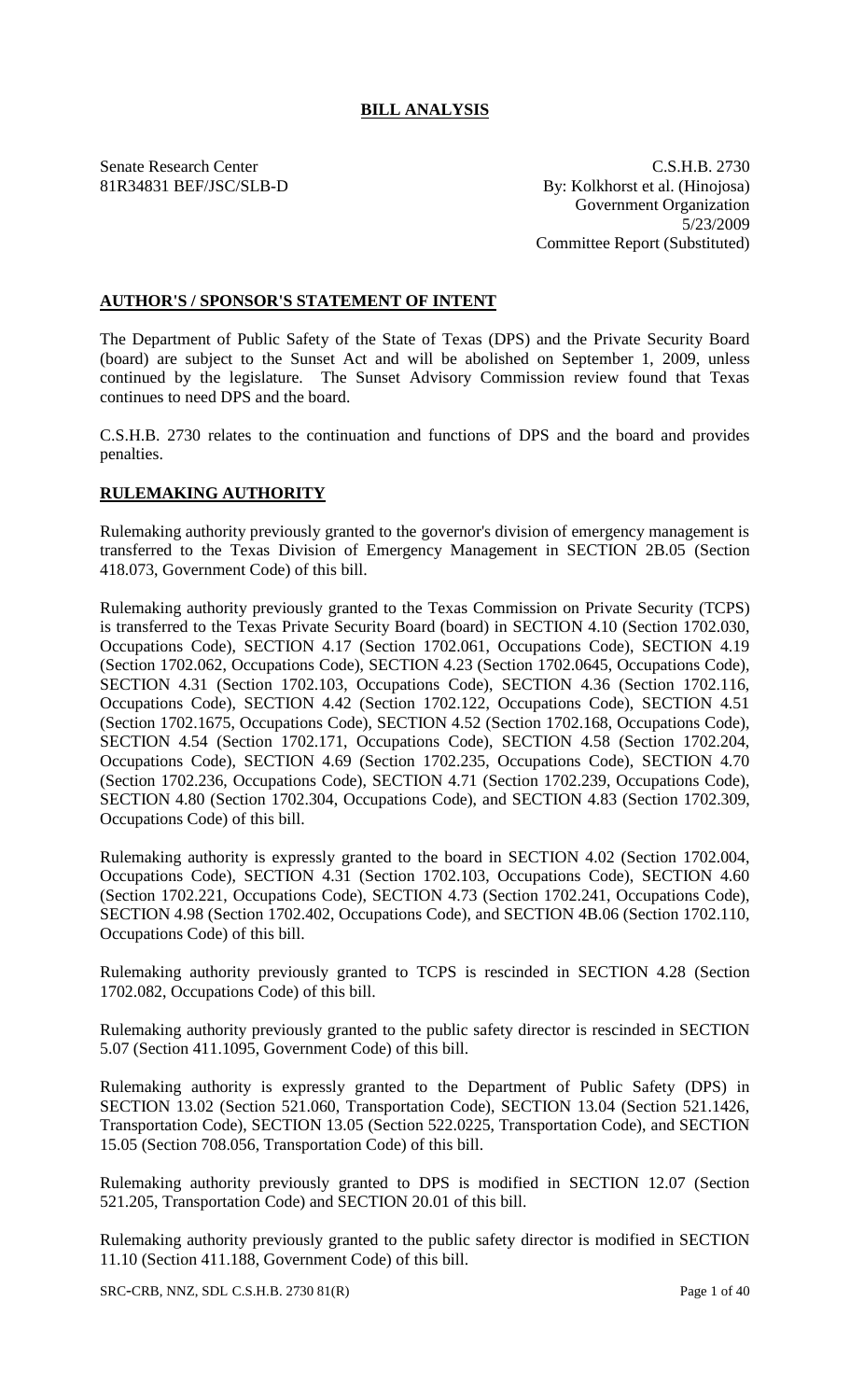Rulemaking authority previously granted to the commissioner of education is modified in SECTION 12.03 (Section 1001.101, Education Code) of this bill.

#### **SECTION BY SECTION ANALYSIS**

SECTION 1.01. Amends Subchapter A, Chapter 548, Transportation Code, by adding Section 548.008, as follows:

Sec. 548.008. VEHICLE INSPECTION PROGRAM DIRECTOR. (a) Provides that a vehicle inspection program (program) is managed by a program director who is prohibited from being a commissioned officer.

(b) Requires that the office of the program director be located in Austin, Texas.

(c) Sets forth the duties of the program director.

(d) Requires the regional offices to make reports as requested by the program director.

ARTICLE 2. DIVISION OF EMERGENCY MANAGEMENT

### PART A. ORGANIZATION OF DIVISION

SECTION 2A.01. Amends Section 418.004, Government Code, by amending Subdivision (2) and adding Subdivision (9), to redefine "division" and define "department."

SECTION 2A.02. Amends Sections 418.041(a)-(c), Government Code, as follows:

(a) Provides that the Texas Division of Emergency Management (division) is a division of the Department of Public Safety of the State of Texas (DPS). Deletes existing text providing that the division of emergency management is a division of the office of the governor.

(b) Provides that the division is managed by a chief, rather than by a director, appointed by the public safety director of DPS (director), with the approval of the governor, and that the chief serves at the pleasure of the director, rather than at the pleasure of the governor. Requires the chief to possess professional training and knowledge consisting of not less than five years of managerial or strategic planning experience in matters relating to public safety, security, emergency services, and emergency response. Makes a conforming change.

(c) Requires representatives of certain agencies, at least once every two months, to meet to coordinate efforts, prevent overlap of activities, and ensure that the state's approach to emergency management and homeland security is unified. Deletes existing text requiring the director to appoint a state coordinator.

SECTION 2A.03. Amends Section 418.072, Government Code, as follows:

Sec. 418.072. DISASTER EMERGENCY FUNDING BOARD. Sets forth the composition of the disaster emergency funding board (board), and includes the executive commissioner of the Health and Human Services Commission (HHSC) and the chief of the division, rather than the commissioner of the Department of Human Services and the director of the division.

SECTION 2A.04. Amends Section 418.074(b), Government Code, to authorize the chief of the division, rather than the state coordinator, if designated by the governor, to dispense a gift, grant, or loan for certain purposes.

PART B. CONFORMING AMENDMENTS REFLECTING DIVISION'S NAME CHANGE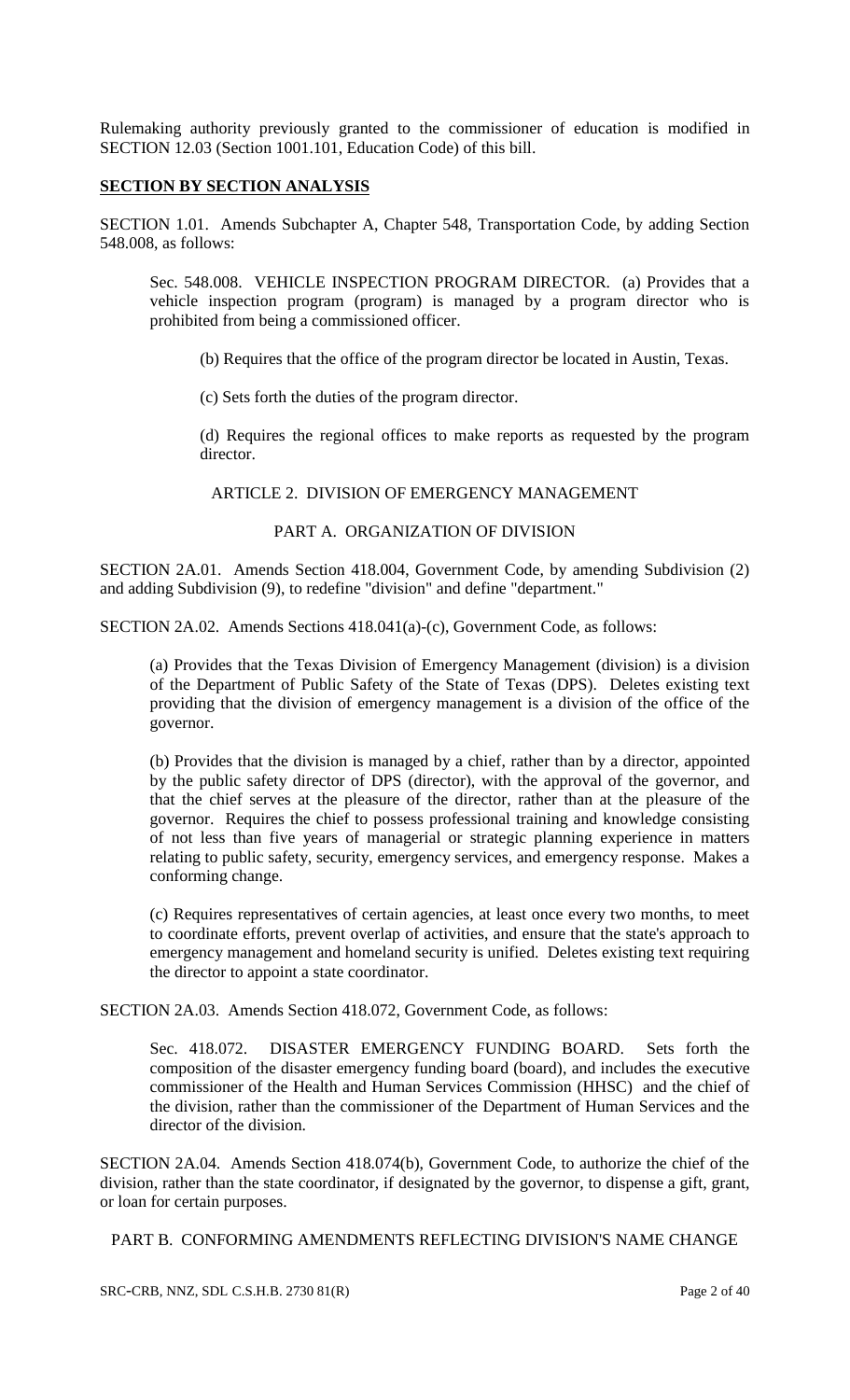SECTION 2B.01. Amends Section 12.0012, Agriculture Code, to make conforming changes.

SECTION 2B.02. Amends Sections 88.303(a) and (d), Education Code, to make conforming changes.

SECTION 2B.03. Amends Section 418.014(e), Government Code, to make a conforming change.

SECTION 2B.04. Amends the heading of Subchapter C, Chapter 418, Government Code, to read as follows:

#### SUBCHAPTER C. TEXAS DIVISION OF EMERGENCY MANAGEMENT

SECTION 2B.05. Amends Section 418.073(d), Government Code, to require the division to annually report to the speaker of the house of representatives and the lieutenant governor expenditures from the fund, the overall status of the fund, and any changes to rules and procedures regarding the fund. Makes a conforming change.

SECTION 2B.06. Amends Section 421.021(a), Government Code, to provide that the Homeland Security Council is composed of the governor of the governor's designee, the speaker of the house of representatives or the speaker's designee, the lieutenant governor or the lieutenant governor's designee, and one representative of certain entities, including the House Committee on Defense and Veterans' Affairs, rather than the House Committee on Defense and State-Federal Relations, appointed by the single statewide elected or appointed governing officer, administrative head, or chair, as appropriate, of the entity. Makes a conforming change.

SECTION 2B.07. Amends Section 661.907(b), Government Code, to make a conforming change.

SECTION 2B.08. Amends Section 661.919(b), Government Code, to make a conforming change.

SECTION 2B.09. Amends Section 501.001(5), Labor Code, to make a conforming change and nonsubstantive changes.

SECTION 2B.10. Amends Sections 16.055(a) and (b), Water Code, as follows:

(a) Provides that the chief of division, rather than the coordinator of the division of emergency management of the office of the governor, is the state drought manager.

(b) Sets forth the composition of the drought preparedness council and includes the Texas AgriLife, rather than Agricultural, Extension Service. Makes a conforming change.

SECTION 2B.11. Amends Section 1(3), Chapter 350 (S.B. 1101), Acts of the 71st Legislature, Regular Session, 1989 (Article 6419c, V.T.C.S.), to redefine "Division of Emergency Management."

SECTION 2B.12. Provides that a reference in law or a rule to the "governor's division of emergency management" or the "division of emergency management in the office of the governor" means the Texas Division of Emergency Management in DPS.

### ARTICLE 3. [blank]

# ARTICLE 4. CHANGES TO PRIVATE SECURITY ACT

SECTION 4.01. Amends Section 1702.002, Occupations Code, by amending Subdivisions (2), (3), (5), (11), (12), (13), (17), (19)-(21) and adding Subdivision (6-b), as follows: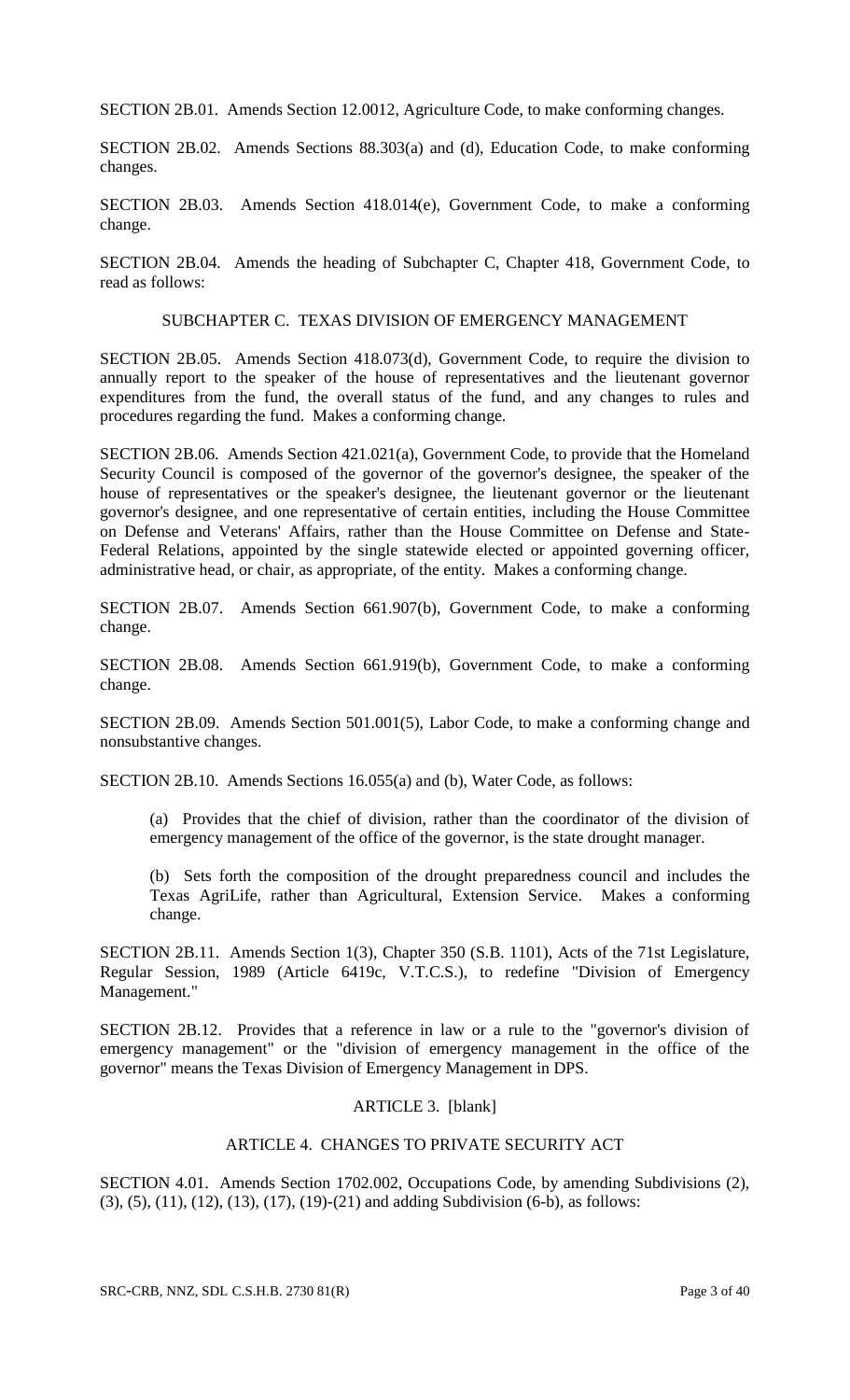(2) Redefines "branch office" to include a place other than the principal place of business as shown in Texas Private Security Board (board) records, rather than Texas Commission on Private Security (TCPS) records.

(3) Makes a conforming change.

(5) Makes a conforming change.

(6-b) Defines "endorsement."

(11) Makes a conforming change.

(12) Makes a conforming change.

(13) Makes a conforming change.

(17) Defines "personal protection officer endorsement," rather than "personal protection officer authorization." Makes a conforming change.

(19)-(21) Makes conforming changes.

SECTION 4.02. Amends Section 1702.004, Occupations Code, as follows:

Sec. 1702.004. GENERAL SCOPE OF REGULATION. (a) Sets forth certain duties of the board and includes endorsing certain individuals and regulating endorsement holders. Makes a conforming and a nonsubstantive change.

(b) Requires the board to adopt rules necessary to comply with Chapter 53 (Consequences of Criminal Conviction) and in its rules under this section, to list the specific offenses for each category of regulated persons for which a conviction would constitute grounds for the board to take action under Section 53.021 (Authority to Revoke, Suspend, or Deny License). Deletes existing text providing that Chapter 53 does not apply to this chapter or to any licensing, regulatory, or disciplinary determinations made under this chapter.

SECTION 4.03. Amends the heading to Subchapter B, Chapter 1702, Occupations Code, to read as follows:

# SUBCHAPTER B. TEXAS PRIVATE SECURITY BOARD

SECTION 4.04. Amends Section 1702.021, Occupations Code, as follows:

Sec. 1702.021. New heading: BOARD MEMBERSHIP. (a) Makes no changes to this subsection.

(b) Makes a conforming change. Deletes existing Subsection (c), requiring the secretary of state, on presentation by a commission member of the constitutional oath taken by the member, together with the certificate of appointment, to issue a commission to the member as evidence of the member's authority to act as a commission member.

SECTION 4.05. Amends Section 1702.023, Occupations Code, to make conforming changes.

SECTION 4.06. Amends Sections 1702.024(b) and (c), Occupations Code, as follows:

(b) Prohibits a person from being a board member, and from being a department employee whose primary duties include private security regulation and who is employed in a certain capacity. Make conforming changes.

(c) Makes conforming changes.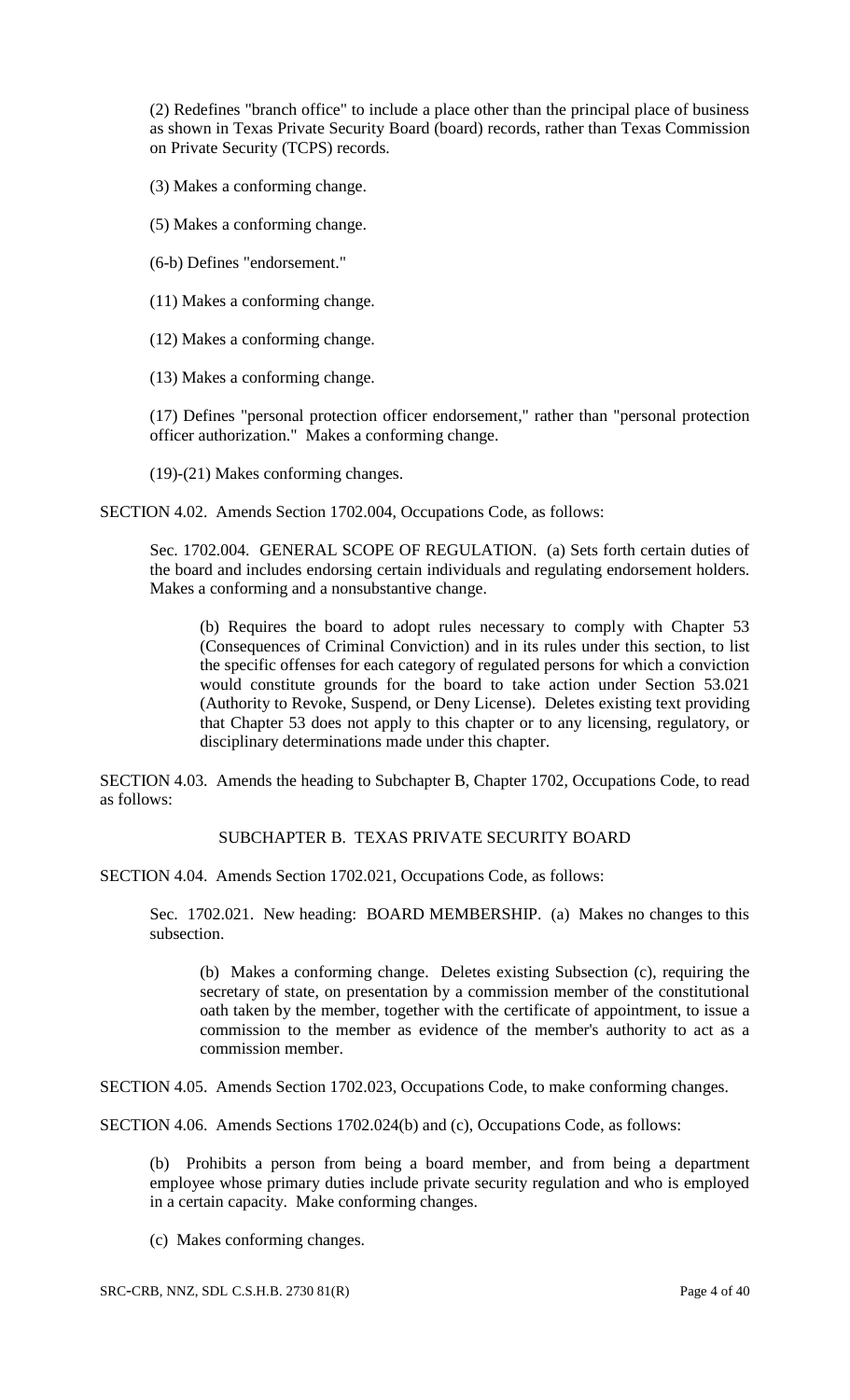SECTION 4.07. Amends Section 1702.027, Occupations Code, as follows:

Sec. 1702.027. GROUNDS FOR REMOVAL. (a) Make conforming changes.

(b) Makes conforming changes.

(c) Requires the chief administrator, rather than the director, if the chief administrator has knowledge that a potential ground for removal exists, to notify the presiding officer of the board of the potential ground. Makes conforming changes.

SECTION 4.08. Amends Section 1702.028, Occupations Code, as follows:

Sec. 1702.028. PER DIEM; REIMBURSEMENT. (a) Makes conforming changes.

(b) Entitles a board member to reimbursement for travel, rather than transportation, expenses incurred while conducting board business, including expenses for transportation, meals, and lodging, as prescribed by the General Appropriations Act. Deletes existing text prohibiting a member from receiving compensation for travel expenses, including expenses for meals and lodging, other than transportation expenses.

SECTION 4.09. Amends Section 1702.029, Occupations Code, to make conforming changes.

SECTION 4.10. Amends Section 1702.030, Occupations Code, to make conforming changes.

SECTION 4.11. Amends the heading to Subchapter C, Chapter 1702, Occupations Code, to read as follows:

#### SUBCHAPTER C. CHIEF ADMINISTRATOR AND PERSONNEL

SECTION 4.12. Amends Section 1702.041, Occupations Code, as follows:

Sec. 1702.041. New heading: CHIEF ADMINISTRATOR. (a) Provides that the chief administrator is responsible for the administration of this chapter under the direction of the board. Makes conforming changes.

(b) Makes conforming changes.

SECTION 4.13. Amends Section 1702.042, Occupations Code, as follows:

Sec. 1702.042. PERSONNEL; CONFLICT OF INTEREST. Prohibits an employee of the department whose primary duties include private security regulation from having a financial or business interest, contingent or otherwise, in a security services contractor or investigations company or being licensed under this chapter. Makes a conforming change.

SECTION 4.14. Amends Section 1702.043, Occupations Code, to make conforming changes.

SECTION 4.15. Amends Section 1702.044, Occupations Code, to make conforming changes.

SECTION 4.16. Amends the heading to Subchapter D, Chapter 1702, Occupations Code, to make a conforming change.

SECTION 4.17. Amends Section 1702.061, Occupations Code, as follows:

Sec. 1702.061. New heading: GENERAL POWERS AND DUTIES OF BOARD. (a)- (c) Makes conforming changes.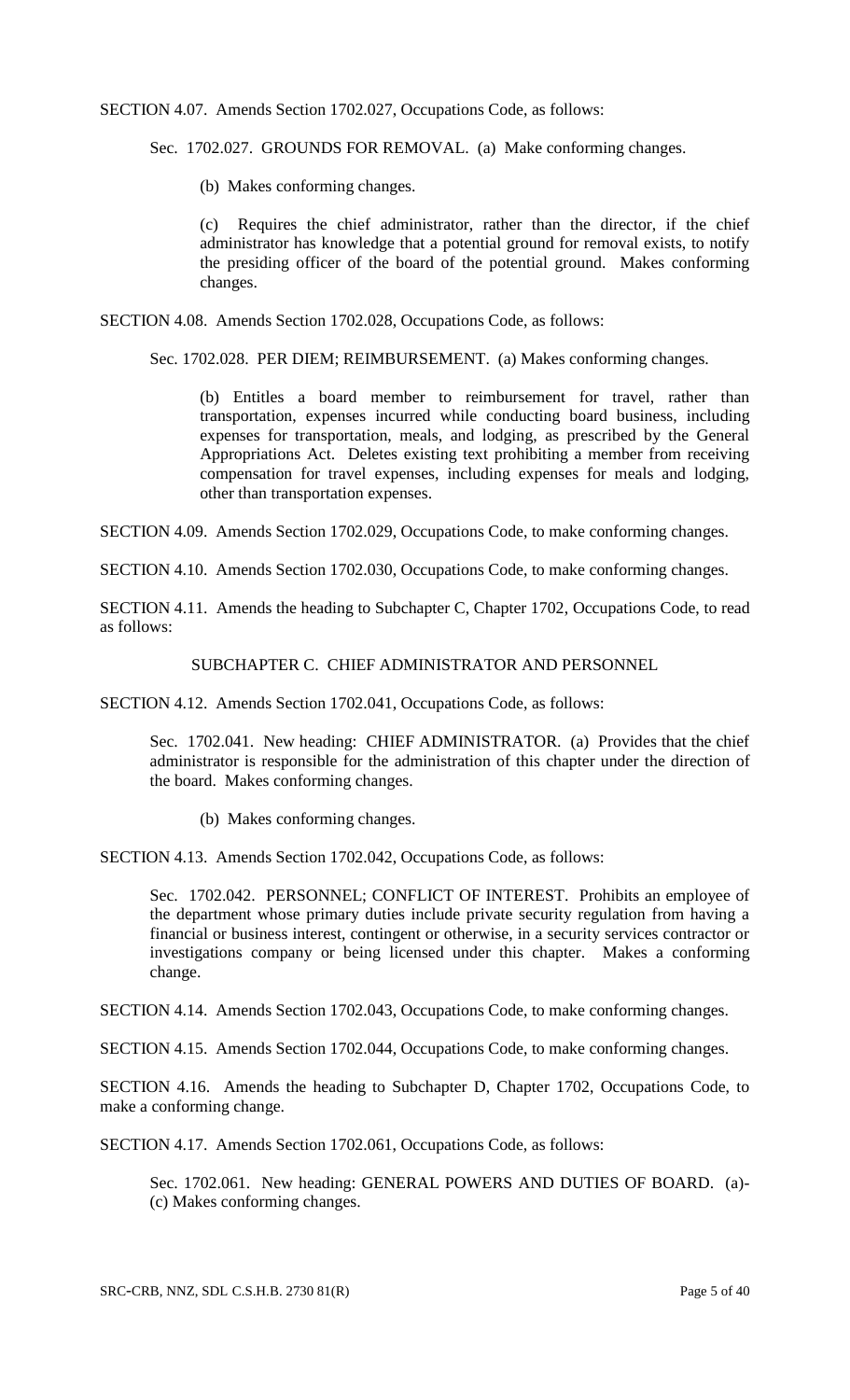(d) Provides that the board has certain powers and duties, including to determine the qualifications of license holders, registrants, endorsement holders, and commissioned security officers. Makes conforming changes.

(e) Makes conforming changes. Deletes existing Subsection (f), authorizing the commission to commission investigators who are employed full-time by the commission as peace officers for the limited purpose of assisting the commission in investigating alleged violations of this chapter and of commission rules.

SECTION 4.18. Amends Subchapter D, Chapter 1702, Occupations Code, by adding Section 1702.0612, as follows:

Sec. 1702.0612. NEGOTIATED RULEMAKING AND ALTERNATIVE DISPUTE RESOLUTION. (a) Requires the board to develop and implement a policy to encourage the use of negotiated rulemaking procedures under Chapter 2008 (Negotiated Rulemaking), Government Code, for the adoption of board rules and appropriate alternative dispute resolution procedures under Chapter 2009 (Alternative Dispute Resolution for Use by Governmental Bodies), Government Code, to assist in the resolution of internal and external disputes under the board's jurisdiction.

(b) Requires that the board's procedures relating to alternative dispute resolution conform, to the extent possible, to any model guidelines issued by SOAH for the use of alternative dispute resolution by state agencies.

(c) Requires the board to designate a trained person to coordinate the implementation of the policy adopted under Subsection (a), serve as a resource for any training needed to implement the procedures for negotiated rulemaking or alternative dispute resolution, and collect data concerning the effectiveness of those procedures, as implemented by the board.

SECTION 4.19. Amends Section 1702.062, Occupations Code, as follows:

Sec. 1702.062. FEES. (a) Requires the board by rule to establish, reasonable and necessary fees that produce sufficient revenue to administer this chapter. Prohibits the fees from producing unnecessary fund balances. Deletes existing text prohibiting certain fees from exceeding certain amounts.

(b) Authorizes the board, rather than TCPS, in addition to other fees established under this chapter, to charge a fee each time the board requires a person regulated under this chapter to resubmit a set of fingerprints for processing by the board during the application process for a license, registration, endorsement, or commission. Requires the board to set the fee in an amount that is reasonable and necessary to cover the administrative expenses related to processing the fingerprints. Makes conforming changes.

(c) Makes a conforming change.

SECTION 4.20. Amends the heading to Section 1702.063, Occupations Code, to make a conforming change.

SECTION 4.21. Amends Section 1702.0635, Occupations Code, to make a conforming change.

SECTION 4.22. Amends Section 1702.064, Occupations Code, to make conforming changes.

SECTION 4.23. Amends Section 1702.0645, Occupations Code, to make conforming changes.

SECTION 4.24. Amends Section 1702.066, Occupations Code, to make conforming changes.

SECTION 4.25. Amends Section 1702.067, Occupations Code, to make conforming changes.

SECTION 4.26. Amends Section 1702.068, Occupations Code, to make a conforming change.

SRC-CRB, NNZ, SDL C.S.H.B. 2730 81(R) Page 6 of 40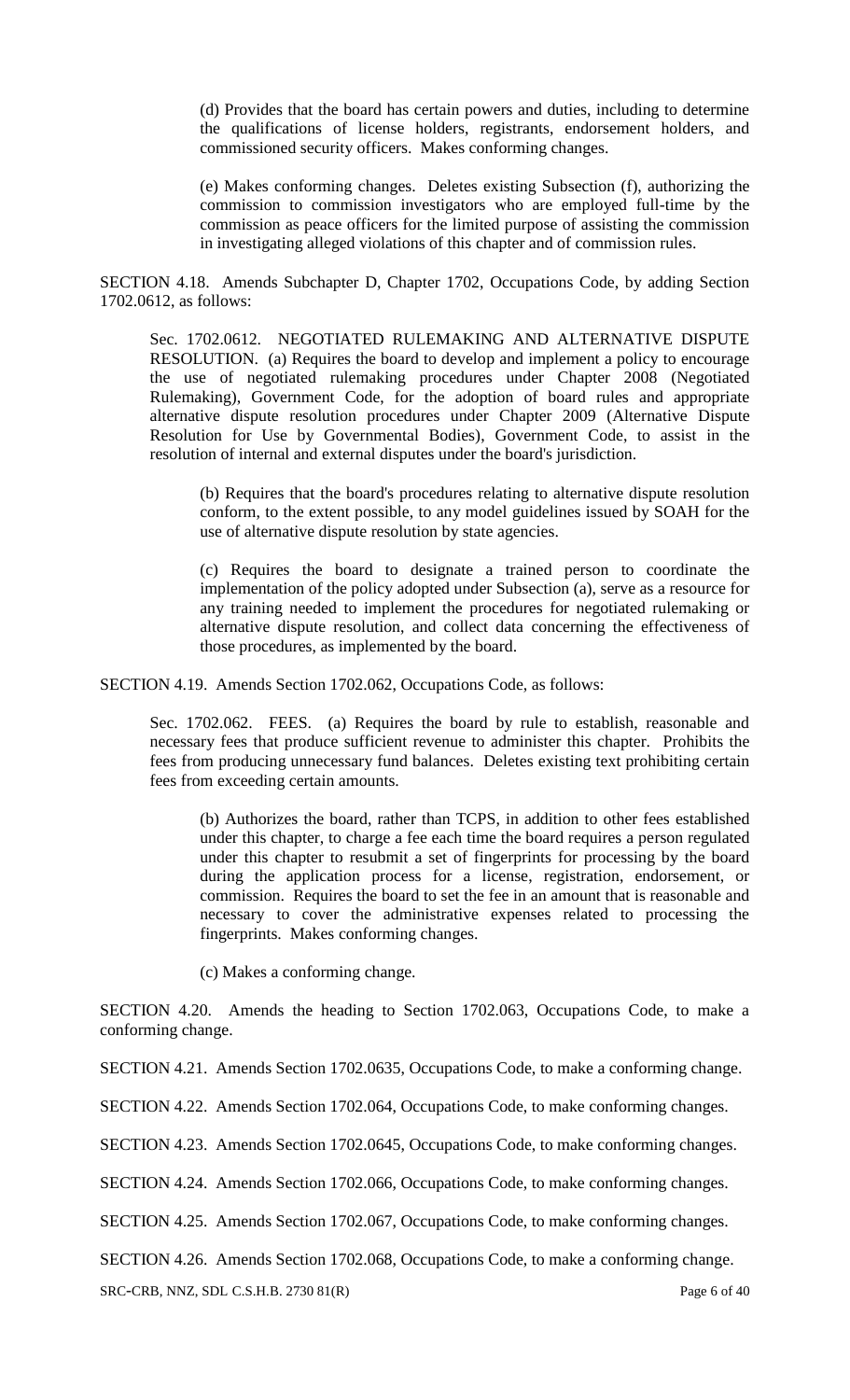SECTION 4.27. Amends Section 1702.081, Occupations Code, to make conforming changes.

SECTION 4.28. Amends Sections 1702.082(a), (b), (c), and (d), Occupations Code, as follows:

(a) Requires the board to maintain a system to promptly and efficiently act on complaints filed with the board, information about parties to the complaint, the subject matter of the complaint, a summary of the results of the review or investigation of the complaint, and its disposition.

(b) Redesignates Subsection (c) as Subsection (b). Requires the board to make information available describing its procedures for complaint investigation and resolution.

(c) Requires the board to periodically notify the complaint parties of the status of the complaint until final disposition.

Deletes existing text requiring TCPS by rule to establish methods by which consumers and service recipients are notified of the name, mailing address, and telephone number of TCPS for the purpose of directing complaints to TCPS. Deletes existing text authorizing TCPS to provide for that notice in certain ways. Deletes existing text requiring TCPS to maintain a file on each written complaint filed with TCPS and requiring that the file include the name of the person who filed the complaint, the date the complaint is received by TCPS, the name of each person contacted in relation to the complaint, and an explanation of the reason the file was closed, if the agency closed the file without taking action other than to investigate the complaint. Deletes existing text requiring TCPS to provide to the person filing the complaint a copy of TCPS's policies and procedures relating to complaint investigation and resolution. Deletes existing text requiring TCPS, unless it would jeopardize an undercover investigation, to provide to each person who is a subject of the complaint a copy of TCPS's policies and procedures relating to complaint investigation and resolution. Makes nonsubstantive changes.

SECTION 4.29. Amends Section 1702.083, Occupations Code, to make conforming changes.

SECTION 4.30. Amends Section 1702.084, Occupations Code, to make conforming changes.

SECTION 4.31. Amends Section 1702.103, Occupations Code, as follows:

Sec. 1702.103. CLASSIFICATION AND LIMITATION OF LICENSES. (a) Sets forth the license classifications and includes Class F: level III training school license; Class O: alarm level I training school license; Class P: private business letter of authority license; Class X: government letter of authority license; and Class T: telematics license. Deletes existing text providing the license classification of Class D: electronic access control device license, covering operations of an electronic access control device company. Makes a nonsubstantive change.

(b) Provides that a license described by this chapter, rather than a Class A, B, C, or D license, does not authorize the license holder to perform a service for which the license holder has not qualified. Makes a conforming change.

(c)-(d) Makes conforming changes.

(e) Authorizes the board by rule to establish other license classifications for activities expressly regulated by this chapter and to establish qualifications and practice requirements consistent with this chapter for those license classifications.

SECTION 4.32. Amends Section 1702.111, Occupations Code, to make conforming changes.

SECTION 4.33. Amends Sections 1702.113(a) and (c), Occupations Code, as follows: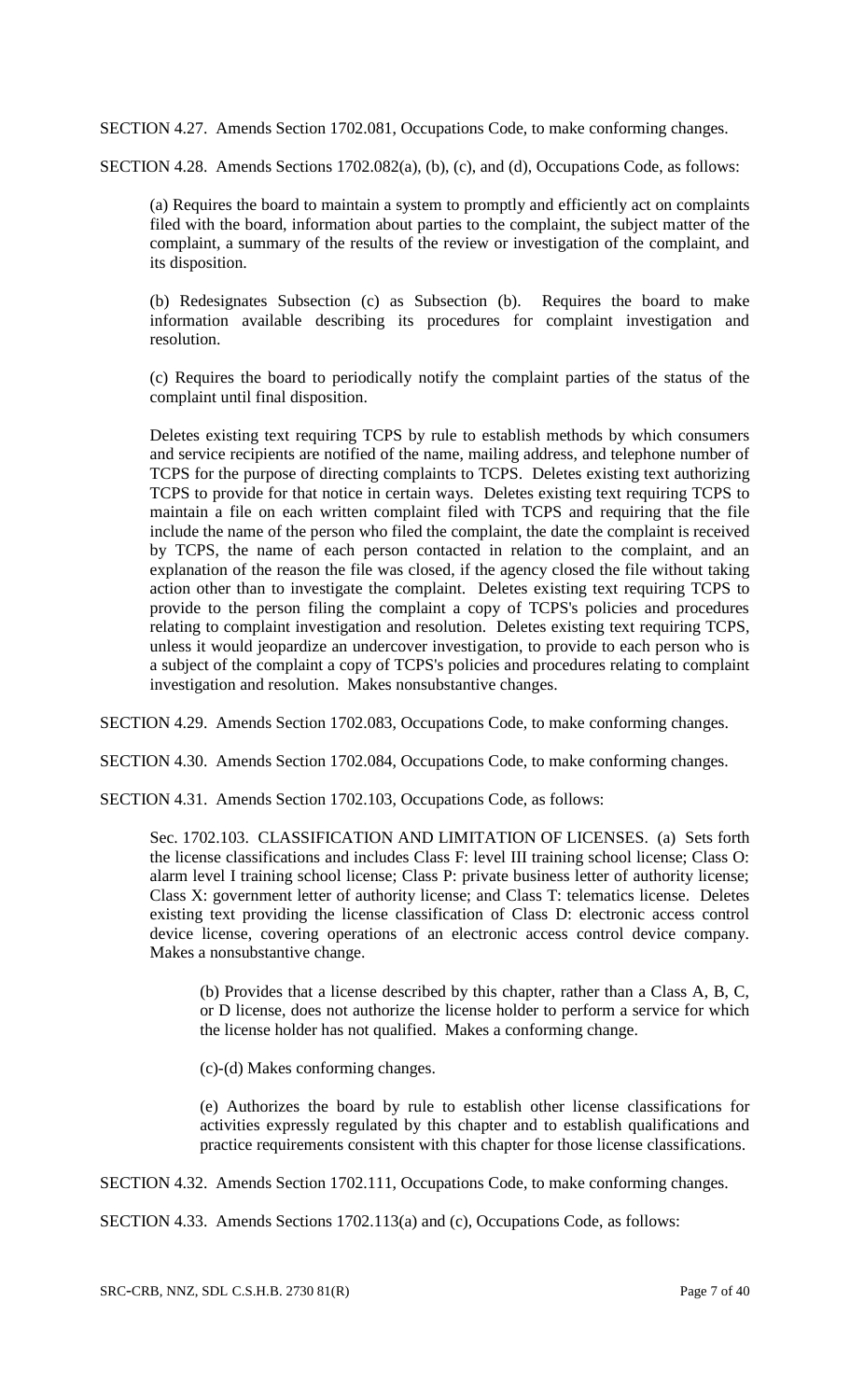(a) Requires that an applicant for a license, certificate of registration, endorsement, or security officer commission or the applicant's manager be at least 18 years of age and not have certain offenses on his or her record. Deletes existing text providing that the applicant must not have been convicted in any jurisdiction of two or more felony offenses, unless full pardons have been granted for all convictions for reasons relating to wrongful convictions; have been convicted in any jurisdiction of a single felony or equivalent offense for which the 20th anniversary of the date of conviction has not occurred before the date of application, or a Class A misdemeanor or equivalent offense for which the 10th anniversary of the date of conviction has not occurred before the date of application, unless a full pardon has been granted for reasons relating to a wrongful conviction; or in the 10 years preceding the date of application, have been adjudicated as having engaged in delinquent conduct violating a penal law of the grade of felony. Makes nonsubstantive changes.

(c) Provides that for purposes of this section, an offense under the laws of this state, another state, or the United States is considered a Class B misdemeanor if the offense is not a felony or Class A misdemeanor and the offense at the time of conviction was designated by a law of this state as a Class B misdemeanor, contains all the elements of an offense designated by a law of this state as a Class B misdemeanor, or provides as a possible punishment confinement in a jail other than a state jail felony facility. Deletes existing text providing that for purposes of this section, an offense under the laws of this state, another state, or the United States is considered a felony if the offense at the time of conviction was designated by a law of this state as a felony, including a state jail felony; contains all the elements of an offense designated by a law of this state as a felony, including a state jail felony; or is punishable by confinement for one year or more in a penitentiary; or a Class A misdemeanor if the offense is not a felony and the offense at the time of conviction was designated by a law of this state as a Class A misdemeanor; contains all the elements of an offense designated by a law of this state as a Class A misdemeanor; or provides as a possible punishment confinement in a jail other than a state jail felony facility. Makes nonsubstantive changes.

SECTION 4.34. Amends Section 1702.114, Occupations Code, to make conforming changes.

SECTION 4.35. Amends Section 1702.115, Occupations Code, to make conforming changes.

SECTION 4.36. Amends Section 1702.116, Occupations Code, as follows:

Sec. 1702.116. QUALIFICATIONS FOR GUARD DOG COMPANY LICENSE; INSPECTIONS. (a) Makes a conforming change.

(b) Requires the board to adopt rules, after consulting the Department of Sate Health Services (DSHS), rather than the Texas Department of Health, to ensure that the areas in which a guard dog company houses, exercises, or trains its animals are securely enclosed by a six-foot chain-link fence or made equally secure. Makes a conforming change.

(c) Makes a conforming change.

SECTION 4.37. Amends Sections 1702.117(a), (c), and (d), Occupations Code, as follows:

(a) Requires the board to require an applicant for a commission, license, registration, or endorsement under this chapter or the applicant's manager to demonstrate qualifications in the person's license classification, including knowledge of applicable state laws and board rules, by taking an examination to be determined by the board. Makes conforming changes.

(c) and (d) Makes conforming changes.

SECTION 4.38. Amends Section 1702.118, Occupations Code, to make conforming changes.

SECTION 4.39. Amends Section 1702.1183, Occupations Code, to make conforming changes.

SRC-CRB, NNZ, SDL C.S.H.B. 2730 81(R) Page 8 of 40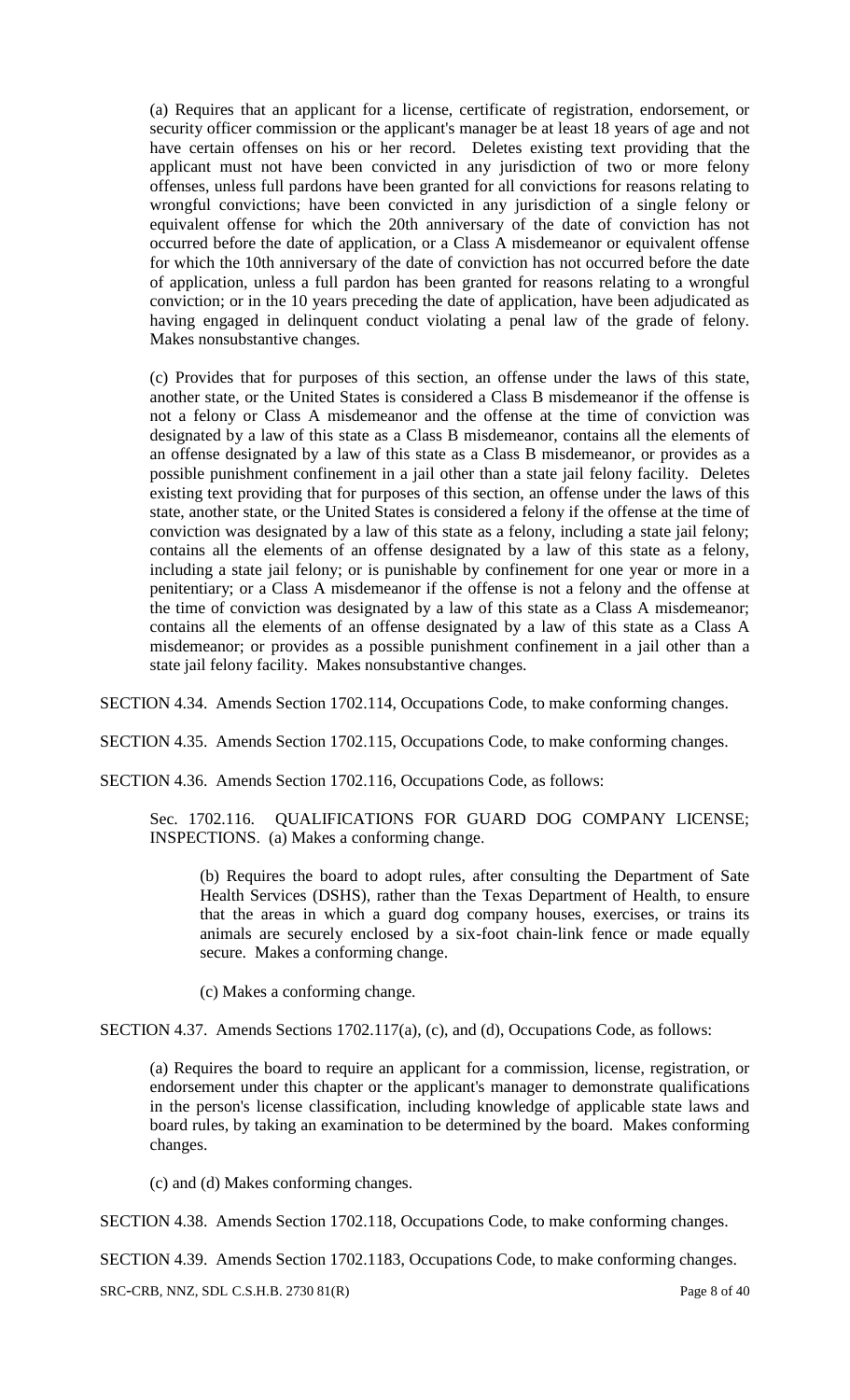SECTION 4.40. Amends Section 1702.1186, Occupations Code, to make conforming changes.

SECTION 4.41. Amends Section 1702.120(b), Occupations Code, to make a conforming change.

SECTION 4.42. Amends Section 1702.122, Occupations Code, to make a conforming change.

SECTION 4.43. Amends Section 1702.123, Occupations Code, to make conforming changes.

SECTION 4.44. Amends Section 1702.125, Occupations Code, to make conforming changes.

SECTION 4.45. Amends Section 1702.129, Occupations Code, to make conforming changes.

SECTION 4.46. Amends Section 1702.131, Occupations Code, to make a conforming change.

SECTION 4.47. Amends Section 1702.161(b), Occupations Code, to make a conforming change.

SECTION 4.48. Amends Section 1702.162, Occupations Code, to make conforming changes.

SECTION 4.49. Amends Section 1702.165, Occupations Code, to make conforming changes.

SECTION 4.50. Amends Section 1702.167, Occupations Code, to make conforming changes.

SECTION 4.51. Amends Sections 1702.1675(a)-(f) and (i), Occupations Code, to make conforming changes.

SECTION 4.52. Amends Section 1702.168, Occupations Code, to make conforming changes.

SECTION 4.53. Amends Sections 1702.1685(b) and (d), Occupations Code, to make conforming changes.

SECTION 4.54. Amends Section 1702.171, Occupations Code, to make conforming changes.

SECTION 4.55. Amends Section 1702.183, Occupations Code, to require a security department of a private business or of a political subdivision that applies for a security officer commission for an individual employed by the security department to submit an application to the board for a letter of authority on a form provided by the board. Makes conforming changes.

SECTION 4.56. Amends the heading to Subchapter I, Chapter 1702, Occupations Code, to make a conforming change.

SECTION 4.57. Amends Section 1702.203, Occupations Code, to make conforming changes.

SECTION 4.58. Amends Section 1702.204, Occupations Code, to make conforming changes.

SECTION 4.59. Amends Section 1702.205(a), Occupations Code, to make a conforming change.

SECTION 4.60. Amends Section 1702.221, Occupations Code, as follows:

Sec. 1702.221. New heading: REGISTRATION AND ENDORSEMENT REQUIRED. (a) Requires an individual, to perform any activity regulated by this chapter, to register in accordance with the requirements of this chapter and related administrative rules, obtain the proper endorsement under Subsection (b), and be employed by a company licensed under this chapter.

(b) Redesignates existing Subsection (a) as Subsection (b). Requires an individual to obtain the appropriate endorsement, rather than to register, in accordance with the requirements of this chapter and related administrative rules if the individual is employed in certain professions, including an alarm instructor, a level 3 classroom or firearm instructor, a level 4 personal protection instructor,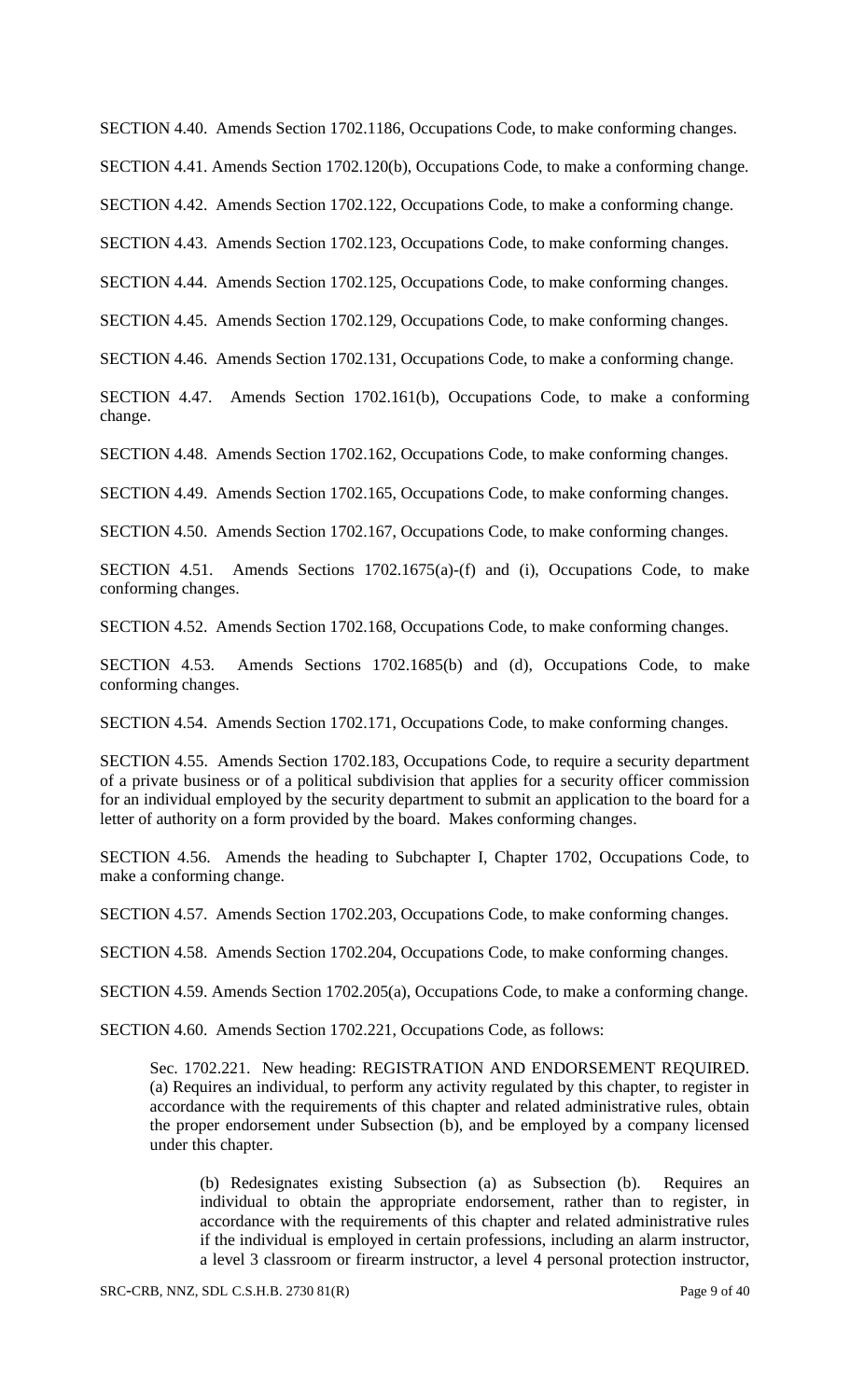or an individual whose duties include performing another activity for which an endorsement is required under Subsection (e), or is an owner who oversees the security-related aspects of the business, officer, partner, or shareholder of a license holder. Makes nonsubstantive changes.

(c) Redesignates existing Subsection (b) as Subsection (c). Provides that registration and endorsement under this chapter does not preclude an individual from performing additional duties or services authorized by the individual's employer that are not regulated by this chapter. Requires an individual who performs more than one of the services that required an endorsement under this section to obtain an endorsement for each service.

(d) Requires a person holding a security officer commission, in addition to the services listed in Subsection (a), to also obtain an endorsement for personal protection if the individual performs the services described by Section 1702.202 (Personal Protection Officer).

(e) Authorizes the board by rule to require a person to hold an endorsement for performing other activity expressly regulated by this chapter.

SECTION 4.61. Amends Section 1702.2226(b), Occupations Code, to make a conforming change.

SECTION 4.62. Amends the heading to Subchapter J, Chapter 1702, Occupations Code, to read as follows:

#### SUBCHAPTER J. REGISTRATION AND ENDORSEMENT REQUIREMENTS; DUTIES OF REGISTRANT AND ENDORSEMENT HOLDER

SECTION 4.63. Amends Section 1702.228, Occupations Code, to make a conforming change.

SECTION 4.64. Amends the heading to Section 17.230, Occupations Code, to read as follows:

### Sec. 1702.230. APPLICATION FOR REGISTRATION OR ENDORSEMENT.

SECTION 4.65. Amends Section 1702.230(a), Occupations Code, to require that an application for registration or endorsement be verified and include certain information, including a letter from the license holder requesting that the applicant be registered or endorsed. Makes a conforming change.

SECTION 4.66. Amends Section 1702.2305, Occupations Code, to make conforming changes.

SECTION 4.67. Amends Section 1702.232, Occupations Code, to require that the pocket card for each registrant under this chapter contain certain information, including containing a color photograph, affixed to the pocket card by the board, a the time the card is issued, and the signature of the registrant and to state each endorsement held by the registrant and the date the endorsement expires. Makes nonsubstantive and conforming changes.

SECTION 4.68. Amends Section 1702.234, Occupations Code, as follows:

Sec. 1702.234. New heading: REGISTRATION AND ENDORSEMENT TRANSFER. Authorizes a registrant to transfer the registrant's registration and endorsements from one employer to another employer if, not later than the 14th day after the date the registrant begins the new employment, the new employer notifies the board of the transfer of employment on a form prescribed by the board accompanied by payment of the employee information update fee. Makes conforming changes.

SECTION 4.69. Amends Section 1702.235, Occupations Code, to make a conforming change.

SECTION 4.70. Amends Section 1702.236, Occupations Code, as follows: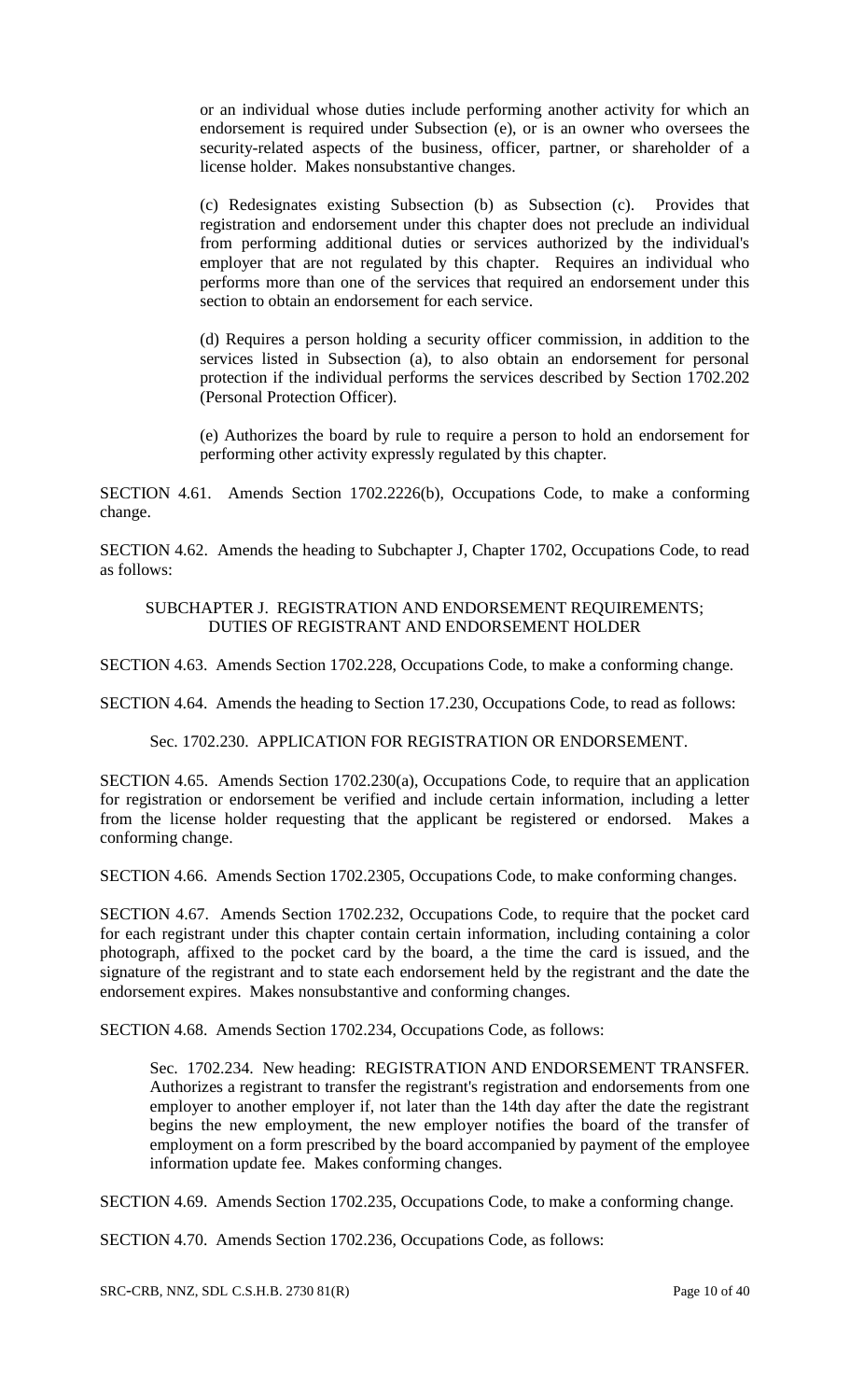Sec. 1702.236. EXAMINATION AND TRAINING REQUIREMENTS FOR ELECTRONIC ACCESS CONTROL DEVICE INSTALLERS. (a) Requires the board to require an individual who applies for an endorsement, rather than for registration, as an electronic access control device installer to pass an examination given by the board or a person approved by the board. Makes conforming changes.

(b) Authorizes the board by rule, on and after September 1, 2005, to allow an electronic access control device installer to obtain or renew an endorsement, rather than a certificate of registration, by fulfilling the requirements of a boardapproved, industry-based education training program. Makes conforming changes.

SECTION 4.71. Amends Sections 1702.239(a), (b), and (d), Occupations Code, to make conforming changes.

SECTION 4.72. Amends Section 1702.240(b), Occupations Code, to make a conforming change.

SECTION 4.73. Amends Subchapter J, Chapter 1702, Occupations Code, by adding Section 1702.241, as follows:

Sec. 1702.241. JURISPRUDENCE EXAMINATION. (a) Authorizes the board to develop and administer at least twice each calendar year a jurisprudence examination to determine the knowledge that an applicant for an endorsement has of this chapter, board rules, and any other applicable laws of this state affecting the applicant's activities regulated under this chapter.

(b) Requires the board, before the board is authorized to administer a jurisprudence examination under this section, to adopt rules to implement this section, including rules related to the development and administration of the examination, examination fees, guidelines for reexamination, grading the examination, and providing notice of examination results. Authorizes the board to design different examinations for different types of endorsements.

SECTION 4.74. Amends Sections 1702.282(c), and (e), Occupations Code, to make conforming changes.

SECTION 4.75. Amends Section 1702.283, Occupations Code, to make a conforming change.

SECTION 4.76. Amends Section 1702.285, Occupations Code, to make a conforming change.

SECTION 4.77. Amends Sections 1702.301(c)-(h), Occupations Code, to make conforming changes.

SECTION 4.78. Amends Section 1702.302, Occupations Code, to make conforming changes.

SECTION 4.79. Amends Section 1702.303, Occupations Code, to make a conforming change.

SECTION 4.80. Amends Section 1702.304, Occupations Code, to make conforming changes.

SECTION 4.81. Amends Section 1702.307, Occupations Code, to make conforming changes.

SECTION 4.82. Amends Sections 1702.308(b) and (c), Occupations Code, to make conforming changes.

SECTION 4.83. Amends Section 1702.309(a), Occupations Code, to make conforming changes.

SECTION 4.84. Amends Sections 1702.321(b), (c), and (e), Occupations Code, to make conforming changes.

SECTION 4.85. Amends Section 1702.361(b), Occupations Code, as follows:

SRC-CRB, NNZ, SDL C.S.H.B. 2730 81(R) Page 11 of 40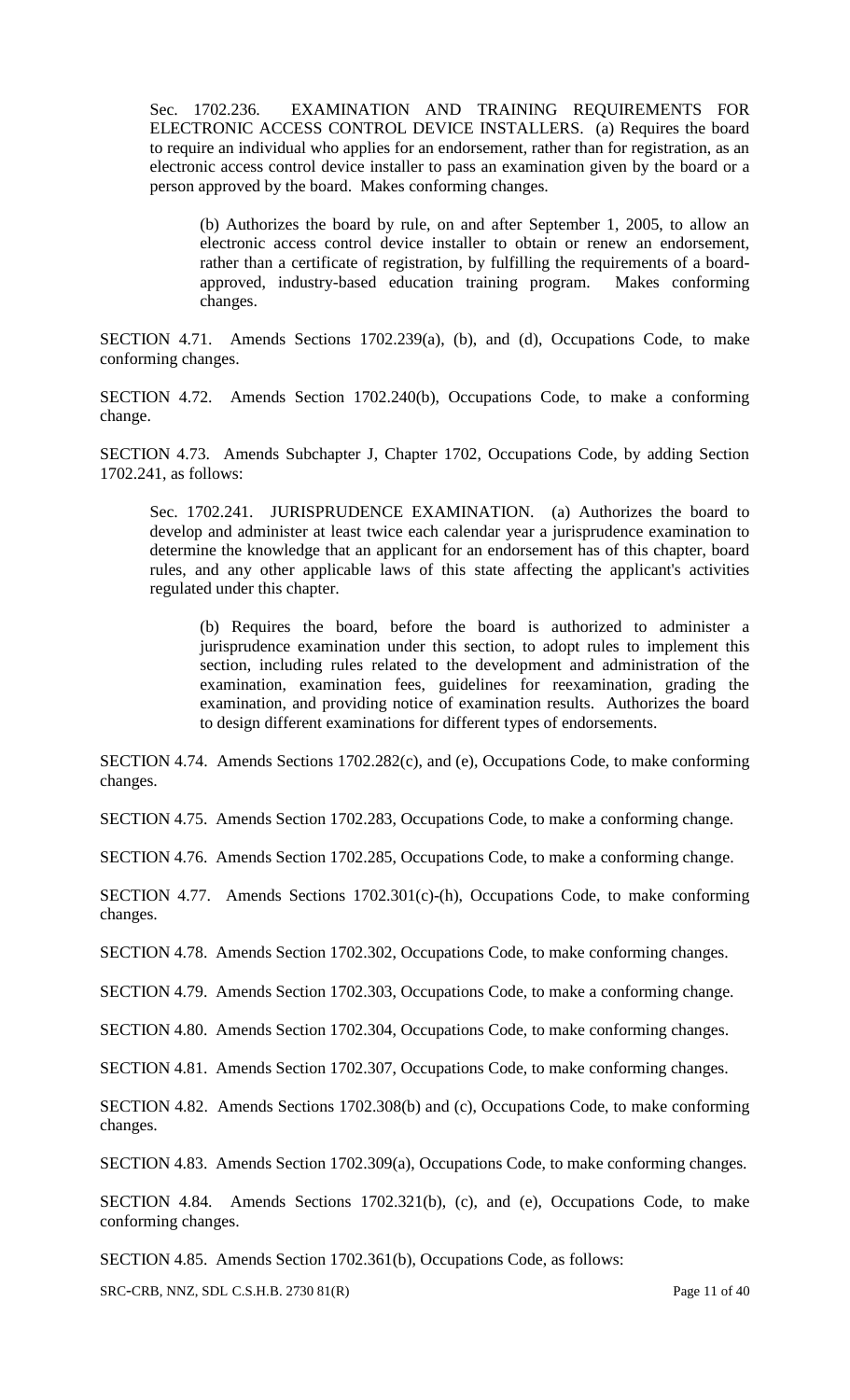(b) Requires DPS to take disciplinary action described by Subsection (a) (relating to disciplinary actions) on proof that the applicant, license holder, registrant, endorsement holder, or commissioned security officer has taken certain actions, including performed any service for which an endorsement is required under this chapter and either was not employed with a company licensed under this chapter at the time the service was performed, or performed the service for a company licensed under this chapter that was not listed on the individual's registration without informing the board of the individual's employment with the company within a reasonable period. Makes conforming changes.

SECTION 4.86. Amends Section 1702.362, Occupations Code, to make conforming changes.

SECTION 4.87. Amends Section 1702.363, Occupations Code, to make a conforming change.

SECTION 4.88. Amends Sections 1702.364(a), (d), (f), and (h), Occupations Code, to make conforming changes.

SECTION 4.89. Amends Section 1702.365, Occupations Code, to make conforming changes.

SECTION 4.90. Amends Sections 1702.367(c)-(e), Occupations Code, to make conforming changes.

SECTION 4.91. Amends Section 1702.368, Occupations Code, to make conforming changes.

SECTION 4.92. Amends Subchapter O, Chapter 1702, Occupations Code, by adding Section 1702.372, as follows:

Sec. 1702.372. RECUSAL OF BOARD MEMBER. (a) Provides that a board member who participated in the investigation of a complaint or in informal settlement negotiations regarding the complaint is prohibited from voting on the matter at a board meeting related to the complaint and is required to state at the meeting the reason for which the member is prohibited from voting on the matter.

(b) Requires that a statement under Subsection (a)(2) (relating to the reason why the member may not vote) be entered into the minutes of the meeting.

SECTION 4.93. Amends Section 1702.381(b), Occupations Code, to make conforming changes.

SECTION 4.94. Amends Section 1702.386(a), Occupations Code, to make conforming changes.

SECTION 4.95. Amends Section 1702.3863(a), Occupations Code, to make a conforming change.

SECTION 4.96. Amends Section 1702.387(a), Occupations Code, to make conforming changes.

SECTION 4.97. Amends Section 1702.388(b), Occupations Code, to make a conforming change.

SECTION 4.98. Amends Section 1702.402, Occupations Code, by amending Subsection (a) and adding Subsection (c), as follows:

(a) Provides that each day a violation continues or occurs is a separate violation for purposes of imposing a penalty. Prohibits the amount of each separate violation from exceeding \$5,000, rather than \$500.

(c) Requires the board by rule to develop a standardized penalty schedule based on the criteria listed in Subsection (b).

SECTION 4.99. Amends Section 1702.406(b), Occupations Code, to provide that judicial review is under the substantial evidence rule as provided by Subchapter G (Contested Cases: Judicial Review), Chapter 2001 (Administrative Procedure), Government Code.

SRC-CRB, NNZ, SDL C.S.H.B. 2730 81(R) Page 12 of 40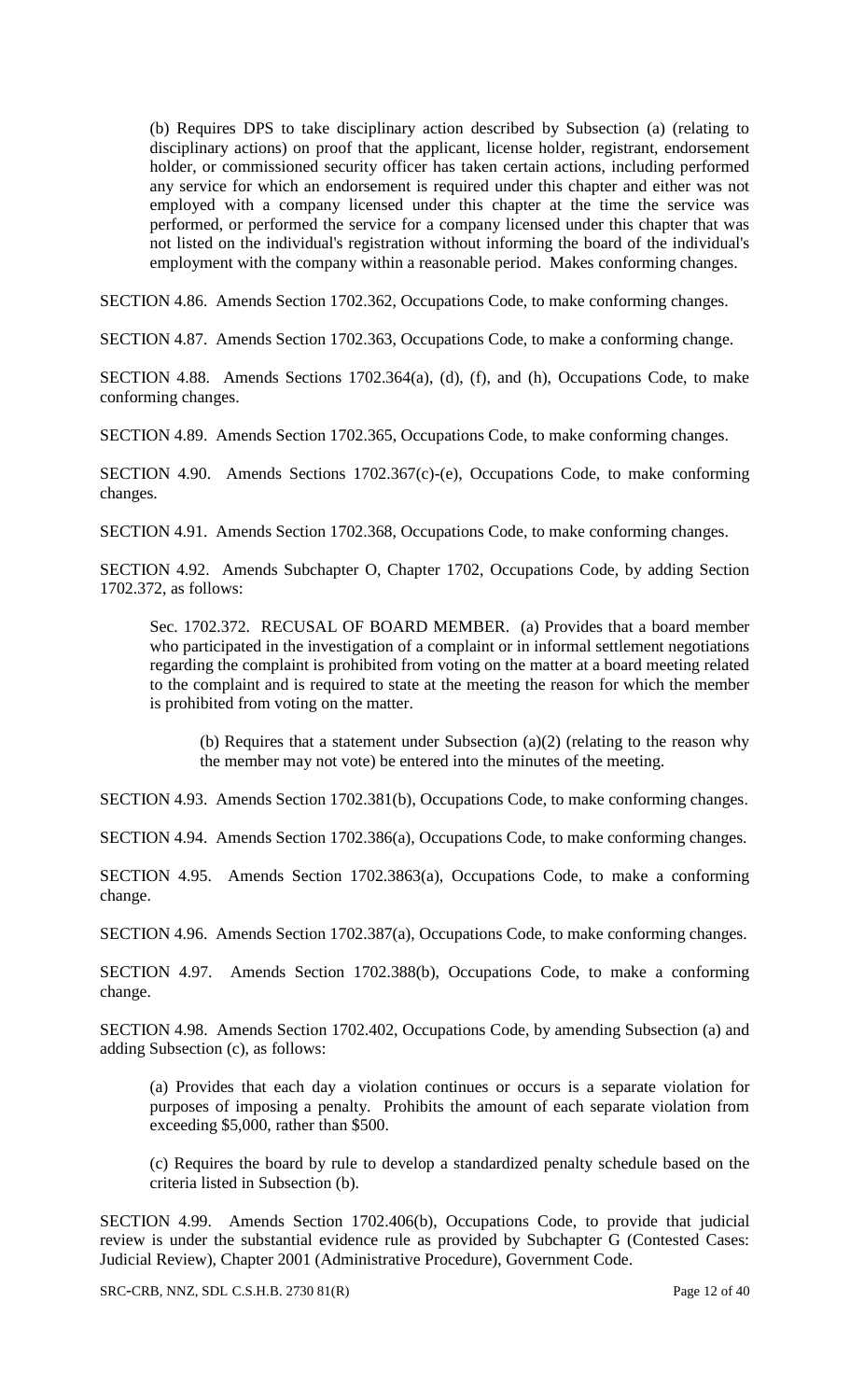SECTION 4.100. Repealer: Section 1702.002(4) (relating to the definition of "commission"), Occupations Code.

Repealer: Section 1702.003 (Application of Sunset Act), Occupations Code.

Repealer: Section 1702.045 (Career Ladder Program; Performance Evaluations), Occupations Code.

Repealer: Section 1702.046 (Equal Employment Opportunity Policy; Report), Occupations Code.

Repealer: Section 1702.065 (Powers and Duties Relating to Alarm Systems Installers; Certificates of Installation), Occupations Code.

Repealer: Section 1702.069 (Annual Report), Occupations Code.

Repealer: Section 1702.113(e) (relating to an individual's eligibility under this chapter not being affected by any relationship or lack thereof between the nature of the criminal charge or conviction and the regulated occupation), Occupations Code.

Repealer: Section 1702.364(j) (relating to an individual's eligibility under this section not being affected by any relationship or lack thereof between the nature of the criminal charge or conviction and the regulated occupation), Occupations Code.

Repealer: Subchapter K (Sellers Certificate), Occupations Code.

SECTION 4.101. (a) Requires the board and DPS, not later than January 1, 2010, to adopt the rules required by or under Section 1702.062, Occupations Code, as amended by this article. Provides that the fee schedule in effect under Section 1702.062, Occupations Code, before the effective date of this article is continued in effect until new fees are adopted under Section 1702.062, Occupations Code, as amended by this article.

(b) Provides that the requirement to pass a jurisprudence examination under Section 1702.241, Occupations Code, as added by this article, applies only to an individual who applies for a registration or endorsement under Chapter 1702 (Private Security), Occupations Code, on or after the date specified by the board in the event the board begins requiring applicants to pass a jurisprudence examination, but not earlier than September 1, 2010.

(c) Provides that the changes in law made by this article related to the filing, investigation, or resolution of a complaint under Chapter 1702, Occupations Code, as amended by this article, apply only to a complaint filed with the board on or after the effective date of this article. Provides that a complaint filed before the effective date of this article is governed by the law as it existed immediately before that date, and the former law is continued in effect for that purpose.

(d) Provides that the changes in law made by this article governing the authority of the board and DPS to issue, renew, or revoke a license, registration, endorsement, or commission under Chapter 1702, Occupations Code, apply only to an application for an original or renewal license, registration, endorsement, or commission filed with the board under Chapter 1702, Occupations Code, as amended by this article, on or after the effective date of this article. Provides that an application filed before the effective date of this article is governed by the law in effect at the time the application was filed, and the former law is continued in effect for that purpose.

(e) Provides that the change in law made by this article with respect to conduct that is grounds for imposition of a disciplinary sanction applies only to conduct that occurs on or after the effective date of this article. Provides that conduct that occurs before the effective date of this article is governed by the law in effect on the date the conduct occurred, and the former law is continued in effect for that purpose.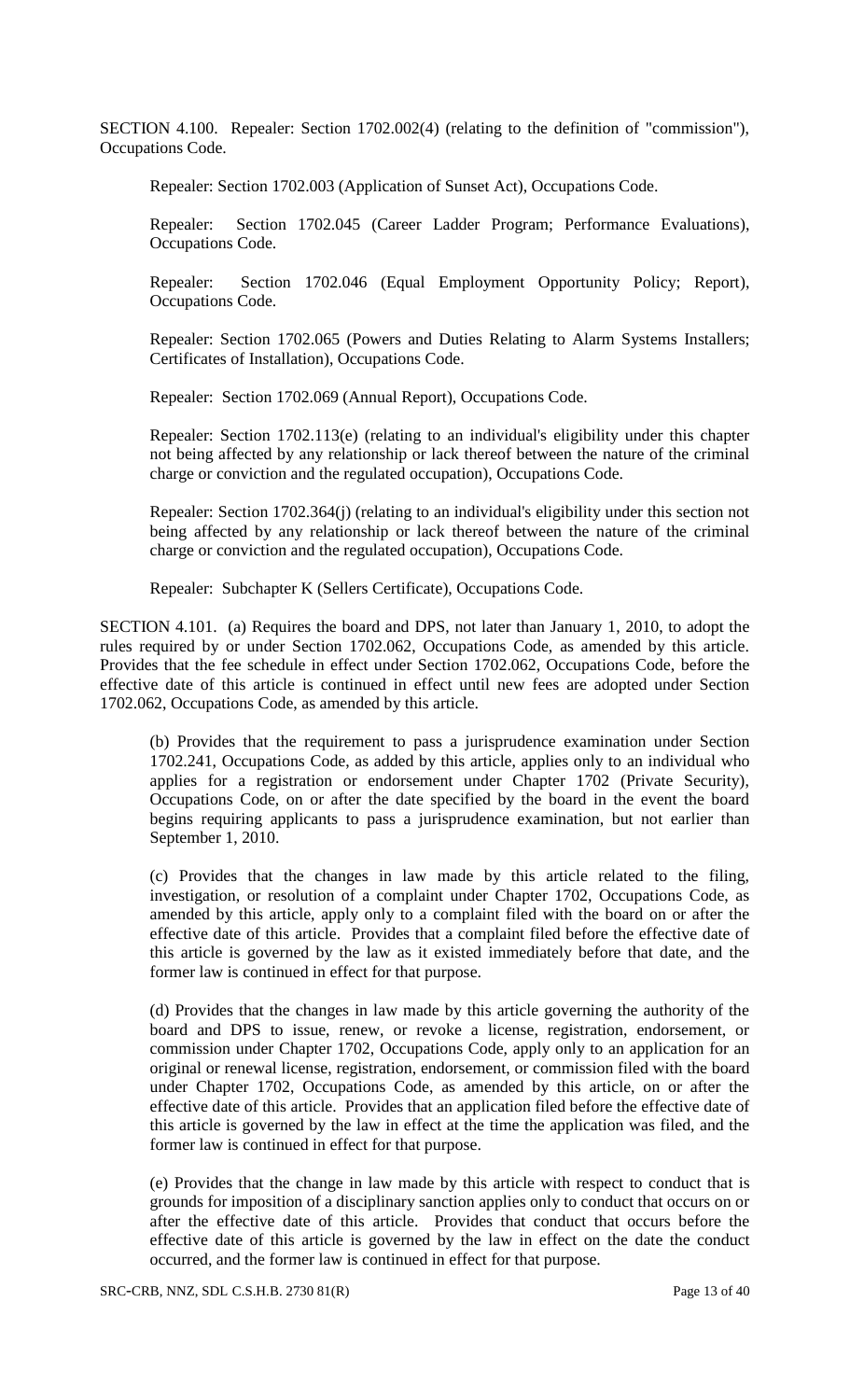(f) Provides that Section 1702.372, Occupations Code, as added by this article, applies only to a hearing conducted on or after the effective date of this article, regardless of the date on which the complaint was filed. Provides that a complaint on which a hearing is conducted before the effective date of this article is governed by the law in effect on the date the hearing was conducted, and the former law is continued in effect for that purpose.

(g) Requires the holder of a Class D license under Chapter 1702, Occupations Code, as amended by this article, to be considered to hold a Class B license on the effective date of this article. Authorizes the license holder, on the expiration of the Class D license, to renew the license as a Class B license.

SECTION 4.102. Effective date, this article: September 1, 2009.

### ARTICLE 4A [Blank]

# ARTICLE 4B. REGULATION OF THE BUSINESS OF PRIVATE SECURITY

SECTION 4B.01. Amends Section 1702.002, Occupations Code, by amending Subdivision (1-a) and adding Subdivisions (16-a) and (20-a), to redefine "alarm system" and define "personal protection officer" and "security officer."

SECTION 4B.02. Amends Section 1702.047, Occupations Code, as follows:

Sec. 1702.047. ADMINISTRATIVE STAFF. Requires the employee designated under this section to provide administrative assistance to the Texas Private Security Board (PSB) in the performance of PSB's duties, rather than assist PSB in the administration of PSB's duties. Deletes existing text that prohibits the salary for an employee designated under this section from exceeding the salary specified in the General Appropriations Act for an employee subject to salary group A10.

SECTION 4B.03. Amends Section 1702.082(e), Occupations Code, to require the Department of Public Safety (DPS), rather than the Texas Commission on Private Securities (TCPS), to inform, rather than notify, the person filing the complaint and each person who is a subject of the complaint of the status of the investigation unless the information would jeopardize an ongoing investigation, rather than an undercover investigation.

SECTION 4B.04. Amends Subchapter A, Chapter 1702, Occupations Code, by adding Section 1702.006, as follows:

Sec. 1702.006. FOREIGN ENTITY REGISTRATION. Provides that licensure under this chapter does not exempt a foreign entity from the registration requirements of Chapter 9 (Foreign Entities), Business Organizations Code.

SECTION 4B.05 Amends Section 1702.1056(a), Occupations Code, to provide that a person acts as a locksmith company for the purposes of this chapter if the person sells, installs, services, or maintains, or offers to sell, install, service, or maintain, mechanical security devises, including deadbolts and locks.

SECTION 4B.06. Amends Section 1702.110, Occupations Code, as follows:

Sec. 1702.110. APPLICATION FOR LICENSE. (a) Creates this subsection from existing text. Requires that an application for a license under this chapter be in the form prescribed by PSB, rather than TCPS, and include, among other certain information, if the applicant is an entity other than an individual, the full name and residence address of each partner, officer who oversees the security-related aspects of the business, and director of the applicant, and of the applicant's manager; if the applicant is an entity other than an individual, two classifiable sets of fingerprints of each officer who oversees the security-related aspects of the business and of each partner or shareholder who owns at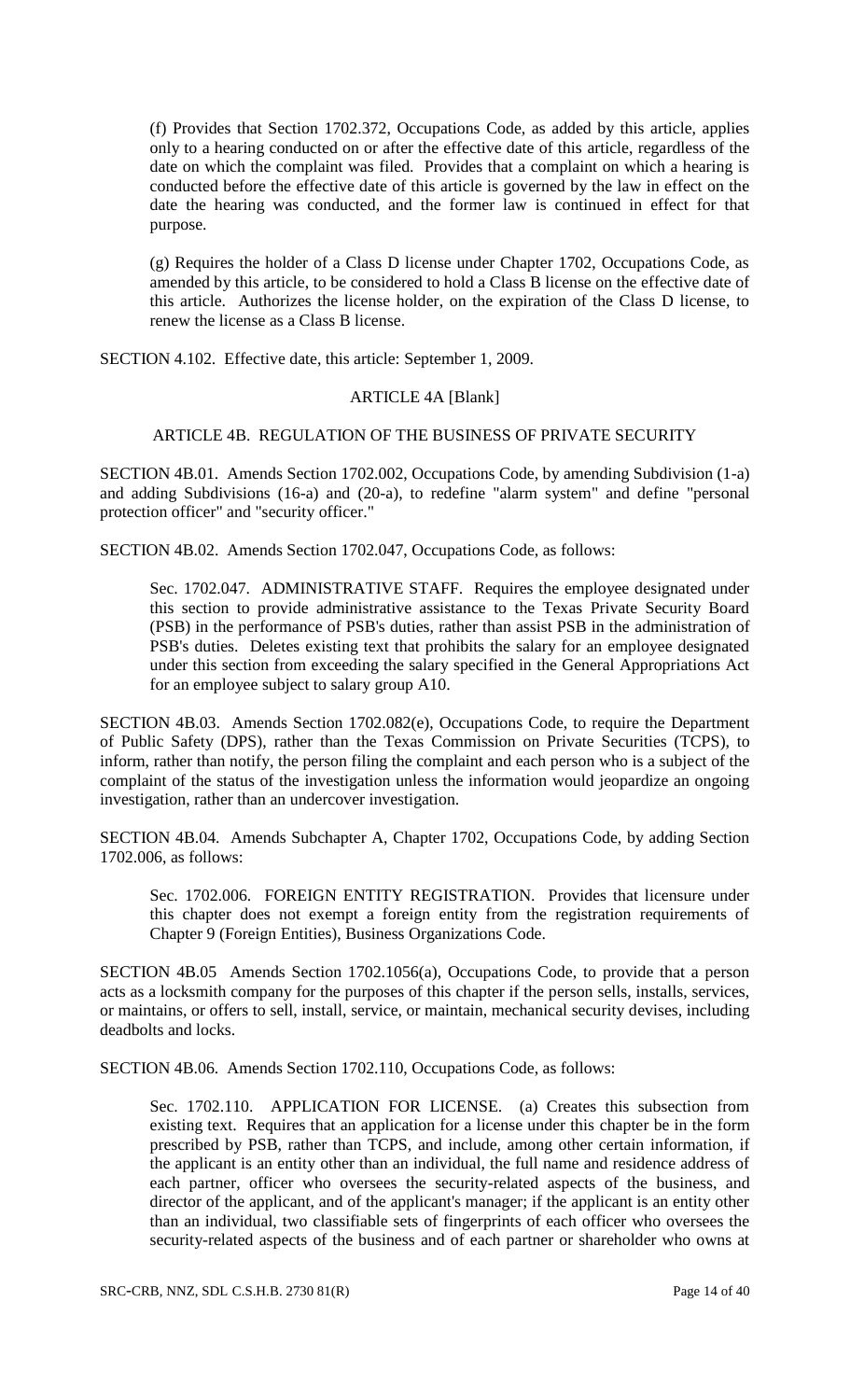least a 25 percent interest in the applicant; and other information, evidence, statements, or documents required by PSB, rather than TCPS. Makes a nonsubstantive change.

(b) Requires an applicant for a license as a security services contractor to maintain a physical address within this state and provide that address to PSB. Requires PSB to adopt rules to enable an out-of-state license holder to comply with this subsection.

SECTION 4B.07. Amends Section 1702.112, Occupations Code, as follows:

Sec. 1702.112. FORM OF LICENSE. Requires PSB, rather than TCPS, to prescribe the form of a license, including a branch office license. Includes, among the requirements of the license, a photograph of the license holder, affixed to the license at the time the license is issued by PSB.

SECTION 4B.08. Amends Section 1702.121, Occupations Code, as follows:

Sec. 1702.121. TERMINATION OF MANAGER. (a) Creates this subsection from existing text. Requires a license holder to notify PSB, rather than TCPS, in writing not later than the 14th day after the date a manager ceases to be manager of the license holder's business. Makes conforming changes.

(b) Requires that a manager be immediately terminated on the effective date of any summary action taken against the manager. Provides that any period of temporary operation authorized under this section or Section 1702.122 (Temporary Continuation of License Holder's Business) starts on the date of termination.

SECTION 4B.09. Amends Section 1702.127, Occupations Code, by amending Subsections (b) and (c) and adding Subsection (d), as follows:

(b) Requires a license holder to maintain a record containing information related to the license holder's employees as required by PSB, rather than TCPS.

(c) Requires a license holder to maintain for inspection by DPS, rather than for TCPS inspections, at the license holder's principal place of business or branch office two recent color photographs, of a type required by the PSB, of each applicant, registrant, commissioned security officer, and employee of the license holder. Makes conforming changes.

(d) Requires a license holder to maintain records required under this chapter at a physical address within this state and provide that address to PSB.

SECTION 4B.10. Amends Section 1702.163, Occupations Code, by adding Subsection (d-1), to authorize DPS, for the purposes of determining eligibility under Subsection (b)(2) (relating to an individual being incapable of exercising sound judgment in the proper use and storage of a handgun), to require the applicant to authorize the release to DPS of any relevant medical records.

SECTION 4B.11. Amends Section 1702.201, Occupations Code, as follows:

Sec. 1702.201. New heading: PERSONAL PROTECTION OFFICER ENDORSEMENT REQUIRED. Prohibits an individual, rather than a commissioned security officer, from acting as a personal protection officer unless the individual, rather than officer, holds a personal protection officer endorsement, rather than authorization.

SECTION 4B.12. Amends Section 1702.202, Occupations Code, as follows:

Sec. 1702.202. PERSONAL PROTECTION OFFICER. Provides that an individual acts as a personal protection officer if the individual, while carrying a firearm, provides to another individual personal protection from bodily harm. Deletes existing text providing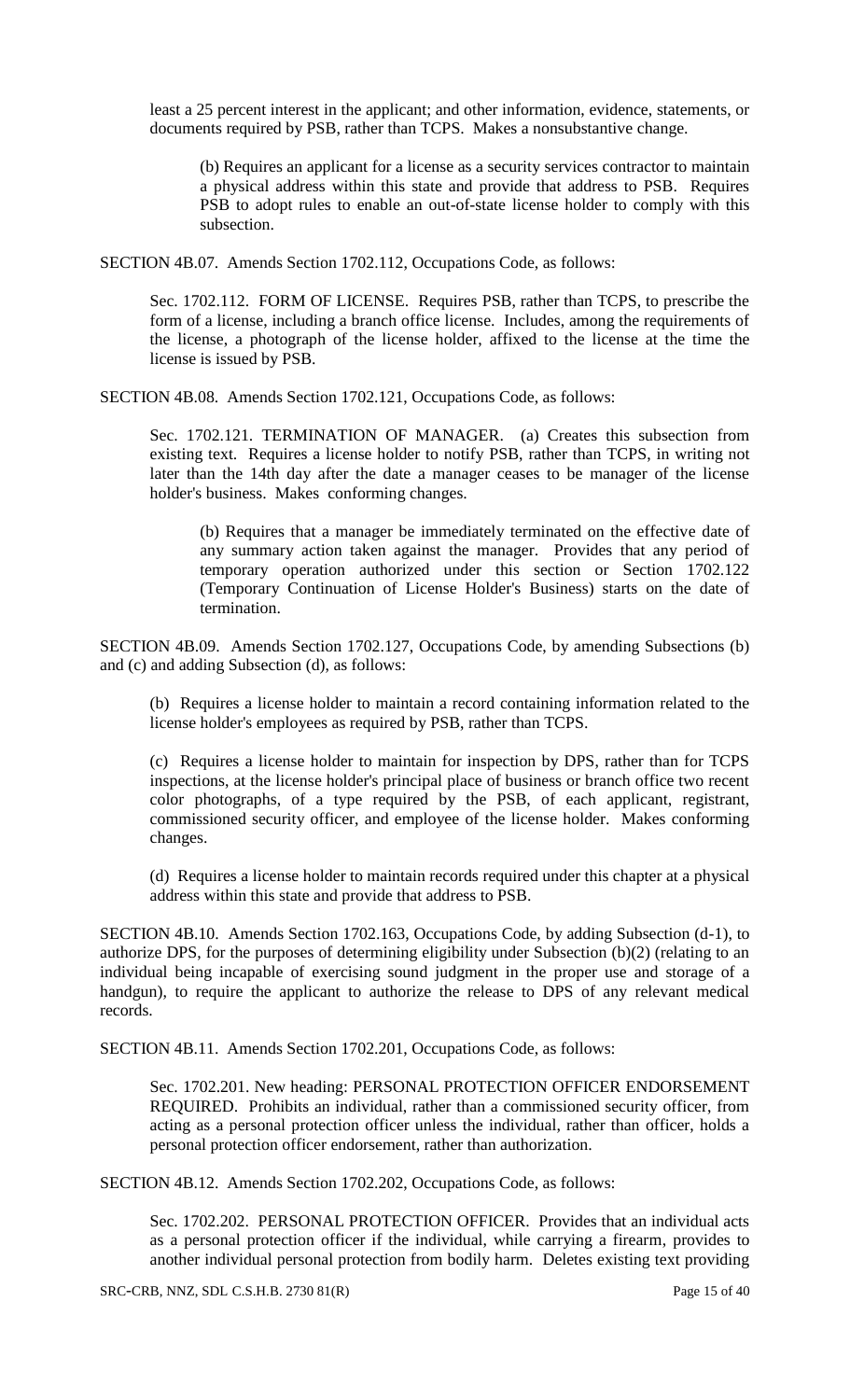that an individual acts as a personal protection officer if the individual has been issued a security officer commission to carry a concealed firearm and provides to an individual personal protection from bodily harm. Makes nonsubstantive changes.

SECTION 4B.13. Amends Section 1702.206, Occupations Code, as follows:

Sec. 1702.206. New heading: LIMITED AUTHORITY TO CARRY FIREARMS. (a) Creates this subsection from existing text. Deletes existing text prohibiting an individual acting as a personal protection officer from carrying a firearm, rather than a concealed firearm, unless the officer is performing certain actions or carries certain endorsement, rather than authorization.

(b) Prohibits an individual who is acting as a personal protection officer and is wearing the uniform of a security officer, including any uniform or apparel described by Section 1702.323(d) (relating to Chapter 1702 (Private Security) applying to a certain individual who meets certain requirements), from concealing any firearm the individual is carrying and requires the individual to carry the firearm in plain view. Requires an individual who is acting as a personal protection officer and is not wearing the uniform of a security officer to conceal the firearm.

SECTION 4B.14. Amends Section 1702.230, Occupations Code, by amending Subsection (b) and adding Subsection (c), as follows:

(b) Requires the employer of the applicant to make a reasonable attempt to verify the information required under Subsection (a)(1) (relating to requirement that an application for registration include certain information) before the earlier of certain dates.

(c) Requires an applicant to submit an application that substantially meets the requirements of this section before employment in a capacity for which registration is required.

SECTION 4B.15. Amends Section 1702.282(a), Occupations Code, to require PSB to conduct a criminal history check including a check of any criminal history record information maintained by the Federal Bureau of Investigation (FBI), in the manner provided by Subchapter F (Criminal History Record Information), Chapter 411 (Department of Public Safety of the State of Texas), Government Code, on each application for certain forms, including an endorsement. Authorizes PSB, as part of its criminal history check, to request that the applicant provide certified copies of relevant court documents or other records. Provides that the failure to provide the requested records within a reasonable time as determined by PSB may result in the application being considered incomplete. Makes conforming changes.

SECTION 4B.16. Renumbers Section 1702.286, Occupations Code, as added by Chapter 1102 (H.B. 2243), Acts of the 79th Legislature, Regular Session, 2005, as Section 1702.2865.

SECTION 4B.17. Amends Section 1702.322, Occupations Code, as follows:

Sec. 1702.322. LAW ENFORCEMENT PERSONNEL. Provides that this chapter does not apply to a person who has full-time employment as a peace officer and who receives compensation for private employment on an individual or an independent contractor basis as a patrolman, guard, extra job coordinator, or watchman if the officer is employed in an employee-employer relationship or employed on an individual contractual basis directly by the recipient of the services.

SECTION 4B.18. Amends Section 1702.361(a), Occupations Code, to authorize DPS, for conduct described by Subsection (b), to take certain disciplinary actions, rather than authorizing DPS, for conduct described by Subsection (b) (relating to DPS being required to take disciplinary action on proof of certain conditions), subject to PSB's final order under the hearing provisions of this subchapter, to take certain disciplinary actions. Makes conforming changes.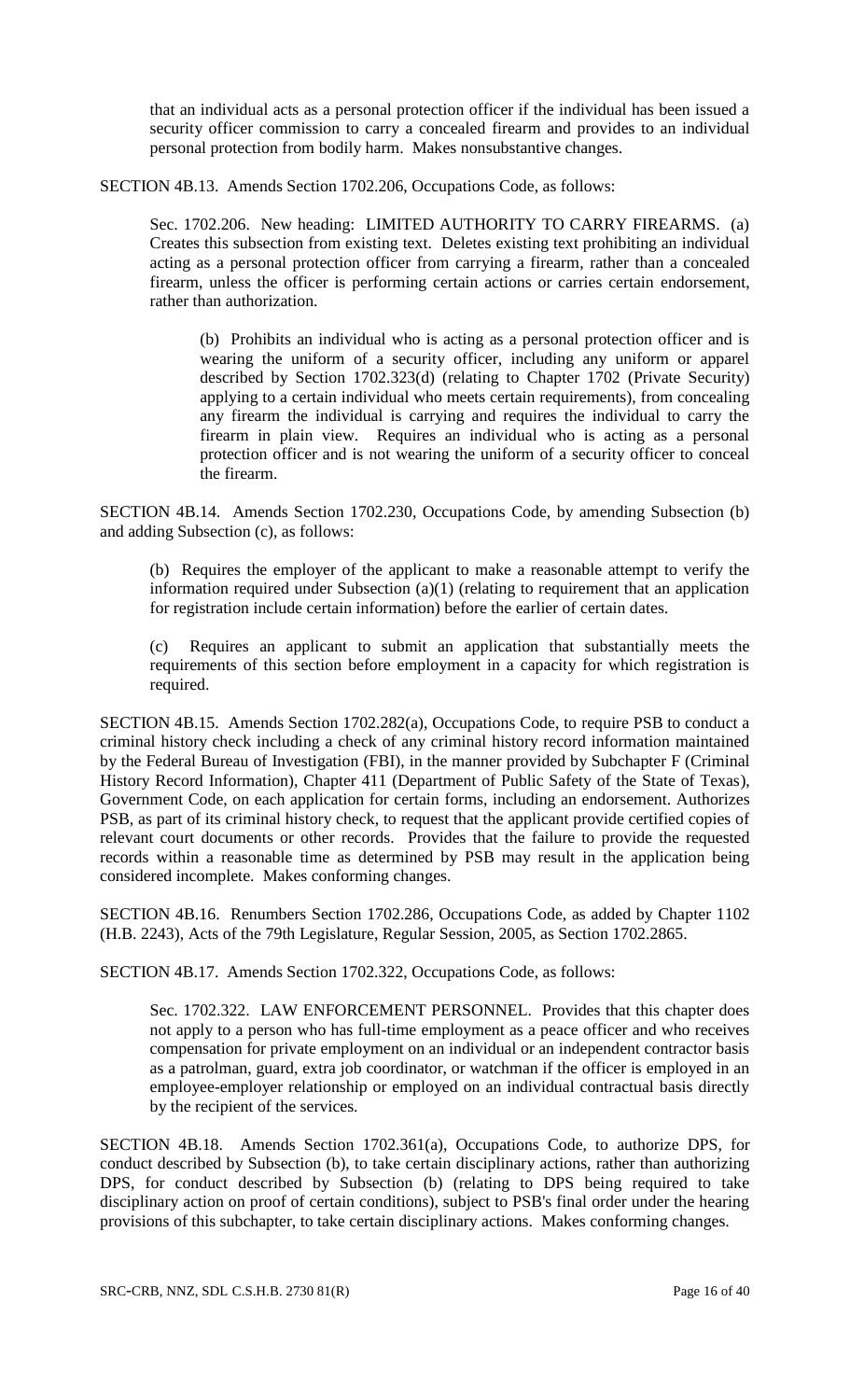SECTION 4B.19 Amends Section 1702.367, Occupations Code, by amending Subsection (a) and adding Subsection (f) and (g), as follows:

(a) Authorizes DPS, rather than TCPS, if necessary to enforce this chapter or PSB's rules, for an investigation conducted under this chapter, to issue an administrative subpoena to any person in this state compelling the production of information or documents, or the attendance and testimony of a witness. Deletes existing text authorizing TCPS, for an investigation conducted under this chapter, to issue a subpoena to compel the attendance of a witness or the production of a pertinent record or document. Deletes existing text authorizing the hearings officer to administer oaths and require testimony or evidence to be given under oath.

(f) Provides that a person licensed or otherwise regulated under this chapter who fails without good cause to comply with a subpoena issued under this section may be subject to suspension of a license under Section 1702.361.

(g) Authorizes that a subpoena, if the subpoena issued under this section relates to an ongoing criminal investigation by DPS and DPS determines that disclosure could significantly impede the investigation, to provide that the person to whom the subpoena is directed is prohibited from disclosing or identifying certain information concerning the subpoena.

SECTION 4B.20. Amends Subchapter P, Chapter 1702, Occupations Code, by adding Section 1702.3835, as follows:

Sec. 1702.3835. DECEPTIVE TRADE PRACTICE. (a) Provides that a person who performs or offers to perform an activity regulated under this chapter, but who is not licensed or otherwise authorized under this chapter to perform the activity, commits a false, misleading, or deceptive act or practice within the meaning of Section 17.46 (Deceptive Trade Practices Unlawful), Business & Commerce Code.

(b) Authorizes a public or private right or remedy under Chapter 17 (Deceptive Trade Practices), Business & Commerce Code, to be used to enforce this chapter.

SECTION 4B.21. Amends Section 46.03(d), Penal Code, as follows:

(d) Provides that it is a defense to prosecution under Subsection (a)(5) (relating to an offense if a person possesses or goes with a certain prohibited weapon in or into a secured area of an airport) that the actor possessed a firearm or club while traveling to or from the actor's place of assignment or in the actual discharge of duties as a security officer commissioned by PSB, rather than the Texas Board of Private Investigators and Private Security Agencies, if certain conditions are met, or a security officer who holds a personal protection authorization under Chapter 1702 (Private Security), Occupations Code, provided that the officer is either wearing the uniform of a security officer, including any uniform or apparel described by Section 1702.323(d), Occupations Code, and carrying the officer's firearm in plain view; or not wearing the uniform of a security officer and carrying the officer's firearm in a concealed manner, rather than a security officer who holds a personal protection authorization under the Private Investigators and Private Security Agencies Act (Article 4413(29bb), V.T.C.S.).

SECTION 4B.22. Reenacts Section 46.15(b), Penal Code, as amended by Chapters 647 (H.B. 964), 693 (H.B. 1815), and 1048 (H.B. 2101), Acts of the 80th Legislature, Regular Session, 2007, and amends it as follows:

(b) Provides that Section 46.02 (Unlawful Carrying Weapons), does not apply to a person who acts as a personal protection officer and carries the person's security commission and personal protection officer authorization, if the person is engaged in the performance of the person's duties as a personal protection officer under Chapter 1702, Occupations Code, or is traveling to or from the person's place of assignment and is either wearing the uniform of a security officer, including any uniform or apparel described by Section 1702.323(d), Occupations Code, and carrying the officer's weapon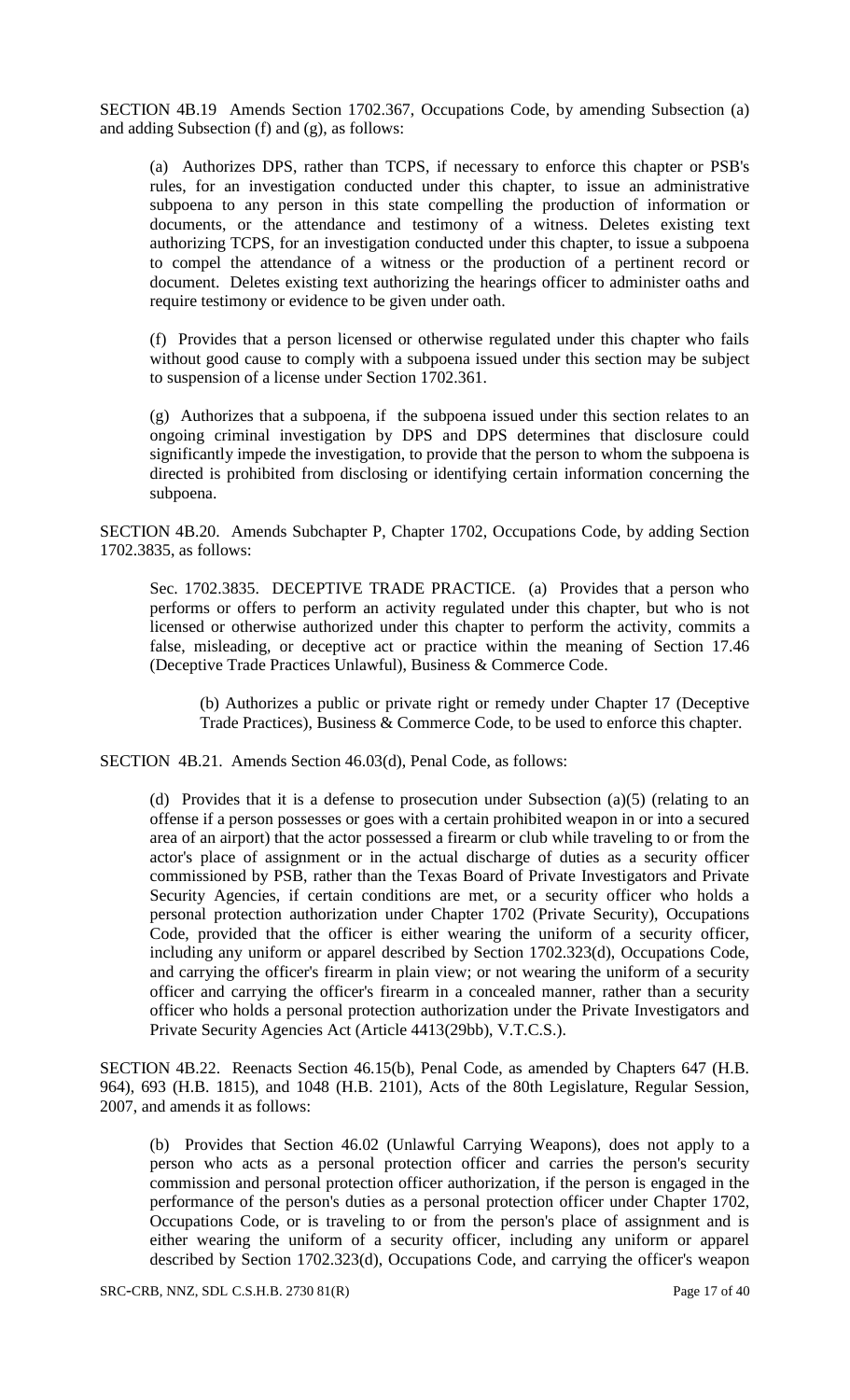in plain view or not wearing the uniform of a security officer and carrying the officer's weapon in a concealed manner. Makes nonsubstantive changes.

SECTION 4B.23. Provides that the changes in law made by this article to Sections 1702.110(a), Section 1702.282, Occupations Code, and the change in law made by Article 4 of this Act to Section 1702.221(a), Occupations Code, apply to an application under Chapter 1702, Occupations Code, submitted on or after the effective date of this article. Makes application of this article prospective.

SECTION 4B.24 Provides that to the extent of any conflict, this Article prevails over another Act of the 81st Legislature, Regular Session, 2009, relating to nonsubstantive additions to and corrections in enacted codes.

SECTION 4B.25. Effective date, this article: September 1, 2009.

#### ARTICLE 5. GENERAL PROVISIONS

SECTION 5.01. Amends Section 411.002, Government Code, by amending Subsection (c) and adding Subsections (d) and (e), as follows:

(c) Provides that unless continued in existence by Chapter 325 (Texas Sunset Act), DPS is abolished and Subsections (a) (relating to the purpose of DPS) and (b) (relating to the DPS having its headquarters in Austin) expire September 1, 2021, rather than September 1, 2009.

(d) Requires the Sunset Advisory Commission, not later than December 1, 2010, to review and prepare a written report for submission to the legislature on DPS's implementation of the recommendations in the 2008 audit of DPS's information technology system and a civilian business model for the operation of the driver's license division that focuses on improving customer service by using best practices in call center technology and monitoring customer service calls, expanding operating hours at driver's license offices, and decreasing the time DPS takes to send a replacement driver's license.

(e) Requires the Sunset Advisory Commission to submit the report required by Subsection (d) not later than February 15, 2011. Provides that this subsection and Subsection (d) expire August 31, 2011.

SECTION 5.02. Amends Section 411.0035, Government Code, as follows:

Sec. 411.0035. MEMBER AND GENERAL COUNSEL RESTRICTION. (a) Defines "Texas trade association."

(b) Prohibits a person from being, rather than serving as, a member of the Public Safety Commission (commission) and from being a DPS employee employed in a "bona fide executive, administrative, or professional capacity," as that phrase is used for purposes of establishing an exemption to the overtime provisions of the federal Fair Labor Standards Act of 1938 (29 U.S.C. Section 201 et seq.), if the person is an officer, employee, or paid consultant of a Texas trade association in the field of law enforcement or private security or the person's spouse is an officer, manager, or paid consultant of a Texas trade association in the field of law enforcement or private security.

(c) Prohibits a person from being a member of the commission or acting as the general counsel to the commission if the person is required to register as a lobbyist under Chapter 305 (Registration of Lobbyists) because of the person's activities for compensation on behalf of a profession related to the operation of the commission.

SECTION 5.03. Amends Subchapter A, Chapter 411, Government Code, by adding Section 411.0042, as follows: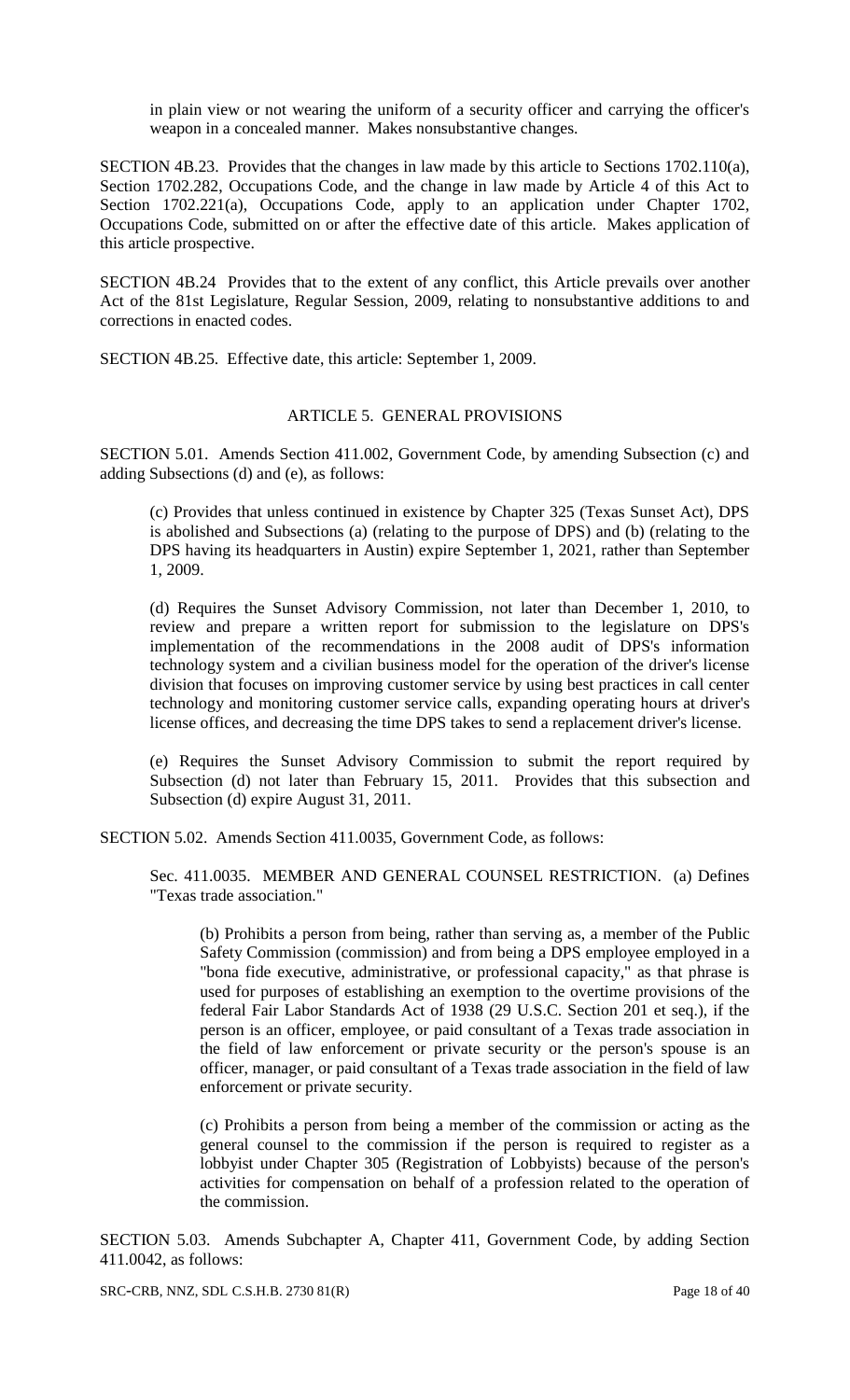Sec. 411.0042. DIVISION OF RESPONSIBILITIES. Requires the commission to develop and implement policies that clearly separate the policymaking responsibilities of the commission and the management responsibilities of the public safety director (director) and the staff of DPS.

SECTION 5.04. Amends Subchapter A, Chapter 411, Government Code, by adding Section 411.0043, as follows:

Sec. 411.0043. TECHNOLOGY POLICY. Requires the commission to implement a policy requiring DPS to use appropriate technological solutions to improve DPS's ability to perform its functions. Requires that the policy ensure that the public is able to interact with DPS on the Internet.

SECTION 5.05. Amends Subchapter A, Chapter 411, Government Code, by adding Section 411.0044, as follows:

Sec. 411.0044. NEGOTIATED RULEMAKING AND ALTERNATIVE DISPUTE RESOLUTION. (a) Requires the commission to develop and implement a policy to encourage the use of negotiated rulemaking procedures under Chapter 2008 for the adoption of DPS rules and appropriate alternative dispute resolution procedures under Chapter 2009 to assist in the resolution of internal and external disputes under DPS's jurisdiction.

(b) Requires that DPS's procedures relating to alternative dispute resolution conform, to the extent possible, to any model guidelines issued by SOAH for the use of alternative dispute resolution by state agencies.

(c) Requires the commission to designate a trained person to coordinate the implementation of the policy adopted under Subsection (a), serve as a resource for any training needed to implement the procedures for negotiated rulemaking or alternative dispute resolution, and collect data concerning the effectiveness of those procedures, as implemented by DPS.

SECTION 5.06. Amends Section 411.015(b), Government Code, to prohibit the division relating to the Texas Rangers from being abolished. Deletes existing text prohibiting the number of divisions from exceeding the number of divisions existing on August 22, 1957.

SECTION 5.07. Amends Sections 411.0195(a)-(c), Government Code, as follows:

(a) Requires DPS to maintain a system to promptly and efficiently act on complaints filed with DPS and requires DPS to maintain information about parties to the complaint, a summary of the results of the review or investigation of the complaint, and its disposition. Deletes existing text requiring DPS to prepare information of public interest describing the functions of DPS and DPS's procedures by which complaints are filed with and resolved by DPS. Deletes existing text requiring DPS to make the information available to the public and appropriate state agencies.

(b) Requires DPS to make information available describing its procedures for complaint investigation and resolution. Deletes existing text requiring the director by rule to establish methods by which consumers and service recipients are notified of the name, mailing address, and telephone number of DPS for the purpose of directing complaints to DPS.

(c) Requires DPS to periodically notify the complaint parties of the status of the complaint until final disposition. Deletes existing text requiring DPS to maintain a file on each written complaint filed with DPS and requiring that the file include certain information.

SECTION 5.08. Amends Section 411.188, Government Code, by adding Subsection (j), to authorize DPS to offer online, or allow a qualified handgun instructor to offer online, the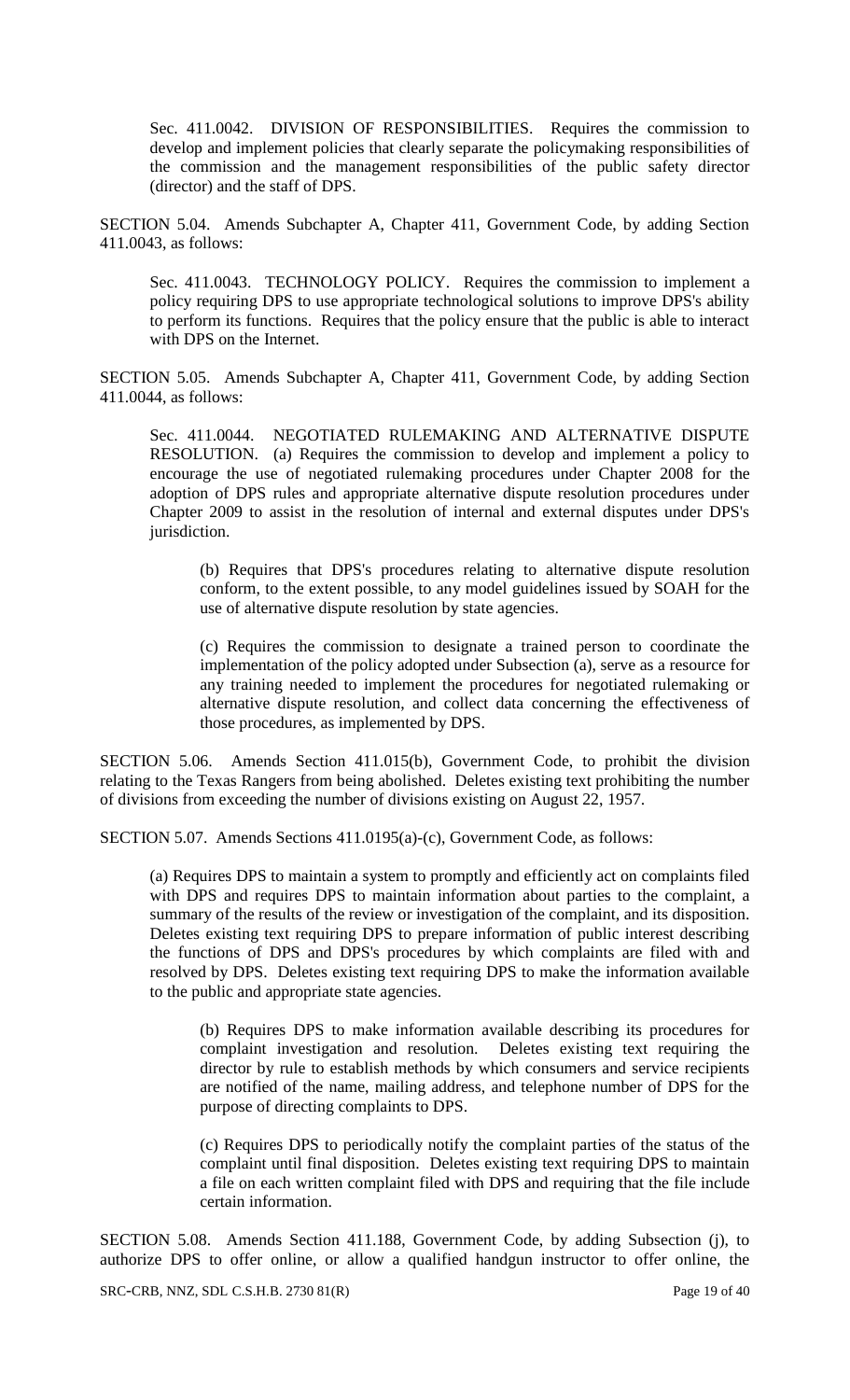continuing education instruction course and written section of the proficiency examination required to renew a license.

SECTION 5.09. Amends the heading to Section 411.244, Government Code, to read as follows:

Sec. 411.244. OFFICE OF INSPECTOR GENERAL.

SECTION 5.10. Amends Section 411.244 by amending Subsections (a), (b), and (d)-(f), and adding Subsection (g), Government Code, as follows:

(a) Requires the Public Safety Commission (commission) to establish the office of inspector general, which is responsible for acting to prevent and detect criminal conduct with DPS and independently and objectively investigating criminal activity occurring in all divisions of DPS; allegations of wrongdoing by DPS employees; crimes committed on DPS property; and serious breaches of DPS policy. Deletes existing text requiring the director to establish the office of internal affairs.

(b) Provides that the office of inspector general, rather than the office of internal affairs, has original departmental jurisdiction over all investigations occurring on DPS property or involving DPS employees.

(d) Provides that the commission has direct oversight over the office of inspector general, including decisions regarding budget and staffing. Requires the commission to establish policies to ensure that the commission continues to oversee the office of internal affairs as required by this subsection and to ensure that the office of internal affairs retains and exercises its original jurisdiction under Subsection (b). Makes conforming changes.

(e) Makes conforming changes.

(f) Requires the inspector general to present certain information at each regularly scheduled commission meeting and at other appropriate times, including reports of investigations. Makes a conforming change.

(g) Provides that this chapter or other law related to the operation of DPS's office of inspector general does not preempt the authority of the state auditor to conduct an audit or investigation under Chapter 321 (State Auditor) or other law.

SECTION 5.11. Repealer: Section 411.0195(d) (relating to the requirement of DPS to establish checkpoint procedures), Government Code.

Repealer: Section 411.0195(e) (relating to definitions of "motor vehicle," "vehicle," and "watercraft"), Government Code.

SECTION 5.12. Makes application of Section 411.0035, Government Code, as amended by this Act, prospective.

SECTION 5.13. Makes application of Section 411.0195, Government Code, as amended by this Act, prospective.

### ARTICLE 6. PERSONNEL RECORDS

SECTION 6.01. Amends Section 411.00755(b), Government Code, to prohibit the personal records of a commissioned officer of DPS from being disclosed or otherwise made available to the public, except that DPS is required to release in accordance with Chapter 552, rather than notwithstanding Chapter 552, certain documents.

ARTICLE 7. TEXAS RANGERS' UNSOLVED CRIMES INVESTIGATION TEAM

SECTION 7.01. Amends the heading to Subchapter J, Chapter 411, Government Code, to read as follows: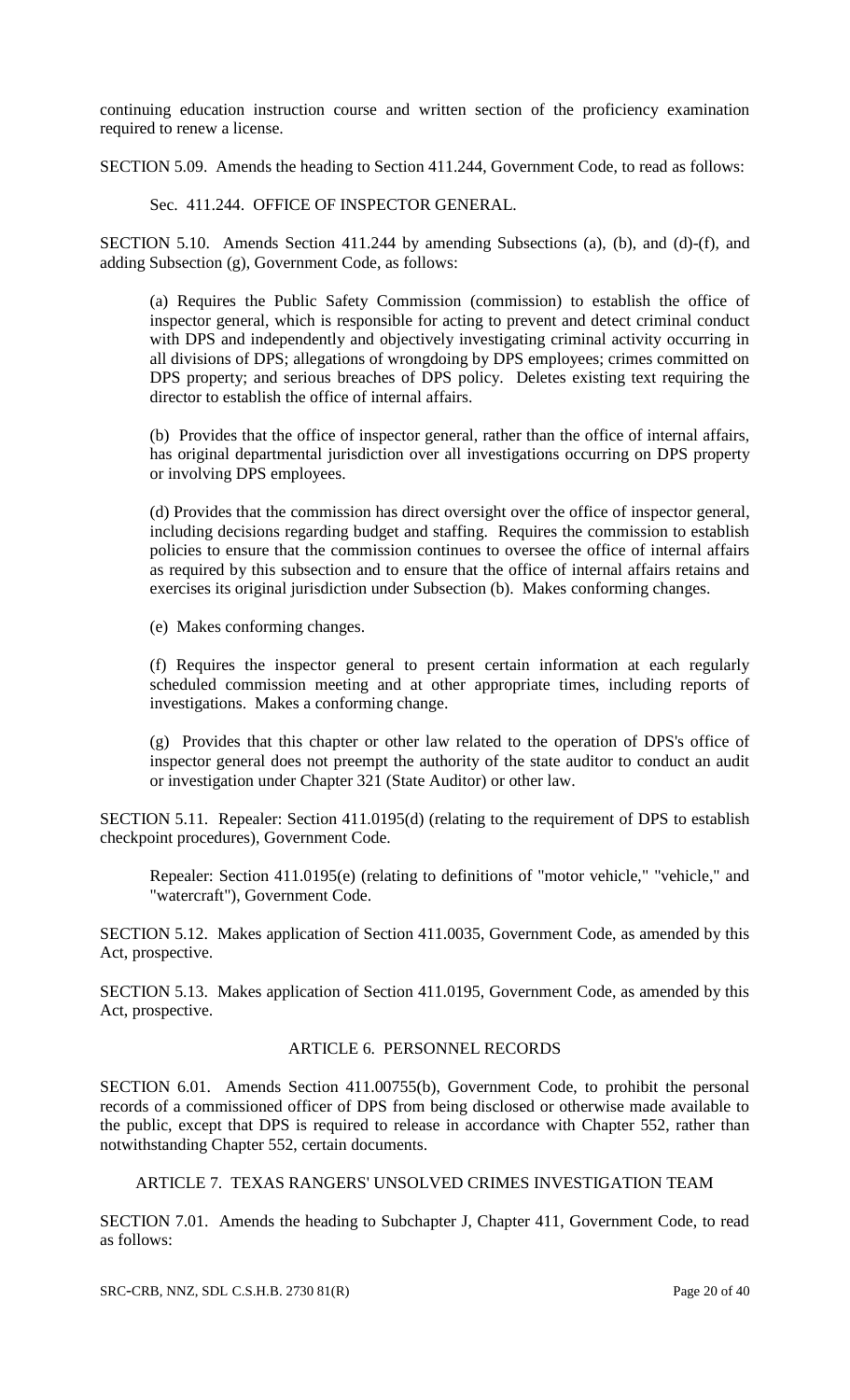#### SUBCHAPTER J. UNSOLVED CRIMES INVESTIGATION PROGRAM

SECTION 7.02. Amends Section 411.262, Government Code, as follows:

Sec. 411.262. New heading: UNSOLVED CRIMES INVESTIGATION PROGRAM. (a) Provides that the unsolved crimes investigation program, rather than team, is an investigative program, rather than investigatory unit, within DPS.

(b) Provides that the program is a function of the Texas Rangers, rather than that the team will be located at the headquarters of the Texas Rangers in Austin, Texas, and will be commanded by the chief of the Texas Rangers.

(c) Authorizes the public safety director to employ commissioned peace officers and noncommissioned employees to perform duties required of the program. Makes a conforming change.

(d) Requires that a peace officer, to be eligible for employment under this section, be a sergeant or higher-ranked officer of the Texas Rangers and have two or more years of experience in the investigation of homicides or other major felonies. Deletes existing text requiring a peace officer to have not less than four years of experience as a peace officer and a degree from an accredited institution of higher education in law, accounting, or computer science. Makes nonsubstantive changes.

(e) Makes no changes to this subsection.

SECTION 7.03. Amends Section 411.263, Government Code, to authorize employees of the unsolved crimes investigation program of DPS, on the request of an attorney representing the state and with the approval of the director, to assist local law enforcement in the investigation of a crime. Makes a conforming change.

SECTION 7.04. Effective date, this article: upon passage or September 1, 2009.

ARTICLE 8. DISSEMINATION OF EMERGENCY PUBLIC SERVICE MESSAGES

SECTION 8.01. Amends Section 418.047, Government Code, by adding Subsection (a-1), to require the division to coordinate with TxDOT to establish additional methods for disseminating emergency public service messages to motorists, including severe weather advisories; AMBER alerts under Subchapter L (Stateside America's Missing: Broadcast Emergency Response (AMBER) Alert System for Abducted Children), Chapter 411 (Department of Public Safety of the State of Texas); silver alerts under Subchapter M (Silver Alert for Missing Senior Citizens), Chapter 411; and information regarding the availability of fuel, food, lodging, and pharmacy services during an evacuation order under this chapter or a disaster declared under this chapter.

#### ARTICLE 9. AUTHORITY OF DEPARTMENT TO OBTAIN AND USE CRIMINAL HISTORY RECORD INFORMATION FOR CERTAIN DEPARTMENTAL AUTHORIZATIONS

SECTION 9.01. Amends Subchapter F, Chapter 411, Government Code, by adding Subsection 411.0891, as follows:

Sec. 411.0891. DEPARTMENT ACCESS TO CRIMINAL HISTORY RECORD INFORMATION: CERTAIN DEPARTMENTAL AUTHORIZATIONS. (a) Authorizes DPS, subject to Section 411.087 (Access to Criminal History Record Information Maintained by the Federal Bureau of Investigation (FBI) or Local Criminal Justice Agency) to obtain and use criminal history record information maintained by the FBI or DPS that relates to a person who:

> (1) is an applicant for or holds a registration issued by the director under Subchapter C (Regulation of Manufacture, Distribution, and Dispensation of Controlled Substances, Chemical Precursors, and Chemical Laboratory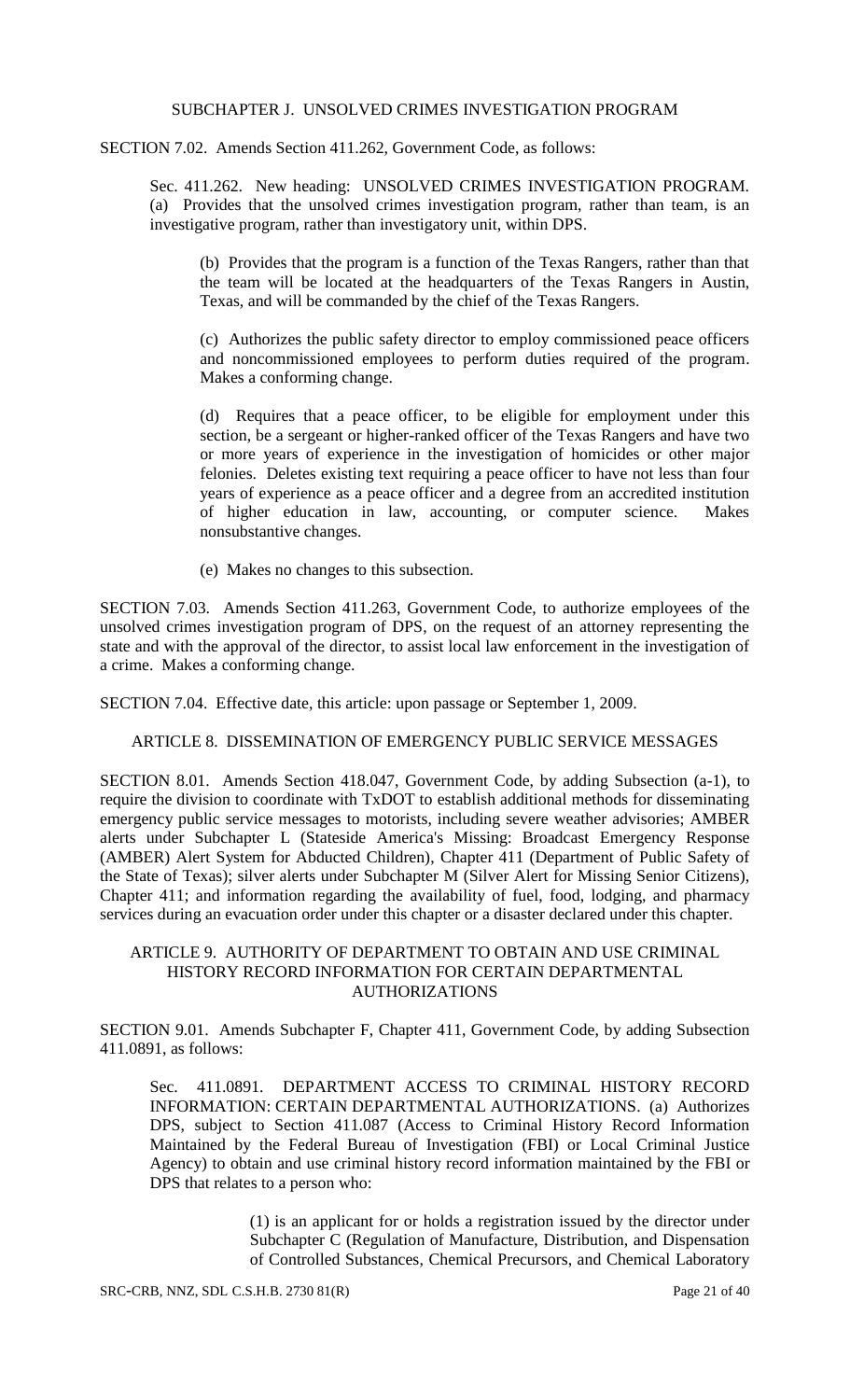Apparatus), Chapter 481 (Texas Controlled Substances Act), Health and Safety Code, that authorizes the person to manufacture, distribute, analyze, or conduct research with a controlled substance;

(2) is an applicant for or holds a chemical precursor transfer permit issued by the director under Section 481.078 (Chemical Precursor Transfer Permit),

(3) is an applicant for or holds a chemical laboratory apparatus transfer permit issued by the director under Section 481.081 (Chemical Laboratory Apparatus Transfer Permit), Health and Safety Code;

(4) is an applicant for certification by DPS as an inspection station or an inspector under Subchapter G (Certification of Inspection Station or Inspector), Chapter 548 (Compulsory Inspection of Vehicles), Transportation Code, holds an inspection station or inspector certificate issued under that subchapter, or is the owner of an inspection station operating under that chapter; or

(5) is an applicant for approval or has been approved as a program sponsor by DPS under Chapter 662 (Motorcycle Operator Training and Safety), Transportation Code, is an applicant for certification by DPS as an instructor under that chapter, or holds an instructor certificate issued under that chapter.

(b) Authorizes DPS to release or disclose criminal history record information obtained or used by DPS for a purpose described by Subsection (a) to another person or agency only in a criminal proceeding, in a hearing conducted by DPS, under an order from a court, or with the consent of the person who is the subject of the criminal history record information.

(c) Prohibits this section from being construed to limit the authority of DPS to disseminate criminal history record information as provided by Section 411.083 (Dissemination of Criminal History Record Information).

SECTION 9.02. Effective date, this article: upon passage or September 1, 2009.

### ARTICLE 10. COLLECTION, MAINTENANCE, AND TRANSFER AND OTHER DISSEMINATION OF CRIMINAL HISTORY RECORD INFORMATION AND JUVENILE JUSTICE INFORMATION

SECTION 10.01. Reenacts Section 411.042(b), Government Code, as amended by Chapters 70 (H.B. 76), 1306 (S.B. 839), and 1372 (S.B. 9), Acts of the 80th Legislature, Regular Session, 2007, and amends it to require the bureau of identification and records to record data and maintain a state database for a computerized criminal history record system and computerized juvenile justice information system that serves as the record creation point for criminal history record information and juvenile justice information maintained by the state and as the control terminal for the entry of records, in accordance with federal law and regulations, federal executive orders, and federal policy, into the federal database maintained by the FBI. Makes nonsubstantive changes.

SECTION 10.02. Amends Section 411.083(b), Government Code, to require DPS to grant access to criminal history record information to an individual or agency that has a specific agreement with a criminal justice agency to provide services required for the administration of criminal justice under that agreement, if the agreement requires the individual or agency to perform the applicable services in a manner prescribed by DPS; and an individual or agency that has a specific agreement with a noncriminal justice agency to provide services related to the use of criminal history record information disseminated under this subchapter, if the agreement requires the individual or agency to perform the applicable services in a manner prescribed by DPS.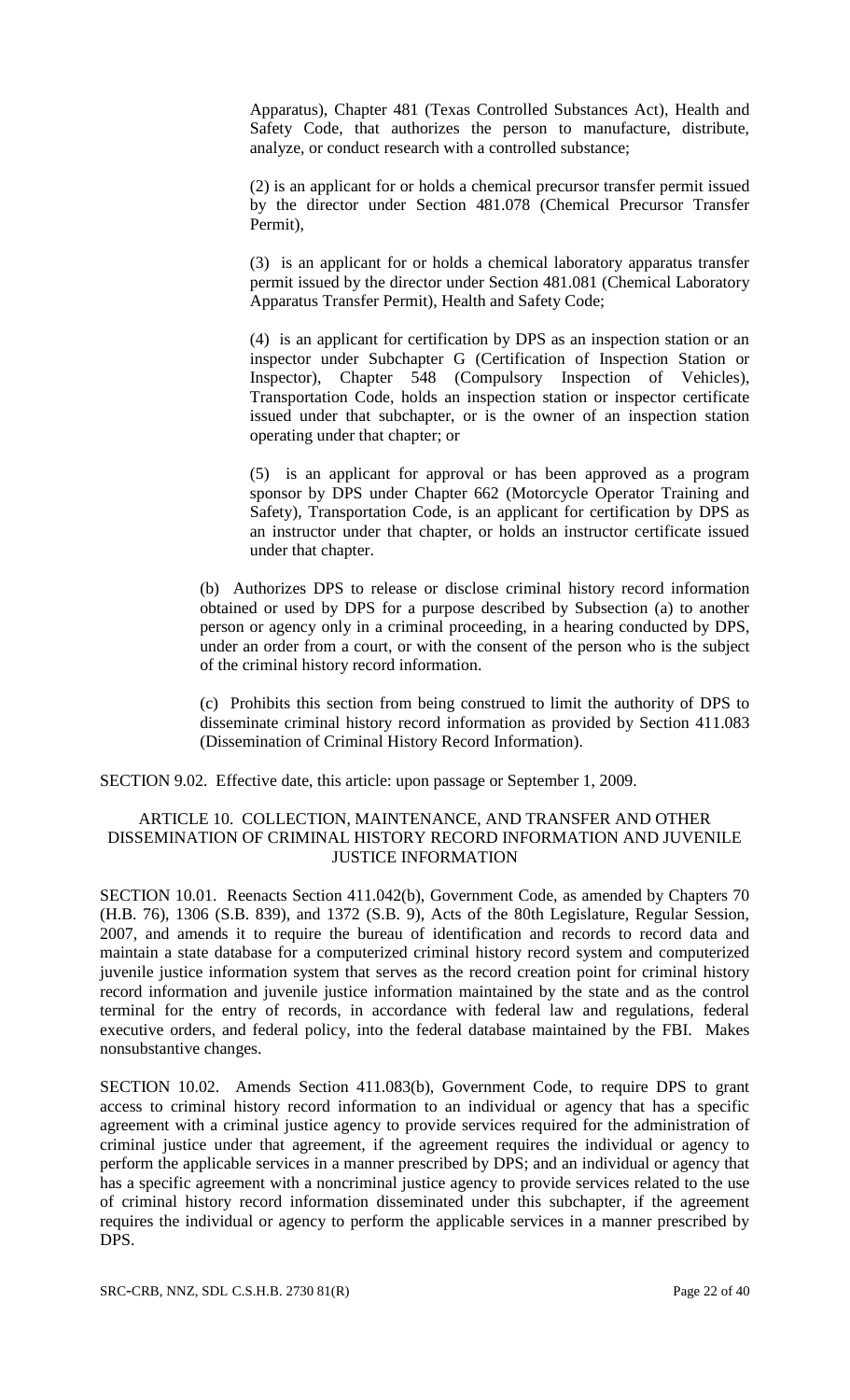SECTION 10.03. Amends Section 411.084(b), Government Code, to authorize criminal history record information obtained from the FBI, notwithstanding Subsection (a) or any other provision in this subchapter, to be released or disclosed only to a governmental entity or as authorized by federal law and regulations, federal executive orders, and federal policy, rather than as authorized by federal statute, federal rule, or federal executive order.

SECTION 10.04. Amends Sections 411.0845(e), (i), and (k), Government Code, as follows:

(e) Requires a person entitled to receive criminal history record information under this section to provide DPS with certain information regarding the person who is the subject of the criminal history record information requested, including the number assigned to any form of unexpired identification card issued by this state or another state, the District of Columbia, or a territory of the United States that includes the person's photograph, rather than the person's Texas driver's license number or personal identification certificate number.

(i) Provides that the release under this section of any criminal history record information maintained by the FBI, including the computerized information submitted to the federal database maintained by the FBI as described by Section 411.042(b)(9)(B), is subject to federal law and regulations, federal executive orders, and federal policy.

(k) Authorizes a governmental agency to coordinate with DPS regarding the use of the fingerprinting fee collection process to collect a fee for the criminal history record information and any other fees associated with obtaining a person's fingerprints as required by DPS. Deletes existing text authorizing a governmental agency to coordinate with DPS regarding the collection of a fee for the criminal history record information through the fingerprinting fee collection process.

SECTION 10.05. Amends Section 411.085(a), Government Code, to delete existing text providing that a person commits an offense if the person knowingly or intentionally provides a person with a copy of the person's criminal history record information obtained from DPS. Makes a conforming change.

SECTION 10.06. Amends Section 411.094(d), Government Code, to prohibit a criminal history record information received by an institution of higher education under Subsection (b) (relating to entitling an institution of higher education to obtain criminal history record information) from being released or disclosed to any person except on court order or with the consent of the person who is the subject of the criminal history record information.

SECTION 10.07. Amends Section 411.0985(c), Government Code, to prohibit the Texas Commission for the Blind from releasing or disclosing information obtained under Subsection (a), except on court order or with the consent of the person who is the subject of the criminal history record information.

SECTION 10.08. Amends Section 411.1005(b), Government Code, to provide that information received by the State Bar of Texas is confidential and is authorized to be disseminated only with the consent of the person who is the subject of the criminal history record information. Makes nonsubstantive changes.

SECTION 10.09. Amends Section 411.1131(c), Government Code, to prohibit the Texas Commission for the Deaf and Hard of Hearing from releasing or disclosing information obtained under Subsection (a), except on court order or with the consent of the person who is the subject of the criminal history record information, and is required to destroy all criminal history record information obtained under Subsection (a) after the information is used for its authorized purpose.

SECTION 10.10. Amends Section 411.1182(c), Government Code, to prohibit criminal history information obtained from DPS from being released or disclosed except with the consent of the person who is the subject of the criminal history record information.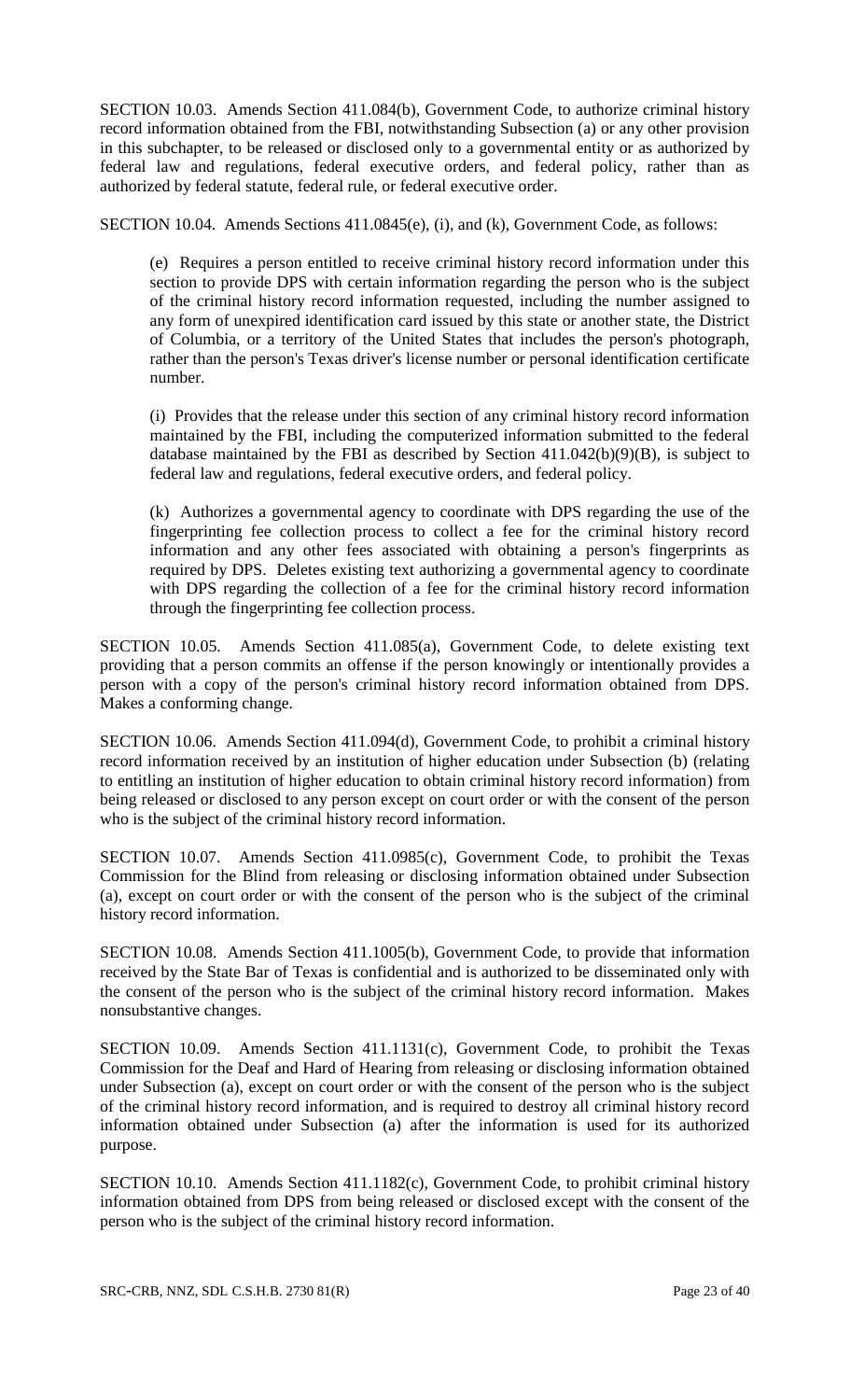SECTION 10.11. Amends Section 411.120(b), Government Code, to prohibit the criminal history record information obtained by a county judge under Subsection (a) from being released or disclosed to any person except in a hearing held under Chapter 25 (Wine and Beer Retailer's Permit) or 69 (Retailer Dealer's On-Premise License), Alcoholic Beverage Code, or with the consent of the person who is the subject of the criminal history record information.

SECTION 10.12. Amends Section 411.1236(b), Government Code, to prohibit the criminal history record information obtained by the Texas Commission on Fire Protection under Subsection (a) from being released to any person or agency except on court order or with the consent of the person who is the subject of the criminal history record information, or if the information, rather than unless the information, is entered into evidence by the board in an administrative, civil, or criminal hearing under Chapter 419 (Texas Commission on Fire Protection).

SECTION 10.13. Amends Section 411.136(e), Government Code, to prohibit the hospital or district from releasing or disclosing criminal history record information to any person or agency except in a criminal proceeding, in a hearing conducted by the hospital or district, to another governmental entity as required by law, as required by court order, or with the consent of the person who is the subject of the criminal history record information.

SECTION 10.14. Amends Section 411.139(b), Government Code, to prohibit criminal history record information obtained by the securities commissioner under this section from being released by any person or agency except on court order with the consent of the person who is the subject of the criminal history record information, unless the information is entered into evidence by the State Securities Board or a court at an administrative proceeding or a civil or criminal action under The Securities Act (Article 581-1 et seq., V.T.C.S.).

SECTION 10.15. Amends Section 411.140(b), Government Code, to provide that information received by the State Commission on Judicial Conduct is confidential and authorized to be disseminated only in an investigation or proceeding conducted by the commission or with the consent of the person who is the subject or the criminal history record information.

SECTION 10.16. Amends Section 411.1402(c), Government Code, to prohibit the Employees Retirement System of Texas from releasing or disclosing information obtained under Subsection (a) except on court order or with the consent of the person who is the subject of the criminal history record information.

SECTION 10.17. Amends Section 411.1406(d), Government Code, as added by Chapter 406 (S.B. 885), Acts of the 80th Legislature, Regular Session, 2007, to prohibit the court from releasing or disclosing information obtained under Subsection (b) (relating to entitling the board to obtain criminal history record information) except on order of a district court or with the consent of the person who is the subject of the criminal history record information.

SECTION 10.18. Provides that to the extent of any conflict, this article prevails over another Act of the 81st Legislature, Regular Session, 2009, relating to nonsubstantive additions to and corrections in enacted codes.

SECTION 10.19. Effective date, this article: upon passage or September 1, 2009.

### ARTICLE 11. ADMINISTRATION OF CERTAIN PROVISIONS AFFECTING THE LICENSING OF PERSONS TO CARRY A CONCEALED HANDGUN

SECTION 11.01. Amends Section 411.1711, Government Code, as follows:

Sec. 411.1711. CERTAIN EXEMPTIONS FROM CONVICTIONS. Provides that a person is not convicted, as that term is defined by Section 411.171 (Definitions), if an order of a deferred adjudication was entered against the person on a date not less than 10 years preceding the date of the person's application for a license under this subchapter unless the order of deferred adjudication was entered against the person for:

(1) an offense under: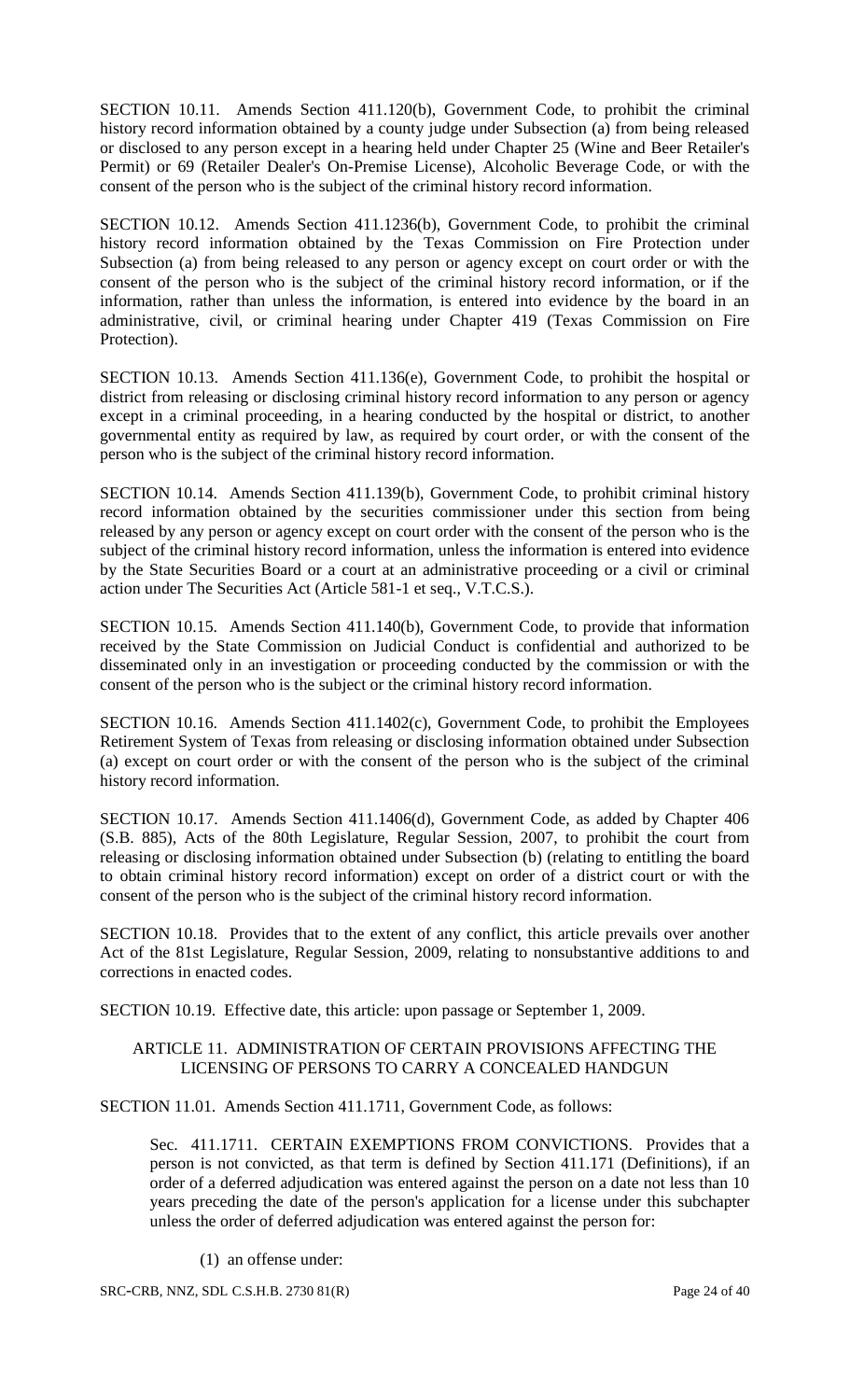(A) Title 5, Penal Code (Offenses Against the Person);

(B) Chapter 25 (Offenses Against the Family) or 29 (Robbery), Penal Code; or

(C) Section 30.02 (Burglary), 38.112 (Violation of Protective Order Issued on Basis of Sexual Assault), 38.17 (Failure to Stop or Report Aggravated Sexual Assault of Child), 42.072 (Stalking), 42.091 (Attack on Assistance Animal), 42.10 (Dog Fighting), 43.04 (Aggravated Promotion of Prostitution), 43.05 (Compelling Prostitution), 43.24(b)(3) (relating to a person committing an offense if he hires, employs, or uses a minor in certain prohibited acts), 43.25 (Sexual Performance by a Child), 43.26 (Possession or Promotion of Child Pornography), 49.07 (Intoxication Assault), or 49.08 (Intoxication Manslaughter), Penal Code; or

(2) an offense under the laws of another state if the offense contains elements that are substantially similar to the elements of an offense listed in Subdivision (1).

SECTION 11.02. Amends Sections 411.172(a), (d), and (e), Government Code, as follows:

(a) Provides that a person is eligible for a license to carry a concealed handgun if the person is not charged with the commission of a Class A or Class B misdemeanor or equivalent offense, or of an offense under Section 42.01 (Disorderly Conduct), Penal Code, or equivalent offense, or of a felony under an information or indictment; is not a fugitive form justice for a felony or a Class A or Class B misdemeanor or equivalent offense; and has not, in the five years preceding the date of application, been convicted of a Class A or Class B misdemeanor or equivalent offense or of an offense under Section 42.01, Penal Code, among other offenses.

(d) Provides that for the purposes of Subsection (a)(7) (relating to a person being eligible for a license to carry a concealed handgun if the person is not incapable of exercising sound judgment), a person is incapable of exercising sound judgment with respect to the proper use and storage of a handgun if the person has been diagnosed with by a licensed physician, determined by a review board or similar authority, or declared by a court to be incompetent to manage the person's own affairs.

(e) Provides that certain evidence constitutes that a person has a psychiatric disorder or condition described by Subsection  $(d)(1)$ , including involuntary psychiatric hospitalization or psychiatric hospitalization, rather than involuntary psychiatric hospitalization in the preceding five-year period or psychiatric hospitalization in the preceding two-year period.

SECTION 11.03. Amends Section 411.174(a) and (b), Government Code, to require an applicant for a license to carry a concealed handgun to submit to the director's designee described by Section 411.176 one or more photographs of the applicant that meet the requirements of DPS, and evidence of handgun proficiency, in the form and manner required by DPS, among other certain items. Deletes existing text requiring an applicant for a license to carry a concealed handgun to submit to the director's designee described by Section 411.176 two recent color passport photographs of the applicant, except that an applicant who is younger than 21 years of age is required to submit two recent color passport photographs in profile of the applicant, and a handgun proficiency certificate described by Section 411.189.

(b) Requires an applicant to provide on the application a statement of certain information of the applicant, including history, rather than history during the preceding five years, if any, or treatment received by, commitment to, or residence in a drug or alcohol treatment center licensed to provide drug or alcohol treatment under the laws of this state or another state, but only if the treatment, commitment, or residence occurred during the preceding five years or a psychiatric hospital.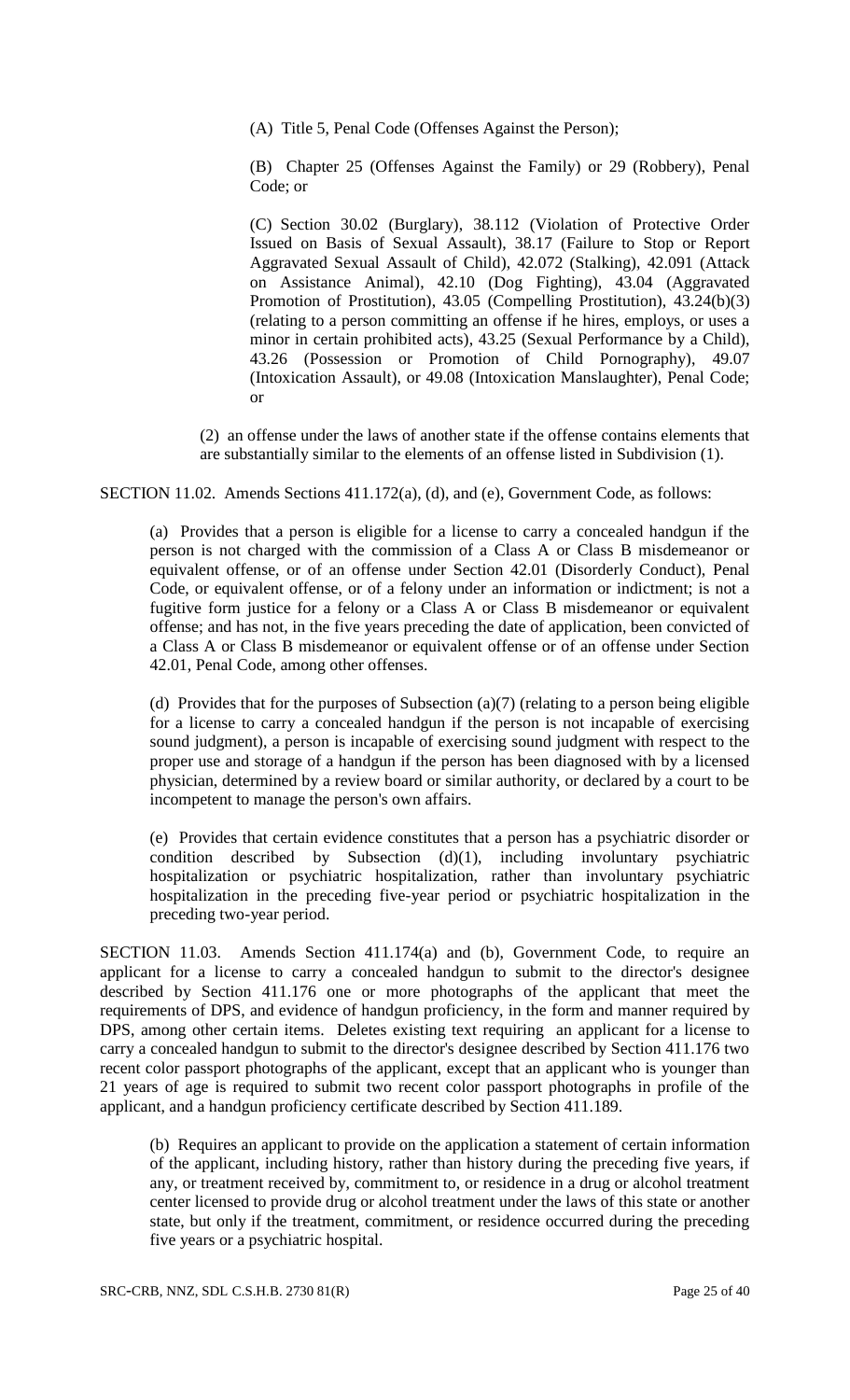SECTION 11.04. Amends Section 411.176, Government Code, as follows:

Sec. 411.176. REVIEW OF APPLICATION MATERIALS. (a) Makes a nonsubstantive change. Authorizes the director's designee, for purposes of this section, to be a noncommissioned employee of DPS.

(b) Authorizes the director's designee to access any records necessary for purposes of this subsection.

(c) Creates this subsection from existing text. Authorizes the director's designee, rather than the director's designee in the appropriate geographical area, to submit the application and the recommendation that the license be issued.

(d) Creates this subsection from existing text.

SECTION 11.05. Amends Sections 411.177(a) and (b), Government Code, as follows:

(a) Authorizes DPS to issue a license to carry handguns only of the categories for which the applicant has demonstrated proficiency in the form and manner required by DPS, rather than categories indicated on the applicant's certificate of proficiency issued under Section 411.189.

(b) Require DPS, not later than the 60th day after the date of the receipt by the director's designee of the completed application materials, to notify the applicant in writing that the application was denied based on the affidavit of the director's designee submitted to DPS under Section 411.176(c), rather than Section 411.176(b), or based on the affidavit of the qualified handgun instructor submitted to DPS under Section 411.188(j), rather than Section 411.189(c).

SECTION 11.06. Amends Section 411.184(a), Government Code, to require the license holder, to modify a license to allow a license holder to carry a handgun of a different category than the license indicates, to submit to DPS evidence of handgun proficiency, in the form and manner required by DPS, rather than a copy of the handgun proficiency certificate; and one or more photographs of the license holder that meet the requirements of DPS, rather than two recent color passport photographs of the license holder except that an applicant who is younger than 21 years of age are required to submit two recent color passport photographs in profile of the applicant. Deletes existing text requiring the license holder, to modify a license to allow a license holder to carry a handgun of a different category than the license indicates, to obtain a handgun proficiency certificate under Section 411.189 not more than six months before the date of application for a modified license.

SECTION 11.07. Amends Section 411.185(a), Government Code, to require a license holder, to renew a license, to submit to DPS evidence of handgun proficiency, in the form and manner required by DPS, rather than a copy of the handgun proficiency certificate; and one or more photographs of the applicant that meet the requirements of DPS, rather than two recent color passport photographs of the applicant. Deletes existing text requiring a license holder, to renew a license, to obtain a handgun proficiency certificate under Section 411.189 within the six-month period proceeding the date of application for renewal, for a first or second renewal and the date of application for renewal or the date of application for the preceding renewal, for a third or subsequent renewal, to ensure that the license holder is not required to obtain the certificate more than once in any 10-year period.

SECTION 11.08. Amends Section 411.186(a), Government Code, to require DPS to revoke a license under this section under certain circumstances, including if the license holder subsequently becomes ineligible for a license under Section 411.172, unless the sole basis for the ineligibility is that the license holder is charged with the commission of a Class A or B misdemeanor or equivalent offense, or of an offense under Section 42.01, Penal Code, or equivalent offense, or of a felony under an information or indictment.

SECTION 11.09. Amends Section 411.187(a) and (c), Government Code, as follows: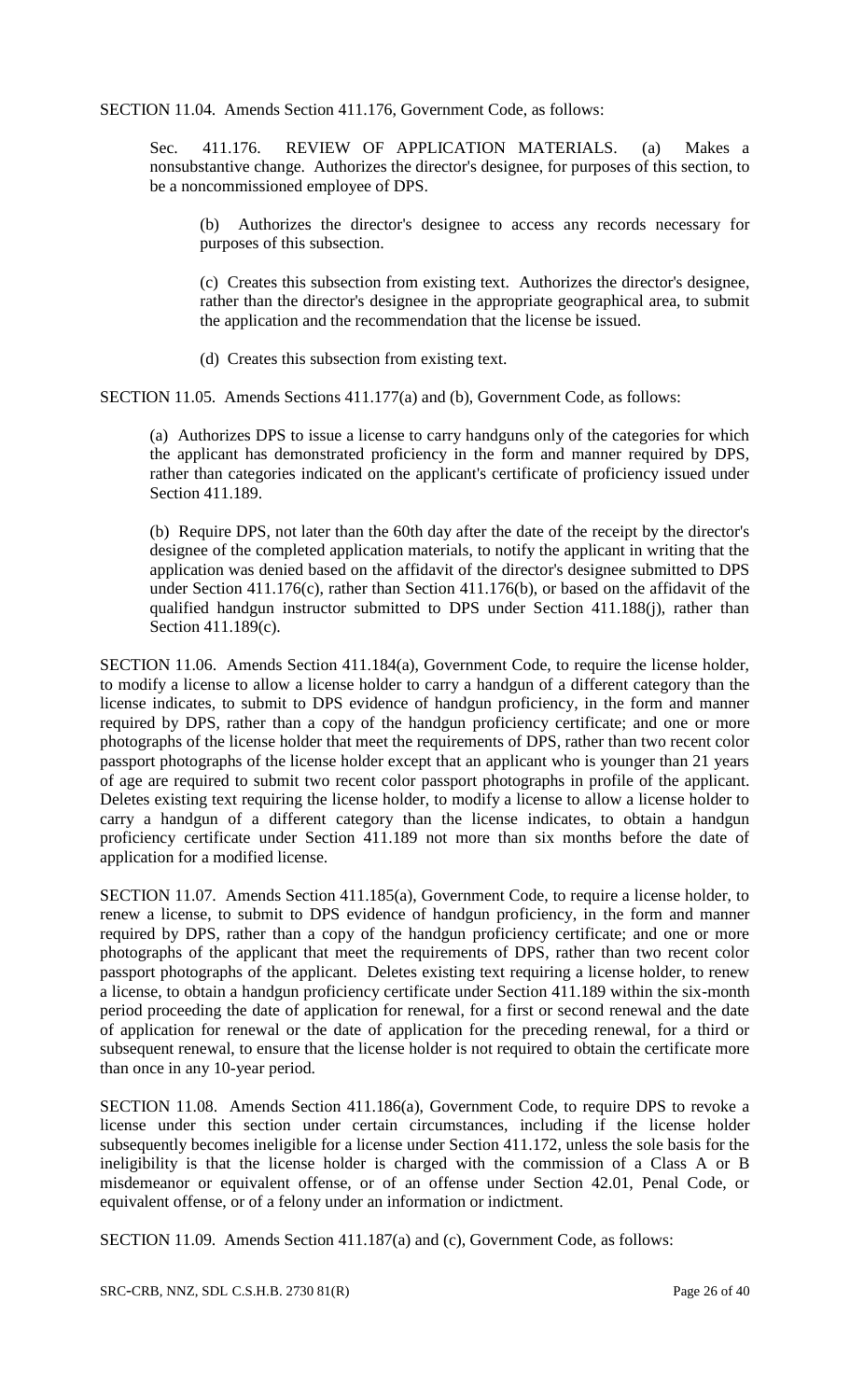(a) Requires DPS to suspend a license under this section, rather than authorizes a license to be suspended under this section, if the license holder is charged with the commission of a Class A or Class B misdemeanor or equivalent offense, or of an offense under Section 42.01, Penal Code, or equivalent offense, or a felony under an information or indictment.

(c) Requires DPS to suspend a license, rather than authorizes a license to be suspended, under this section for not less than one year and not more than three years, if the person's license has been previously suspended for the same reason. Makes nonsubstantive changes.

SECTION 11.10. Amends Section 411.188, Government Code, by amending Subsections (a), (g)-(i) and adding Subsection (k), as follows:

(a) Requires that one part of the course be classroom instruction and the other part be range instruction and an actual demonstration by the applicant of the applicant's ability to safely and proficiently use the applicable category of handgun, rather than use the category of handgun for which the applicant seeks certification. Require an applicant to be able to demonstrate, rather than prohibits an applicant from being certified unless the applicant demonstrates, at a minimum, the degree of proficiency that is required to effectively operate a handgun of .32 caliber or above.

(g) Requires a person who wishes to obtain or renew a license to carry a concealed handgun to apply in person to a qualified handgun instructor to take the appropriate course in handgun proficiency and demonstrate handgun proficiency as required by DPS, rather than demonstrate handgun proficiency and obtain a handgun proficiency certificate as described by Section 411.189.

(h) Requires a license holder who wishes to modify a license to allow the license holder to carry a handgun of a different category than the license indicates to apply in person to a qualified handgun instructor to demonstrate the required knowledge and proficiency in that category, rather than required knowledge and proficiency to obtain a handgun proficiency certificate in that category as described by Section 411.189.

(i) Requires the qualified handgun instructor to keep a record of all information required by DPS rule, rather than record of all certificates of handgun proficiency issued by the qualified handgun instructor and other information required by DPS rule.

(k) Authorizes a qualified handgun instructor to submit to DPS a written recommendation for disapproval of the application for a license, renewal, or modification of a license, accompanied by an affidavit stating personal knowledge or naming persons with personal knowledge of facts that lead the instructor to believe that an applicant does not possess the required handgun proficiency. Authorizes DPS to use a written recommendation submitted under this subsection as the basis for denial of a license only if DOS determines that the recommendation is made in good faith and is supported by a preponderance of the evidence. Requires DPS to make a determination under this subsection not later than the 45th day after the date DPS receives the written recommendation. Provides that the 60-day period in which DPS is required to take action under Section 411.177(b) is extended one day for each day a determination is pending under this subsection.

SECTION 11.11. Amends Sections 411.199(a) and (e), Government Code, as follows:

(a) Authorizes a person who is licensed as a peace officer under Chapter 1701, Occupations Code, rather than under Chapter 415 (Commission on Law Enforcement Officer Standards and Education [Repealed]), who has been employed full-time as a peace officer by a law enforcement agency to apply for a license under this subchapter at any time after retirement.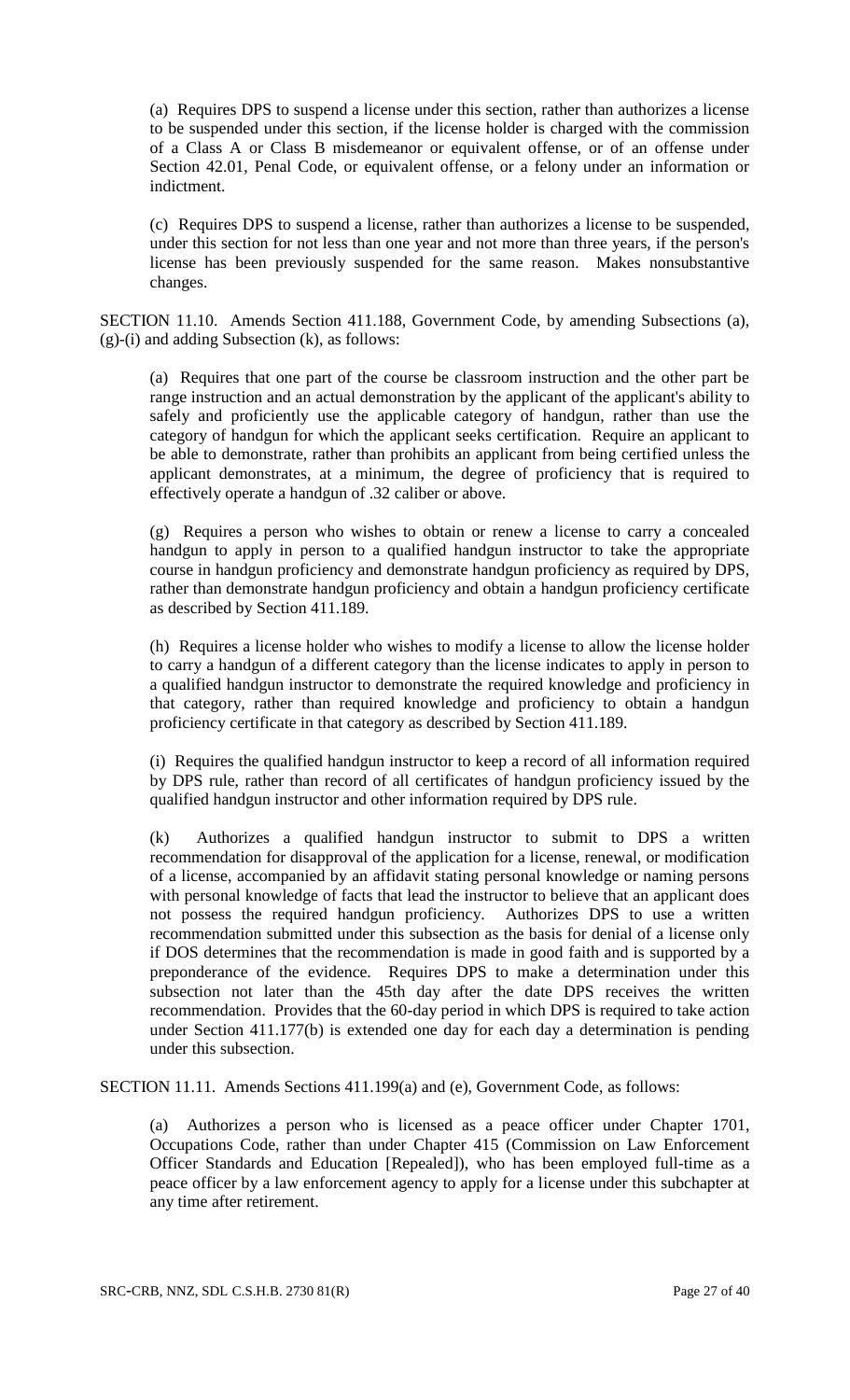(e) Requires a retired peace officer who obtains a license under this subchapter to maintain, for the category of weapon licensed, the proficiency required for a peace officer under Section 1701.355, Occupations Code, rather than Section 415.035.

SECTION 11.12. Amends Section 411.1991(a), Government Code, to authorize a person who is licensed as a peace officer under Chapter 1701, Occupations Code, and is employed full-time as a peace offer by a law enforcement agency to apply for a license under this subchapter. Makes a conforming change.

SECTION 11.13. Amends Sections 411.201(c) and (d), Government Code, as follows:

(c) Provides that a retired judicial officer is eligible for a license to carry a concealed handgun under the authority of this subchapter if the officer has not, in five years preceding the date of application, been convicted of a Class A or Class B misdemeanor or equivalent offense and is not charged with the commission of a Class A or Class B misdemeanor or equivalent offense or a felony under an information or indictment.

(d) Requires an applicant for a license who is an active or retired judicial officer to submit to DPS a complete application, including all required affidavits, on a form prescribed by DPS; one or more photographs of the applicant that meet the requirements of DPS, rather than two recent color passport photographs of the applicant; two complete sets of legible and classifiable fingerprints of the applicant, including one set taken by a person employed by a law enforcement agency who is appropriately trained in recording fingerprints; and evidence of handgun proficiency, in the form and manner required by DPS for an applicant under this section, rather than a handgun proficiency certificate issued to the applicant as evidence that he applicant successfully completed the proficiency requirements of this subchapter, among other certain information. Deletes existing text requiring an applicant for a license who is an active or retired judicial officer to submit to DPS, if the applicant is a retired judicial officer, two complete sets of legible and classifiable fingerprints of the applicant taken by a person employed by a law enforcement agency who is appropriately trained in recording fingerprints.

SECTION 11.14. Amends Section 411.208, Government Code, by adding Subsection (e), to provide that the immunities granted under Subsection (a) to a qualified handgun instructor do not apply to a cause of action for fraud or a deceptive trade practice.

SECTION 11.15. Amends Article 17.292(l), Code of Criminal Procedure, to require the magistrate, rather than authorize the magistrate, in the order for emergency protection, to suspend a license to carry a concealed handgun issued under Subchapter H (License to Carry a Concealed Handgun), Chapter 411, Government Code, rather than Section 411.177, Government Code, that is held by the defendant.

SECTION 11.16. Amends Section 57.481(c), Education Code, to require the Texas Guaranteed Student Loan Corporation, to assist the department's determination of eligibility for a handgun license under Subchapter H, Chapter 411, Government Code, to provide to DPS updated information regarding persons who are determined to be in default on a student loan guaranteed by the corporation.

SECTION 11.17. Amends Section 57.491, Education Code, by adding Subsection (f), to prohibit DPS, notwithstanding Subsections (e) (relating to prohibiting a licensing agent from renewing the license of a licensee whose name is on a certain list) and (g) (relating to prohibiting a licensing agent from renewing the license of a licensee who defaults on a repayment agreement), from issuing or renewing the handgun license of an applicant who is determined to be in default on a student loan guaranteed by the corporation unless the applicant presents to DPS a certificate issued by the corporation certifying that the applicant has repaid the student loan in full.

SECTION 11.18. Amends Section 85.255(d), Family Code, to require the court, rather than authorize the court, in a protective order, to suspend a license to carry a concealed handgun issued under Subchapter H, Chapter 411, Government Code, that is held by a person found to have committed family violence. Makes a conforming change.

SRC-CRB, NNZ, SDL C.S.H.B. 2730 81(R) Page 28 of 40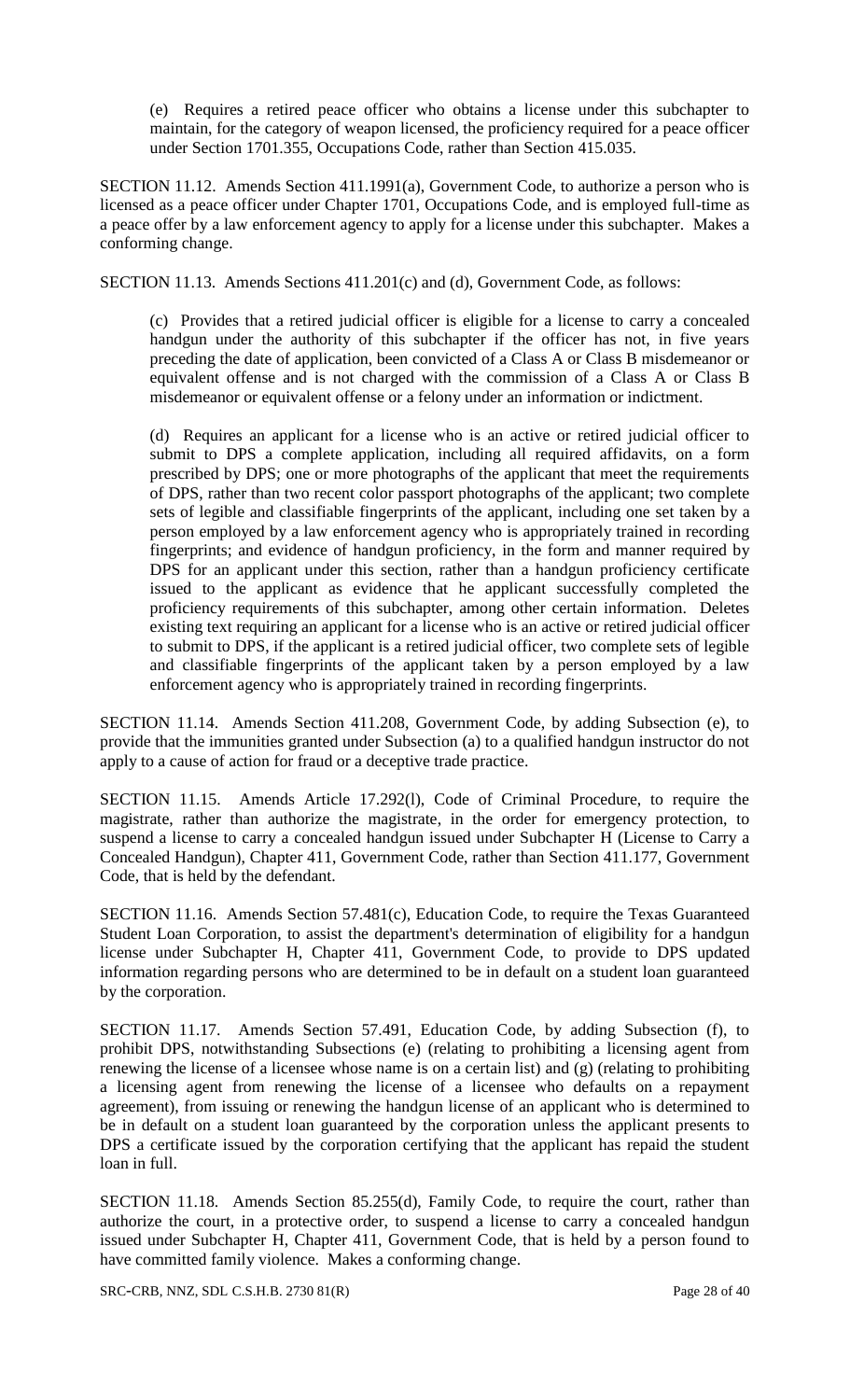SECTION 11.19. Amends Section 12.095(e), Health and Safety Code, to authorize a person who conducts an examination under this subsection to be compelled to testify before the panel and in any subsequent proceedings under Subchapter H, Chapter 411, Government Code, or Subchapter N (General Provisions Relating to License Denial, Suspension, or Revocation), Chapter 521 (Driver's Licenses and Certificates), Transportation Code, as applicable, concerning the person's observations and findings.

SECTION 11.20. Amends Section 12.097(b), Health and Safety Code, to authorize the medical standards division, in subsequent proceeding under Subchapter H, Chapter 411, Government Code, or Subchapter N, Chapter 521, Transportation Code, to provide a copy of the report of the medical advisory board or panel and a medical record or report relating to an applicant or license holder to DPS, the applicant or license holder, and the officer who presides at the hearing.

SECTION 11.21. Repealers: Sections 411.175 (Request for Application Materials), 411.1882 (Exemption from Handgun Proficiency Certificate Requirement for Certain Persons), and 411.189 (Handgun Proficiency Certificate), Government Code.

SECTION 11.22. Makes application of Sections 411.1711, 411.172, and 411.201(c), Government Code, as amended by this article, and Section 57.491, Education Code, as amended by this article, prospective.

SECTION 11.23. Provides that the changes in made by Sections 411.174, 411.176, 411.177, 411.185, 411.188, and 411.201(d), Government Code, as amended by this article, and by the repeal of Sections 411.175, 411.1882, and 411.189, Government Code, apply only to an application for the issuance, modification, or renewal of a license that is submitted to DPS on or after the effective date of this article. Provides that an application submitted before the effective date of this article is governed by the law in effect when the application was submitted, and the former law is continued in effect for that purpose.

SECTION 11.24. Makes application of Sections 411.186 and 411.187, Government Code, Article 17.292, Code of Criminal Procedure, and Section 85.022, Family Code, prospective.

SECTION 11.25. Makes application of Section 411.208, Government Code, as amended by this article, prospective.

SECTION 11.26. Effective date, this article: September 1, 2009.

### ARTICLE 12. DRIVER EDUCATION AND DRIVER'S LICENSING REQUIREMENTS FOR MINORS

SECTION 12.01. Requires that this article be known as the Less Tears More Years Act.

SECTION 12.02. Amends Section 29.902, Education Code, by adding Subsection (c), to require a school district to consider offering a driver education and traffic safety course during each school year. Authorizes the district, if the district offers the course, to conduct the course and charge a fee for the course in the amount determined by the agency to be comparable to the fee charged by a driver education school that holds a license under Chapter 1001 (Driver and Traffic Safety Education) or contract with a driver education school that holds a license under Chapter 1001 to conduct the course.

SECTION 12.03. Amends Section 1001.101, Education Code, as follows:

Sec. 1001.101. DRIVER EDUCATION COURSE CURRICULUM AND TEXTBOOKS. (a) Creates this subsection from existing text. Requires the commissioner of education (commissioner) by rule to establish or approve the curriculum and designate the textbooks to be used in a driver education course, including a driver education course conducted by a school district, driver education school, or parent or other individual under Section 521.205 (Department-Approved Courses), Transportation Code.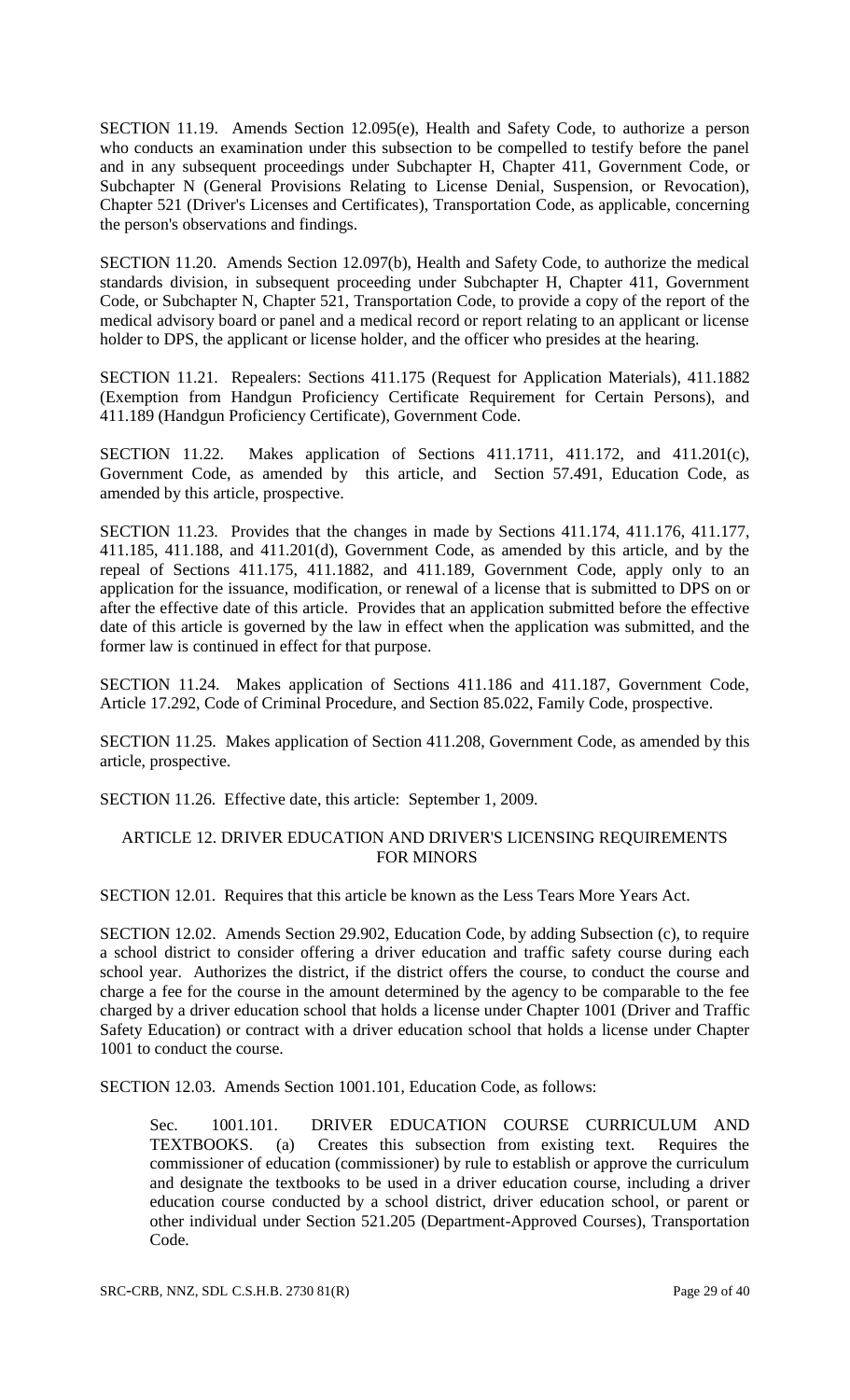(b) Requires that a driver education course require the student to complete seven hours of behind-the-wheel instruction in the presence of a person who holds a driver education instructor license or who meets the requirements imposed under Section 521.205, Transportation Code; seven hours of observation instruction in the presence of a person who holds a driver education instructor license or who meets the requirements imposed under Section 521.205, Transportation Code; and 20 hours of behind-the-wheel instruction, including at least 10 hours of instruction that takes place at night, in the presence of an adult who meets the requirements of Section 521.222(d)(2) (relating to an instruction permit entitles the holder to operate a type of motor vehicle on a highway while the holder is accompanied by a person occupying the seat by a certain operator), Transportation Code.

SECTION 12.04. Amends Subchapter F, Chapter 1001, Education Code, by adding Section 101.257, as follows:

Sec. 1001.257. DENIAL OF LICENSE. Prohibits the commissioner from issuing or renewing a driver education instructor license, including a temporary license, to a person who has six or more points assigned to the person's driver's license under Subchapter B (Driver's License Points Surcharge), Chapter 708 (Driver Responsibility Program), Transportation Code.

SECTION 12.05. Amends Section 521.165, Transportation Code, by amending Subsection (c) and adding Subsection (d) as follows:

(c) Authorizes the public safety director, except as provided by Subsection (d), in issuing a driver's license for certain types of vehicles, to waive a driving test for an applicant who has successfully completed and passed the training and testing conducted by a person certified under Subsection (a) (relating to authorizing the director to certify and set standards for the certification of certain employers).

(d) Prohibits the director from waiving the driving test required by Section 521.161 (Examination of License Applicants) for an applicant who is under 18 years of age.

SECTION 12.06. Amends Section 521.204(a), Transportation Code, to authorize DPS to issue a Class C driver's license to an applicant under 18 years of age only if the applicant has submitted to DPS written parental or guardian permission for DPS to access the applicant's school enrollment records maintained by TEA, among other certain criteria. Makes nonsubstantive changes.

SECTION 12.07. Amends Section 521.205(a), Transportation Code, to require DPS by rule to provide for approval of a driver education course conducted by the parent, stepparent, foster parent, legal guardian, step-grandparent, or grandparent of a person who is required to complete a driver education course to obtain a Class C license. Requires the rules to provide that the person conducting the course posses a valid license for the preceding three years that has not been suspended, revoked, or forfeited in the past three years for an offense that involves the operation of a motor vehicle, rather than for traffic related violations, and the person conducting the course not have six or more points assigned to the person's driver's license under Subchapter B, Chapter 708, at the time the person begins conducting the course.

SECTION 12.08. Amends Subchapter J, Chapter 521, Transportation Code, by adding Section 521.206, as follows:

Sec. 521.206. COLLISION RATE STATISTIC PUBLICATION. (a) Requires DPS to collect data regarding collisions of students taught by public schools, driver education schools licensed under Chapter 1001, Education Code, and other entities that offer driver education courses to students for which a uniform certificate of course completion is issued. Provides that the collision rate is computed by determining the number of an entity's student who complete a driver education course during a state fiscal year, dividing that number by the number of collisions that involved students who completed such a course and that occurred in the 12-month period following their licensure, and expressing the quotient as a percentage.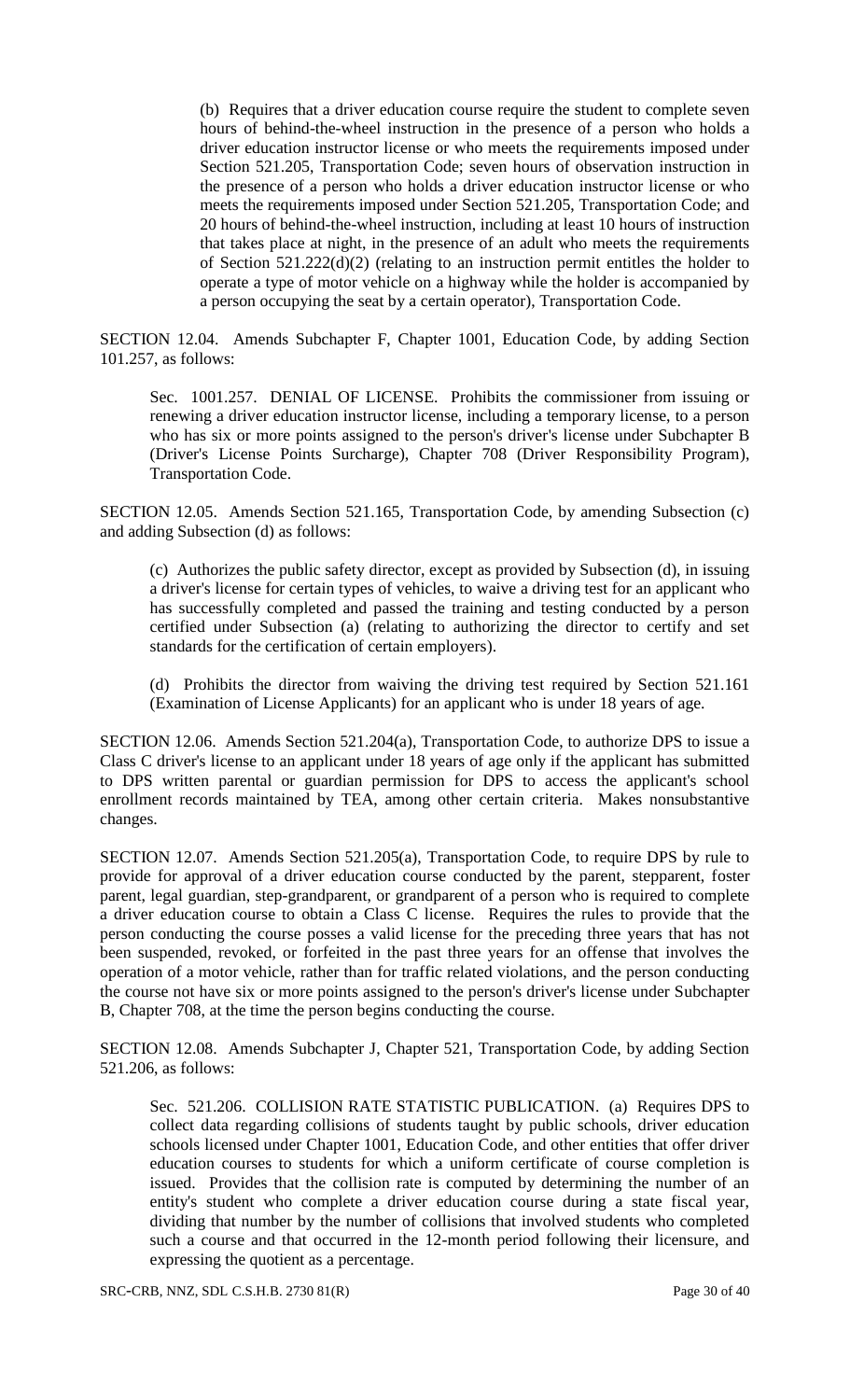(b) Requires DPS to collect data regarding the collision rate of students taught by course instructors approved under Section 521.205. Provides that the collision rate is computed by determining the number of students who complete a course approved under Section 521.205 during a state fiscal year, dividing that number by the number of collisions that involved students who completed such a course and that occurred in the 12-month period following their licensure, and expressing the quotient as a percentage

(c) Requires DPS, not later than October 1 of each year, to issue a publication listing the collision rate for students taught by each driver education entity and the collision rate for students taught by a course instructor approved under Section 521.205, noting the severity of collisions involving students of each entity and each type of course.

SECTION 12.09. Amends Section 521.271, Transportation Code, by amending Subsection (a) and adding Subsection (a-1), as follows:

(a) Provides that each original driver's license and provisional license expires in a certain manner, including a provisional license and an instruction permit expiring on the 18th birthday of the license holder. Deletes existing text providing that a provisional license expires on the earlier of the 18th birthday of the license holder or the first birthday of the license holder occurring after the date of the application and an instruction permit expires on the second birthday of the license holder occurring after the date of the application.

(a-1) Requires DPS and TEA to enter into a memorandum of understanding under which DPS is authorized to access the TEA's electronic enrollment records to verify a student's enrollment in a public school. Requires that the memorandum of understanding specify that DPS is authorized only to access information necessary to verify the identity and enrollment status of a license renewal applicant and only if a parent or guardian of the applicant has provided written permission for DPS to access the information. Provides that nothing in this section may be construed to allow the release of information in violation of the Family Educational Rights and Privacy Act of 1974 (20 U.S.C. Section 1232g).

SECTION 12.10. Amends Section 521.421(c), Transportation Code, to provide that the fee for issuance, rather than for issuance or renewal, of a provisional license or instruction permit is \$15, rather than \$5.

SECTION 12.11. Amends Section 545.424, Transportation Code, by amending Subsections (a)- (c) and adding Subsection (f), as follows:

(a) Prohibits a person under 18 years of age from operating a motor vehicle during the 12-month period, rather than six-month period, following issuance of an original Class A, B, or C driver's license to a person under certain conditions, or while using a wireless communications device, except in case of emergency. Makes nonsubstantive changes.

(b) Prohibits a person under 17 years of age who holds a restricted motorcycle license or moped license, during the 12-month period, rather than six-month period, following the issuance of an original motorcycle license or moped license to the person, from operating a motorcycle or moped under certain conditions, including while using a wireless communications device, except in case of emergency.

(c) Provides that this section does not apply to a person licensed by the Federal Communications Commission to operate a wireless communication device or a radio frequency device.

(f) Defines "wireless communication device" in this section.

SECTION 12.12. (a) Requires DPS, for the purpose of compiling data for the publication required by Section 521.206, Transportation Code, as added by this article, to determine the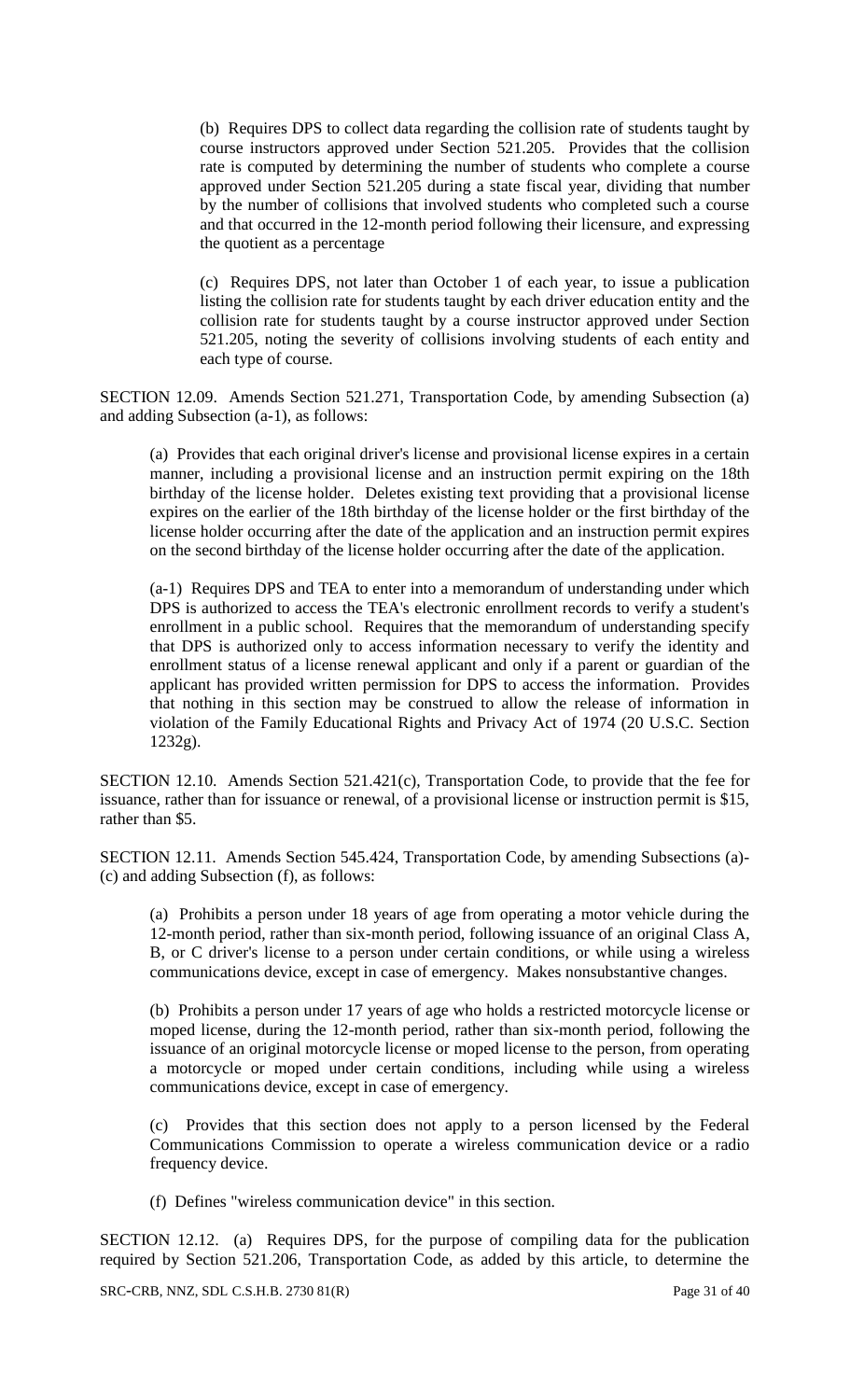number of minor students taught by each driver education entity and the total number of minor students taught by courses approved under Section 521.205, Transportation Code, who become licensed during the state fiscal year beginning September 1, 2009, and ending August 31, 2010.

(b) Requires that the first publication of collision rate data compiled under Section 521.206, Transportation Code, as added by this article, be issued not later than October 1, 2011.

SECTION 12.13. Requires DPS, not later than November 30, 2009, to appoint a task force to review and make recommendations regarding the effectiveness of the materials provided by TEA for use in courses licensed under Chapter 1001, Education Code, or authorized by Section 521.205. Requires that the task force consist of certain members.

SECTION 12.14. (a) Provides that Section 29.902(c), Education Code, as added by this article, applies beginning with the 2010-2011 school year.

(b) Requires the commissioner, not later than January 1, 2010, to adopt rules as required by Section 1001.101, Education Code, as amended by this article.

(c) Requires that each driver education training program approved by TEA under Chapter 1001, Education Code, comply with the curriculum requirements of Section 1001.101, Education Code, as amended by this article, not later than May 1, 2010.

(d) Makes application of Section 521.165, Transportation Code, as amended by this Act, prospective.

(e) Makes application of Section 521.205, Transportation Code, as amended by this Act, prospective.

(f) Makes application of Sections 521.271, 521.421, and 545.424, Transportation Code, as amended by this Act, prospective.

ARTICLE 13. REGULATION OF DRIVER'S LICENSE AND PERSONAL IDENTIFICATION CERTIFICATES BY DEPARTMENT

SECTION 13.01. Amends Section 521.029, Transportation Code, as follows:

Sec. 521.029. OPERATION OF MOTOR VEHICLE BY NEW STATE RESIDENTS. (a) Authorizes a person who enters this state as a new resident to operate a motor vehicle in this state for no more than 90 days, rather than 30 days, after the date on which the person enters this state under certain circumstances.

(b) Requires a person, if a person subject to this section is prosecuted for operating a motor vehicle without a driver's license, the prosecution alleges that the person has resided in this state for more than 90 days, and the person claims to have been covered by Subsection (a), to prove by the preponderance of the evidence that he person has not resided in this state for more than 90 days. Makes conforming changes.

SECTION 13.02. Amends Subchapter C, Chapter 521, Transportation Code, by adding Section 521.060, as follows:

Sec. 521.060. INTERNAL VERIFICATION SYSTEM. (a) Requires DPS by rule to establish a system for identifying unique addressed that are submitted in license or certificate applications under this chapter or Chapter 522 (Commercial Driver's Licenses) in frequency or number that, in DPS's determination, casts doubt on whether the addresses are the actual addresses where the applicants reside.

(b) Authorizes DPS to contract with a third-party personal data verification service to assist DPS in implementing this section.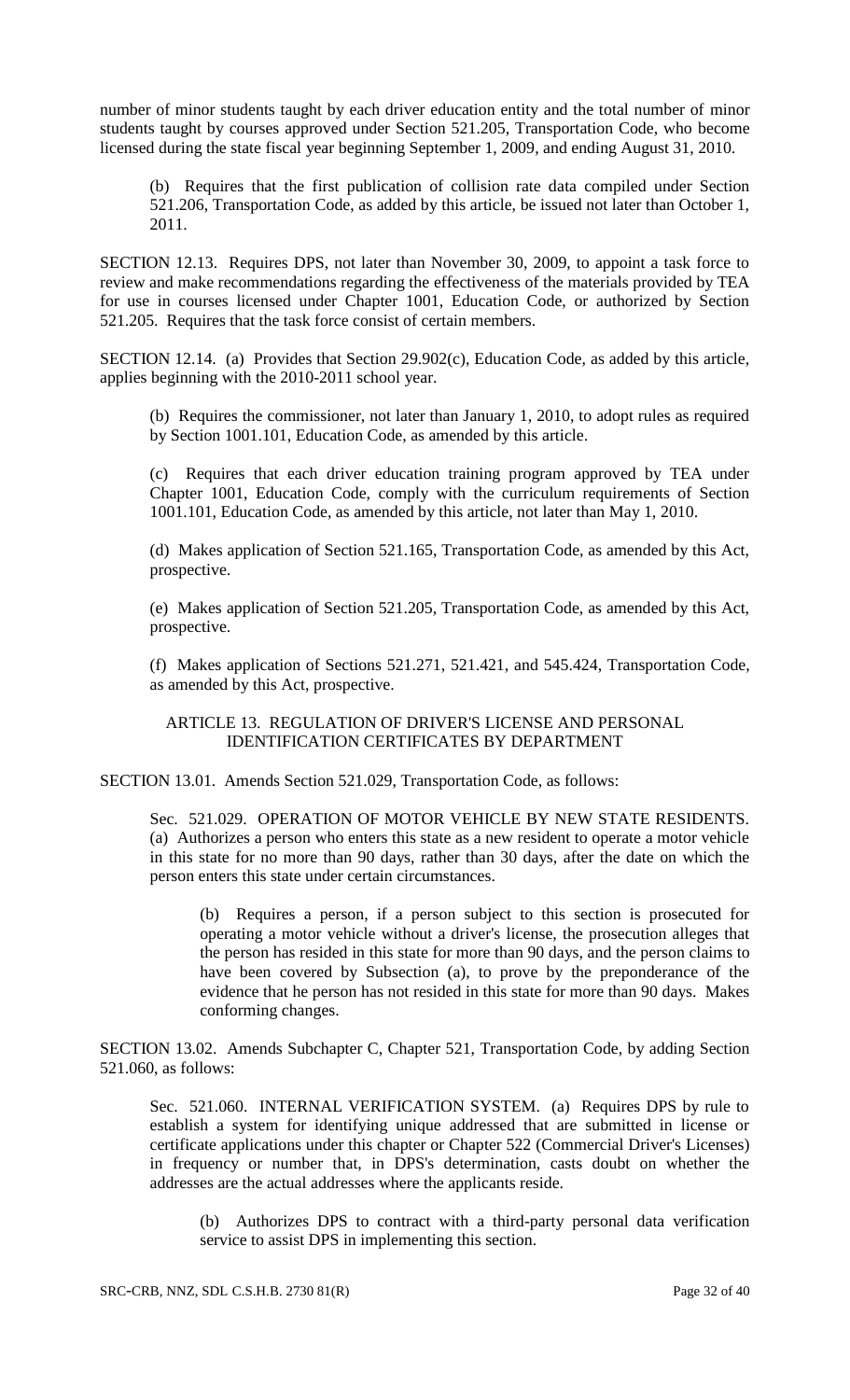(c) Requires DPS to investigate the validity of addresses identified under Subsection (a).

(d) Authorizes DPS to disclose the results of an investigation under Subsection (c) to a criminal justice agency for the purposes of enforcing Section 521.4565 or other provisions of this chapter or Chapter 522.

(e) Defines "criminal justice agency" in this section.

SECTION 13.03. Amends Section 521.101, Transportation Code, by adding Subsection (j), to prohibit DPS from issuing a personal identification certificate to a person who has not established a domicile in this state.

SECTION 13.04. Amend Subchapter G, Chapter 521, Transportation Code, by adding Sections 521.1426 and 521.1427, as follows:

Sec. 521.1426. DOMICILE REQUIREMENT; VERIFICATION. (a) Prohibits DPS from issuing a driver's license or a personal identification certificate to a person who has not established a domicile in this state.

(b) Requires DPS to adopt rules for determining whether a domicile has been established, including rules prescribing the types of documentation DPS is authorized to require from the applicant to verify the validity of the claimed domicile.

(c) Authorizes DPS to contract with a third-party personal data verification service to assist DPS in verify8ing a claim of domicile, including whether the physical address provided by the applicant is the applicant's actual residence.

Sec. 521.1427. POST OFFICE BOX NOT VALID AS ADDRESS. (a) Defines "post office box address" in this section.

(b) Authorizes an applicant, unless an exception exists under state of federal aw, to receive delivery of a license or a personal identification certificate at a post office box address only if the applicant has provided DPS the physical address where the applicant resides.

(c) Authorizes DPS to require the applicant to provide documentation that DPS determines necessary to verify the validity of the physical address provided under Subsection (b).

(d) Authorizes DPS to contract with a third-party personal data verification service to assist DPS in verifying whether the physical address provided by the applicant is the applicant's actual residence.

SECTION 13.05. Amends Subchapter C, Chapter 522, Transportation Code, by adding Sections 522.0225 and 522.0226, as follows:

Sec. 522.0225. VERIFICATION OF DOMICILE. (a) Requires DPS to adopt rules for determining whether a domicile has been established under Section 522.022 (License Requirements), including rules prescribing the types of documentation DOS is authorized to require from the applicant to determine the validity of the claimed domicile.

(b) Authorizes DPS to contract with a third-party personal data verification service to assist DPS in verifying a claim of domicile, including whether the physical address provided by the applicant is the applicant's actual residence.

Sec. 522.0226. POST OFFICE BOX NOT VALID AS ADDRESS. (a) Defines "post office box address" in this section.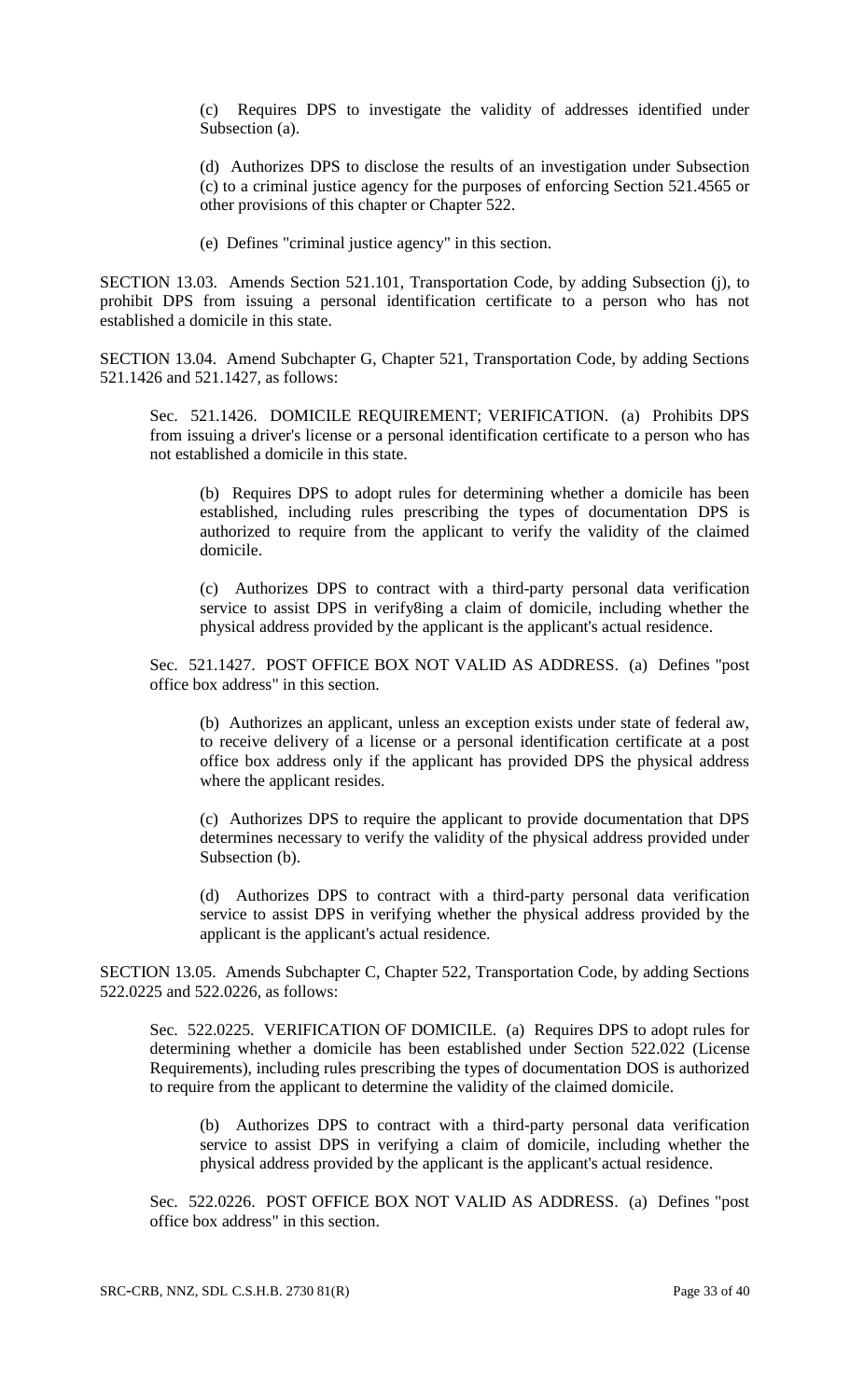(b) Authorizes an applicant, unless an exception exists under state or federal law, to receive delivery of a commercial driver's license at a post office box address only if the applicant has provided DPS the physical address where the applicant resides.

(c) Authorizes DPS to require the applicant to provide documentation that DPS determines necessary to verify the validity of the physical address provided under Subsection (b).

(d) Authorizes DPS to contract with a third-party personal data verification service to assist DPS in verifying whether the physical address provided by the applicant is the applicant's actual residence.

SECTION 13.06. Amends Subchapter S, Chapter 521, Transportation Code, by adding Section 521.4565, as follows:

Sec. 521.4565. CONSPIRING TO MANUFACTURE COUNTERFEIT LICENSE OR CERTIFICATE. (a) Defines "combination," "conspires to commit," "profits," and "criminal street gang," "conspires to manufacture or produce," "instrument," and "public servant" in this section.

(b) Provides that a person commits an offense if the person establishes, maintains, or participates in or conspires to establish, maintain, or participate in a combination or criminal street gang, or participates in the profits of a combination or criminal street gang, with the intent to manufacture or produce a forged or counterfeit instrument for the purposes of selling, distributing, or delivering such instrument. Authorizes an agreement constituting conspiring to manufacture or produce to be inferred from the acts of the parties.

(c) Provides that an offense under this section is a state jail felony, except that an offense committed by a public servant is a felony of the third degree.

SECTION 13.07. Requires DPS to adopt rules required by the amendments of this article to Chapters 521 and 522, Transportation Code, as soon as practicable after the effective date of this article.

SECTION 13.08. Effective date, this article: upon passage or September 1, 2009.

# ARTICLE 14. USE OF AN OFFENDER IDENTIFICATION CARD OR SIMILAR FORM OF IDENTIFICATION AS PROOF OF IDENTITY FOR AN APPLICANT FOR A DRIVER'S LICENSE OR COMMERCIAL DRIVER'S LICENSE

SECTION 14.01. Amends Subsection (a), Section 521.142, Transportation Code, to require that an application for an original license to state the applicant's full name and place and date of birth. Requires that this information be verified by presentation of proof of identity satisfactory to the department. Requires DPS accept as satisfactory proof of identity under this subsection an offender identification card or similar form of identification issued to an inmate by the Texas Department of Criminal Justice if the applicant also provides supplemental verifiable records or documents that aid in establishing identity.

SECTION 14.02. Amends Subchapter G, Chapter 521, Transportation Code, by adding Section 521.1421, as follows:

Sec. 521.1421. INMATE IDENTIFICATION VERIFICATION PILOT PROGRAM. (a) Requires DPS participate in an inmate identification verification pilot program for the purpose of issuing driver's licenses and personal identification certificates to inmates of the Texas Department of Criminal Justice (TDCJ).

(b) Authorizes DPS, under the pilot program, to enter into a contract with TDCJ and the Department of State Health Services to establish an identification verification process for inmates of TDCJ and issue a driver's license or a personal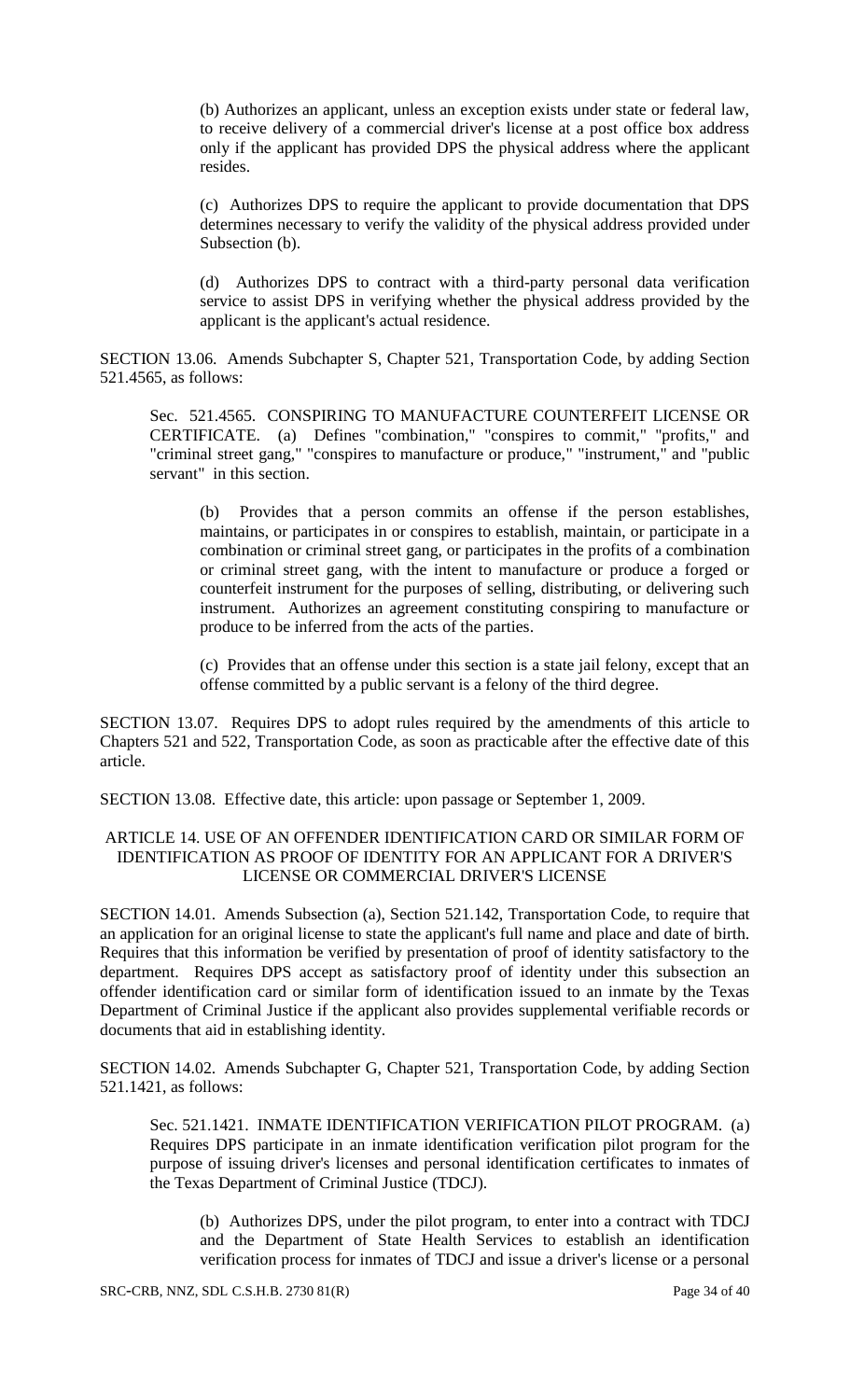identification certificate to an inmate whose identity has been confirmed through the verification process and who otherwise meets the requirements for the issuance of the driver's license or personal identification certificate.

Authorizes the governing bodies of the participating agencies, at the conclusion of the pilot program, to agree to continue the pilot program on a permanent basis.

(d) Requires DPS and TDCJ, not later than December 1, 2010, to jointly issue a report to the standing committees of the legislature with jurisdiction over issues related to criminal justice and homeland security addressing the status of the pilot program, the effectiveness of the pilot program, and an analysis of the feasibility of implementing a statewide program based on the pilot program.

SECTION 14.03. Amends Subsection (c-1), Section 522.021, Transportation Code, to require DPS, if DPS requires proof of an applicant's identity as part of an application under this section, to accept as satisfactory proof of identity an offender identification card or similar form of identification issued to an inmate by TDCJ if the applicant also provides supplemental verifiable records or documents that aid in establishing identity.

SECTION 14.04. Makes application of this Act prospective.

SECTION 14.05. Effective date, this article: September 1, 2009.

### ARTICLE 15. DRIVER RESPONSIBILITY PROGRAM

SECTION 15.01. Amends Section 708.151, Transportation Code, as follows:

Sec. 708.151. NOTICE OF SURCHARGE. (a) Requires DPS to send notices as required by Subsection (b) to the holder of a driver's license when a surcharge is assessed on that license. Requires each notice to be sent by first class mail to the person's most recent address as shown on the records of DPS, specify the date by which the surcharge must be paid, and state the consequences of a failure to pay the surcharge.

(b) Requires DPS to send a first notice not later than the fifth day after the date the surcharge is assessed. Requires DPS, if before the 30th day after the date the first notice was sent the person fails to pay the amount of the surcharge or fails to enter into an installment payment agreement with DPS, to send a second notice. Requires DPS, if before the 30th day after the date the second notice was sent the person fails to pay the amount of the surcharge or fails to enter into an installment payment agreement with DPS, to send a third notice.

SECTION 15.02. Amends Section 708.152(a), Transportation Code, to provide that if before the 30th day after the date DPS sends a third notice under Section 708.151 the person fails to pay the amount of a surcharge on the person's license or fails to enter into an installment payment agreement with DPS, the license of the person is automatically suspended.

SECTION 15.03. Amends Section 708.153(b), Transportation Code, to provide that a rule under this section is prohibited from requiring a person to pay a surcharge over a period of less than 36 consecutive months, rather than permitting a person to pay a surcharge over a period of more than 36 consecutive months; and is authorized to provide that if the person fails to make a required installment payment, DPS is authorized to reestablish the installment plan or declare the amount of the unpaid surcharge immediately due and payable.

SECTION 15.04. Amends Subchapter D, Chapter 708, Transportation Code, by adding Section 708.158, as follows:

Sec. 708.158. JURISDICTION. (a) Provides that for the time a surcharge under this chapter is outstanding, the court in which a person is convicted of the offense that is the basis for the surcharge has jurisdiction over the person, DPS, and all agents of DPS regarding all matters relating to the surcharge.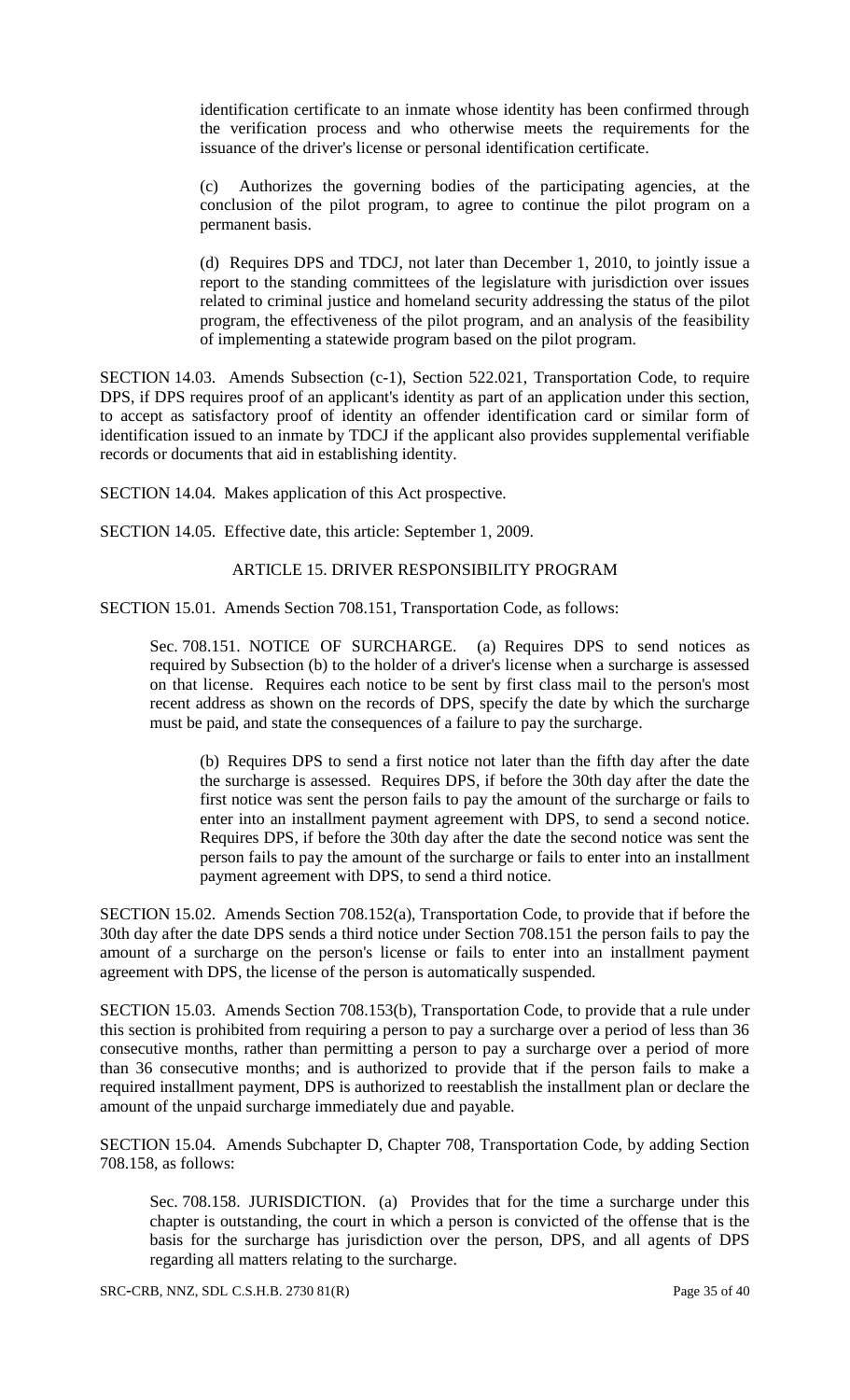(b) Authorizes the court to reduce or waive a surcharge under this chapter. Authorizes a person who is assessed a surcharge to file a pleading, request a hearing, or otherwise invoke the jurisdiction of the court described by Subsection (a) at any time the person is required to pay a surcharge or is subject to any other enforcement procedure described by this chapter.

(c) Prohibits DPS from assessing a surcharge against a person who is indigent. Provides that for the purposes of this subsection, a person is indigent if the person provides evidence described by Subsection (d) to the court in which the person is convicted of the offense that is the basis for the surcharge or the person is a fulltime student who is enrolled in a public, private, or independent institution of higher education and provides evidence described by Subsection (d) to the court in which the person is convicted of the offense that is the basis for the surcharge.

(d) Requires a person to provide certain information to the court in which the person is convicted of the offense that is the basis for the surcharge as evidence that the person's income or the person's household income does not exceed 200 percent of the applicable income level established by the federal poverty guidelines.

(e) Requires the court, if a court holds a hearing and finds that a person is indigent based on the information provided to the court by the person under Subsection (d), to notify DPS that the person is indigent.

SECTION 15.05. Amends Subchapter B, Chapter 708, Transportation Code, by adding Section 708.056, as follows:

Sec. 708.056. DEDUCTION OF POINTS. Requires DPS by rule to establish a procedure to provide for the deduction of one point accumulated by a person under this subchapter to account for each year that the person has not accumulated points under this subchapter.

SECTION 15.06. Makes application of this Act prospective.

SECTION 15.07. Effective date, this article: September 1, 2009.

ARTICLE 16. SUSPENSION OF A DRIVER'S LICENSE BY DEPARTMENT

SECTION 16.01. Amends Section 521.341, Transportation Code, as follows:

Sec. 521.341. REQUIREMENTS FOR AUTOMATIC LICENSE SUSPENSION. Provides that a license, except as provided by Sections 521.344(d)-(i), is automatically suspended on final conviction of the license holder of a certain offense, including an offense under Section 49.045 (Driving While Intoxicated with Child Passenger), Penal Code.

SECTION 16.02. Amends Sections 521.342(a) and (b), Transportation Code, to make conforming changes.

SECTION 16.03. Amends Sections 521.344(a), (c), and (i), Transportation Code, to make conforming changes.

SECTION 16.04. Amends Sections 13(h) and (n), Article 42.12, Code of Criminal Procedure, as follows:

(h) Prohibits DPS from reinstating a license suspended under this subsection unless the person whose license was suspended makes application to DPS for reinstatement of the person's license and pays to DPS a reinstatement fee of \$100, rather than \$50.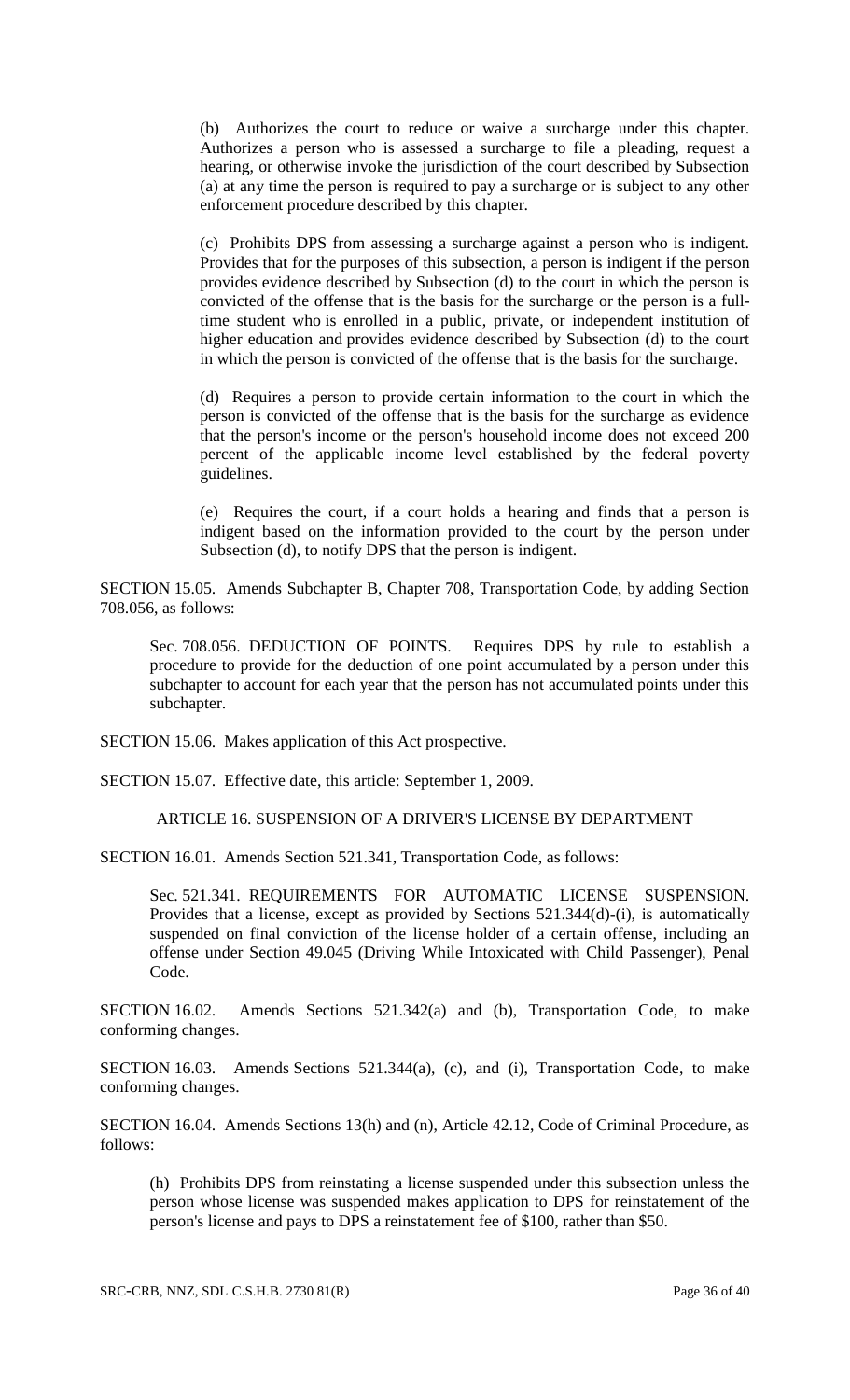(n) Requires the judge, notwithstanding any other provision of this section or other law, who places on community supervision a defendant who was younger than 21 years of age at the time of the offense and was convicted for an offense under Sections 49.04-49.08, Penal Code, to order that the defendant's driver's license be suspended for 90 days beginning on the date that the person is placed on community supervision and require as a condition of community supervision that the defendant not operate a motor vehicle unless the vehicle is equipped with the device described by Subsection (i) (relating to requiring a person to have a device installed) of this section.

SECTION 16.05. Makes application of Sections 521.341, 521.342, and 521.344, Transportation Code, and Section 13, Article 42.12, Code of Criminal Procedure, as amended by this article, prospective.

SECTION 16.06. Effective date, this article: September 1, 2009.

# ARTICLE 17. SUBMISSION OF REPORTS ON CERTAIN CONVICTIONS OR ADJUDICATIONS RELATING TO THE OPERATION OF MOTOR VEHICLES TO THE DEPARTMENT

SECTION 17.01. Amends Sections 522.061(a) and (b), Transportation Code, as follows:

(a) Requires a person who holds or is required to hold a commercial driver's license under this chapter and who is convicted in another state of violating a state law or local ordinance relating to motor vehicle traffic control to notify DPS in the manner specified by DPS not later than the seventh day, rather than the 30th day, after the date of conviction.

(b) Makes a conforming change.

SECTION 17.02. Amends Section 543.203, Transportation Code, as follows:

Sec. 543.203. SUBMITTING RECORD TO DEPARTMENT. Requires the magistrate, judge, or clerk of the court in which the conviction was had or bail was forfeited, not later than the seventh day, rather than the 30th day, after the date of conviction or forfeiture of bail of a person on a charge of violating a law regulating the operation of a vehicle on a highway or conviction of a person of negligent homicide or a felony in the commission of which a vehicle was used, to immediately submit to DPS a written record of the case containing the information required by Section 543.202.

SECTION 17.03. Amends Section 543.204(a), Transportation Code, to provide that a justice of the peace or municipal judge who defers further proceedings, suspends all or part of the imposition of the fine, and places a defendant on probation under Article 45.051 (Suspension of Sentence and Deferral of Final), Code of Criminal Procedure, or a county court judge who follows that procedure under Article 42.111 (Deferral of Proceedings in Cases Appealed to County), Code of Criminal Procedure, are prohibited from submitting a written record to DPS, except that if the justice or judge subsequently adjudicates the defendant's guilt, the justice or judge is required to submit the record not later than the seventh day, rather than the 30th day, after the date on which the justice or judge adjudicates guilt.

SECTION 17.04. Makes application of this Act prospective.

SECTION 17.05. Effective date, this article: September 1, 2009.

#### ARTICLE 18. CIVIL CONSEQUENCES OF CERTAIN CONVICTIONS ON A PERSON WHO HOLDS A COMMERCIAL DRIVER'S LICENSE AND OF CERTAIN ADJUDICATIONS ON THE DRIVER'S LICENSE OR PERMIT OF A CHILD

SECTION 18.01. Amends Section 522.081(d), Transportation Code, to provide that a person is disqualified from driving a commercial motor vehicle for life if the person uses a motor vehicle in TTC an offense under 8 U.S.C. Section 1324 that involves the transportation, concealment, or harboring of an alien.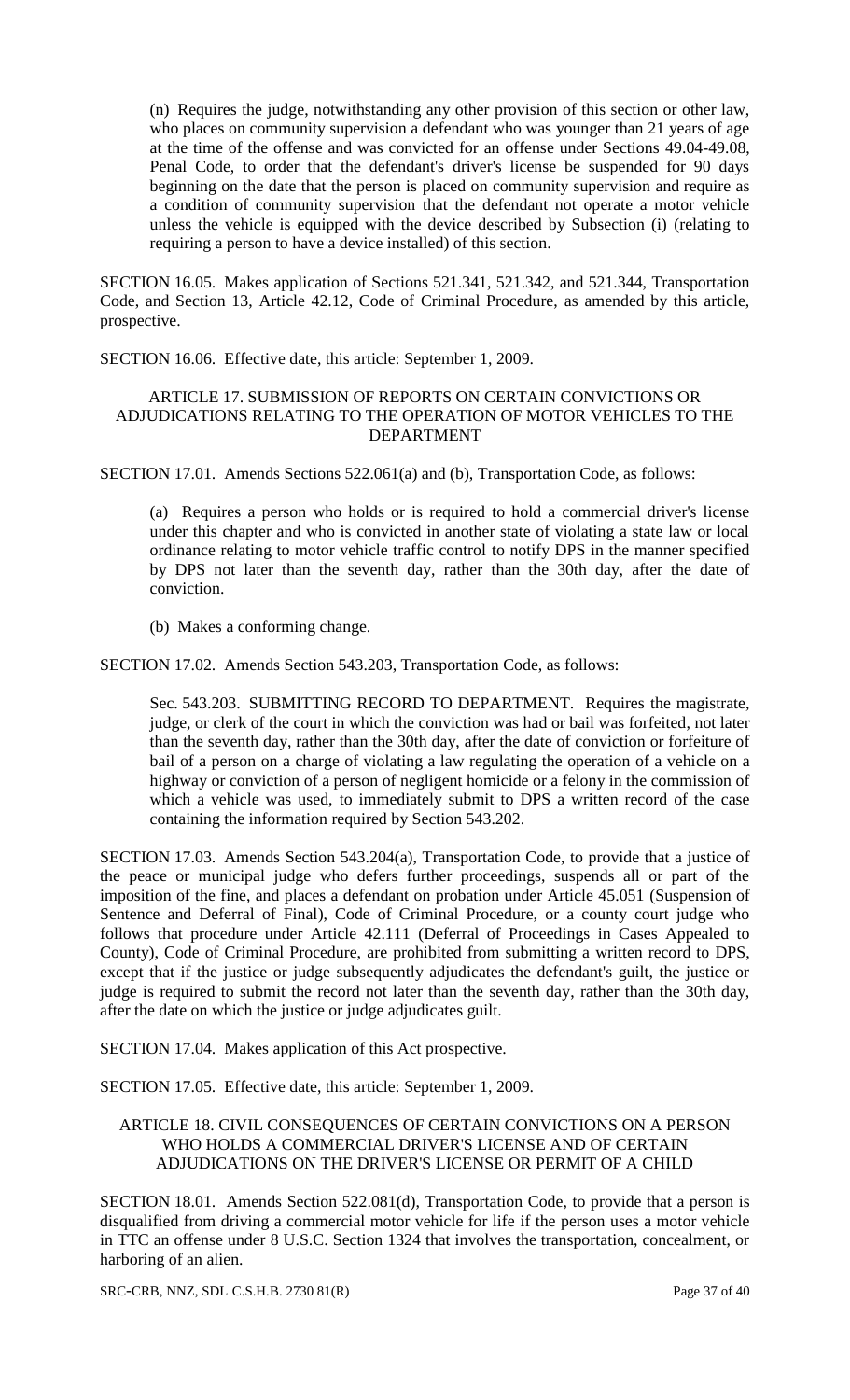SECTION 18.02. Amends Section 54.042(a), Family Code, to require a juvenile court, in a disposition hearing under Section 54.04 (Disposition Hearing), to order DPS to suspend a child's driver's license or permit, or if the child does not have a license or permit, to deny the issuance of a license or permit to the child if the court finds that the child has engaged in conduct that violates a penal law of this state or the United States, an element or elements of which involve a severe form of trafficking in persons, as defined by 22 U.S.C. Section 7102.

SECTION 18.03. (a) Makes application of Section 522.081, Transportation Code, as amended by this article, prospective.

(b) Makes application of Section 54.042, Family Code, as amended by this article, prospective.

SECTION 18.04. Effective date, this article: September 1, 2009.

### ARTICLE 19. CIVIL AND CRIMINAL CONSEQUENCES OF OPERATING A MOTOR VEHICLE OR A WATERCRAFT WHILE INTOXICATED OR UNDER THE INFLUENCE OF ALCOHOL

SECTION 19.01. Amends the heading to Section 106.041, Alcoholic Beverage Code, to read as follows:

Sec. 106.041. DRIVING OR OPERATING WATERCRAFT UNDER THE INFLUENCE OF ALCOHOL BY MINOR.

SECTION 19.02. Amends Sections 106.041(a) and (g), Alcoholic Beverage Code, as follows:

(a) Provides that a minor commits an offense if the minor operates a motor vehicle in a public place, or a watercraft, while having any detectable amount of alcohol in the minor's system.

(g) Provides that an offense under this section is not a lesser included offense under Section 49.04 (Driving While Intoxicated), 49.045 (Driving While Intoxicated with Child), or 49.06 (Boating While Intoxicated), Penal Code.

SECTION 19.03. Amends Section 106.041(j), Alcoholic Beverage Code, to define "watercraft."

SECTION 19.04. Amends Section 524.001(3), Transportation Code, to redefine "alcohol-related or drug-related enforcement contact."

SECTION 19.05. Amends Section 524.011(a), Transportation Code, to require an officer arresting a person to comply with Subsection (b) if the person is arrested for an offense under Section 49.04, 49.045, or 49.06, Penal Code, or an offense under Section 49.07 (Intoxication Assault) or 49.08 (Intoxication Manslaughter) of that code involving the operation of a motor vehicle or watercraft, submits to the taking of a specimen of breath or blood and an analysis of the specimen shows the person had an alcohol concentration of a level specified by Section 49.01(2)(B) (relating to having an alcohol concentration of 0.08 or more), Penal Code, or the person is a minor arrested for an offense under Section 106.041 (Driving Under the Influence of Alcohol by Minor), Alcoholic Beverage Code, or certain sections including 49.045, Penal Code, involving the operation of a motor vehicle or watercraft.

SECTION 19.06. Amends Section 524.012(b), Transportation Code, to require DPS to suspend the person's driver's license if the department determines that the person had an alcohol concentration of a level specified by Section 49.01(2)(B), Penal Code, while operating a motor vehicle in a public place or while operating a watercraft or the person was a minor on the date that the breath or blood specimen was obtained and had any detectable amount of alcohol in the minor's system while operating a motor vehicle in a public place or while operating a watercraft. Makes a nonsubstantive change.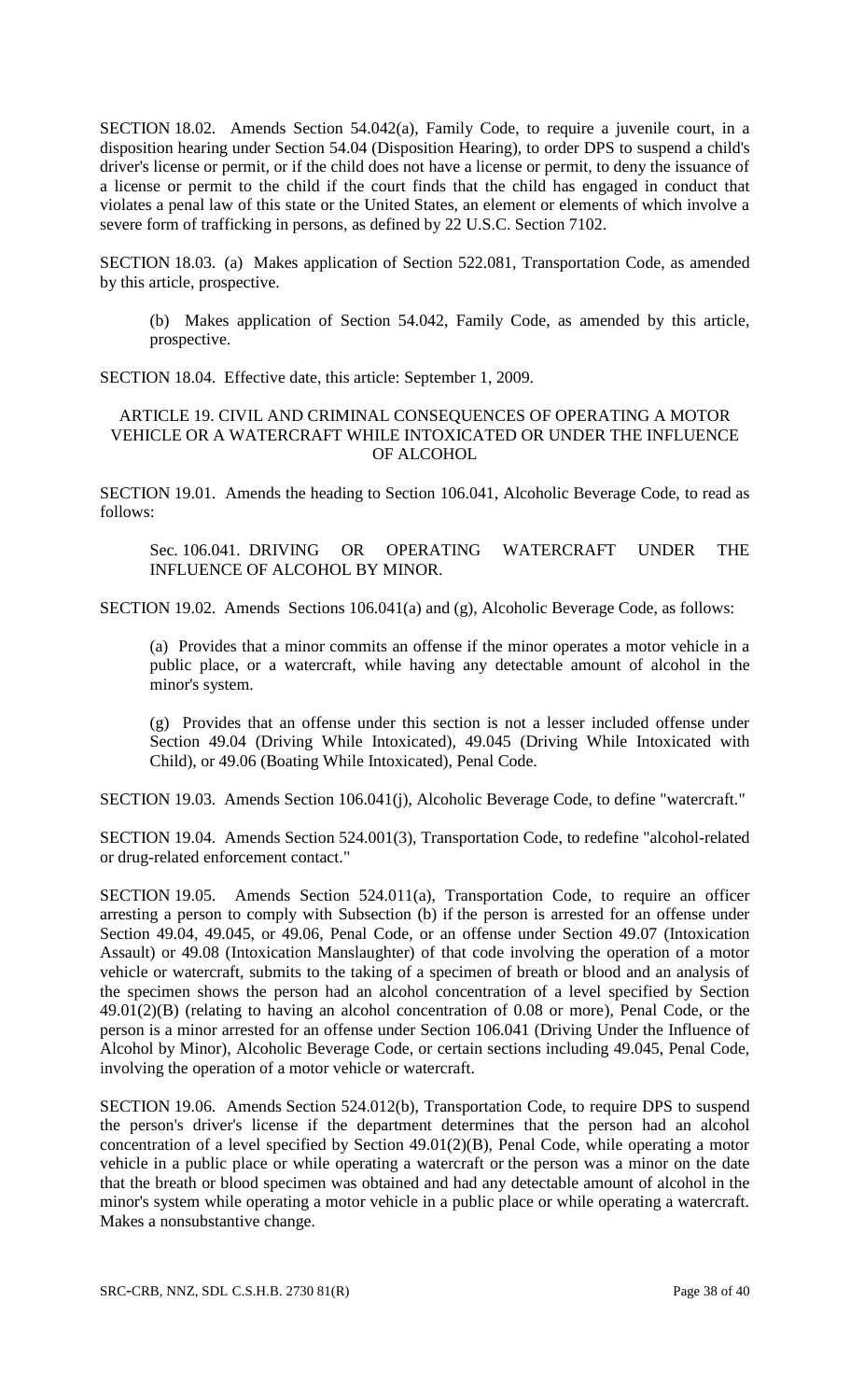SECTION 19.07. Amends Section 524.015(b), Transportation Code, to prohibit a suspension from being imposed under this chapter on a person who is acquitted of a criminal charge under certain sections, including Section 49.045, Penal Code, or Section 106.041, Alcoholic Beverage Code, arising from the occurrence that was the basis for the suspension.

SECTION 19.08. Amends Section 524.022(b), Transportation Code, to provide that a period of suspension under this chapter for a minor is 60 days if the minor has not been previously convicted of an offense under Section 106.041, Alcoholic Beverage Code, or under certain sections including Section 49.045, Penal Code, involving the operation of a motor vehicle or a watercraft.

SECTION 19.09. Amends Section 524.023, Transportation Code, as follows:

Sec. 524.023. APPLICATION OF SUSPENSION UNDER OTHER LAWS. (a) Requires that each of the suspensions, if a person is convicted of an offense under certain section, including Section 49.045, Penal Code, and if any conduct on which that conviction is based is a ground for a driver's license suspension under this chapter and Section 106.041, Alcoholic Beverage Code, Subchapter O (Automatic Suspension), Chapter 521 (Driver's Licenses and Certificates), or Subchapter H, Chapter 522, be imposed.

(b) Requires the court imposing a driver's license suspension under Section 106.041, Alcoholic Beverage Code, or Chapter 521 or 522 as required by Subsection (a) to credit a period of suspension imposed under this chapter toward the period of suspension required under certain section, including 49.045 and 49.06 (Boating While Intoxicated), Penal Code, or Section 106.041, Alcoholic Beverage Code, before the date of the conviction on which the suspension is based, in which event credit is prohibited from being given.

SECTION 19.10. Amends Sections 524.035(a) and (d), Transportation Code, as follows:

(a) Sets forth the issues that are required to be proved at a hearing by a preponderance of the evidence.

(d) Prohibits an administrative law judge from finding in the affirmative on the issue in Subsection  $(a)(1)$  if the person was a minor on the date that the breath or blood specimen was obtained and the administrative law judge does not find that the minor had any detectable amount of alcohol in the minor's system when the minor was arrested. Makes a nonsubstantive change.

SECTION 19.11. Amends Section 524.042(a), Transportation Code, to provide that a suspension of a driver's license under this chapter is stayed on the filing of an appeal petition only if the person's driver's license has not been suspended as a result of an alcohol-related or drug-related enforcement contact during the five years preceding the date of the person's arrest and the person has not been convicted during the 10 years preceding the date of the person's arrest of a certain offense. under:

SECTION 19.12. Makes application of Chapter 524, Transportation Code, as amended by this Act, prospective.

SECTION 19.13. Effective date, this article: September 1, 2009.

### ARTICLE 20. ADMINISTRATIVE FINE AND LATE PAYMENT FEE FOR A VIOLATION OF A PARKING RULE APPLICABLE TO THE CAPITOL COMPLEX

SECTION 20.01. Amends Sections 411.067(a), (b), and (d), Government Code, as follows:

(a) Authorizes DPS to adopt rules, rather than requires DPS to have authority to adopt rules, for the assessment of an administrative fine of \$25, rather than \$10, for violations of the parking rules adopted under Section 411.063 (Rules Relating to Parking and Vehicles). Authorizes DPS, rather than authorizes DPS in its discretion, notwithstanding